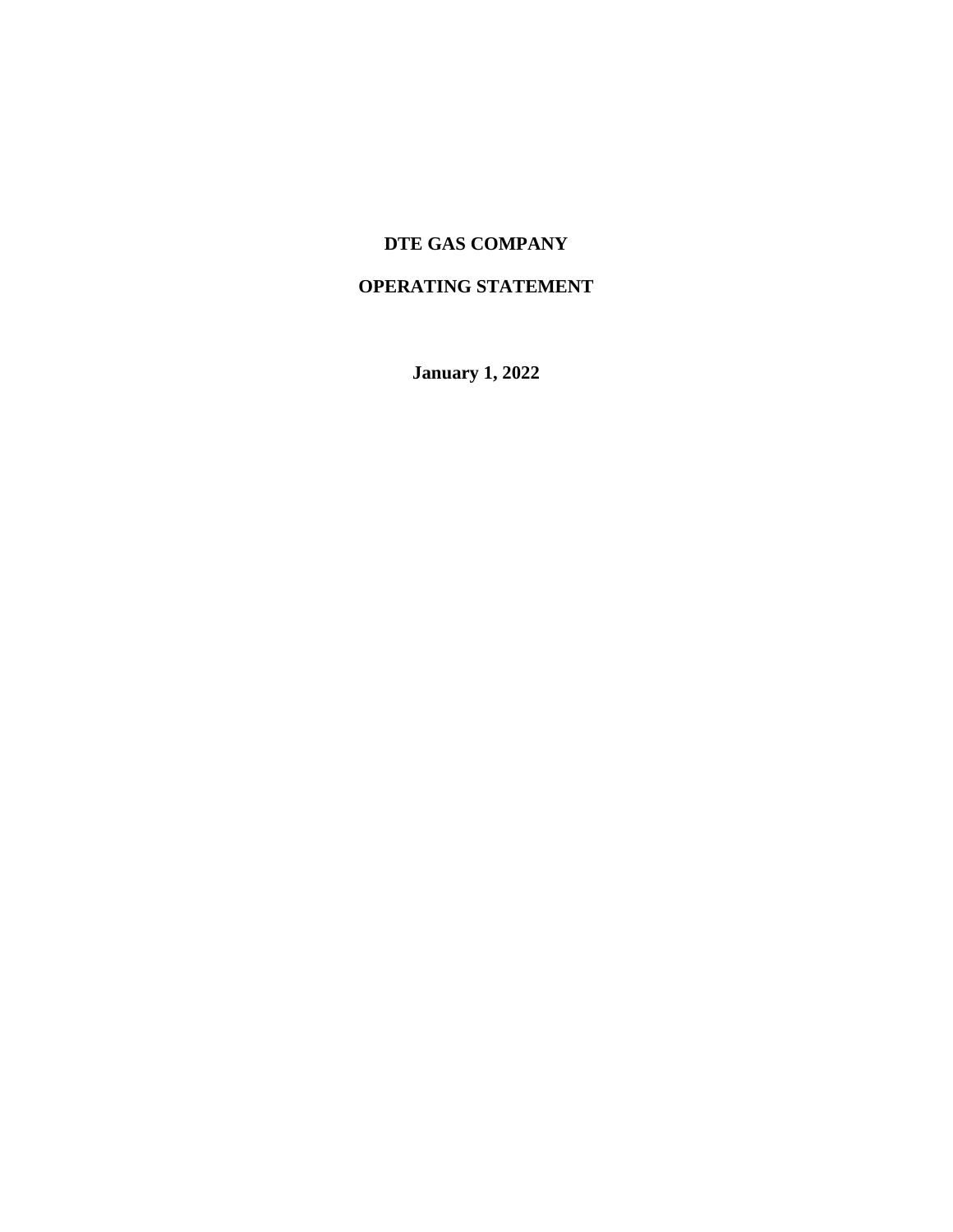# **CONTENTS**

| Definitions                                                 | Section 1  |
|-------------------------------------------------------------|------------|
| <b>Firm Transportation Service</b>                          | Section 2  |
| <b>Interruptible Transportation Service</b>                 | Section 3  |
| Firm Storage Service                                        | Section 4  |
| Interruptible Storage Service                               | Section 5  |
| Firm Park and Loan Service                                  | Section 6  |
| <b>Interruptible Balancing Service</b>                      | Section 7  |
| Hourly Balancing Service - Firm                             | Section 8  |
| Hourly Balancing Service - Interruptible                    | Section 9  |
| <b>Requests For Service</b>                                 | Section 10 |
| Nominations, Scheduling, and Curtailment                    | Section 11 |
| Rates                                                       | Section 12 |
| <b>Regulatory Requirements</b>                              | Section 13 |
| Pressures                                                   | Section 14 |
| Measurement                                                 | Section 15 |
| Quality                                                     | Section 16 |
| <b>Billing and Payment</b>                                  | Section 17 |
| <b>Control and Possession</b>                               | Section 18 |
| Warranty                                                    | Section 19 |
| Government Regulation                                       | Section 20 |
| Force Majeure                                               | Section 21 |
| <b>Notices</b>                                              | Section 22 |
| Creditworthiness                                            | Section 23 |
| <b>Acquired Capacity</b>                                    | Section 24 |
| Miscellaneous                                               | Section 25 |
| <b>Statement of Currently Effective Rates</b>               | Section 26 |
| Form Agreements:                                            |            |
| Form of General Service Agreement                           |            |
| Form of Interstate Firm Loan                                |            |
| Form of Interstate Firm Park                                |            |
| Form of Interstate Firm Storage                             |            |
| Form of Interstate Firm Transportation                      |            |
| Form of Interstate Interruptible Storage                    |            |
| Form of Interstate Interruptible Transportation             |            |
| Form of Interruptible Balancing Services Transaction        |            |
| Form of Hourly Balancing Service - Firm                     |            |
| $E_{\text{Gauss}}$ of Houghy Dolomoing Souries Intermediate |            |

Form of Hourly Balancing Service - Interruptible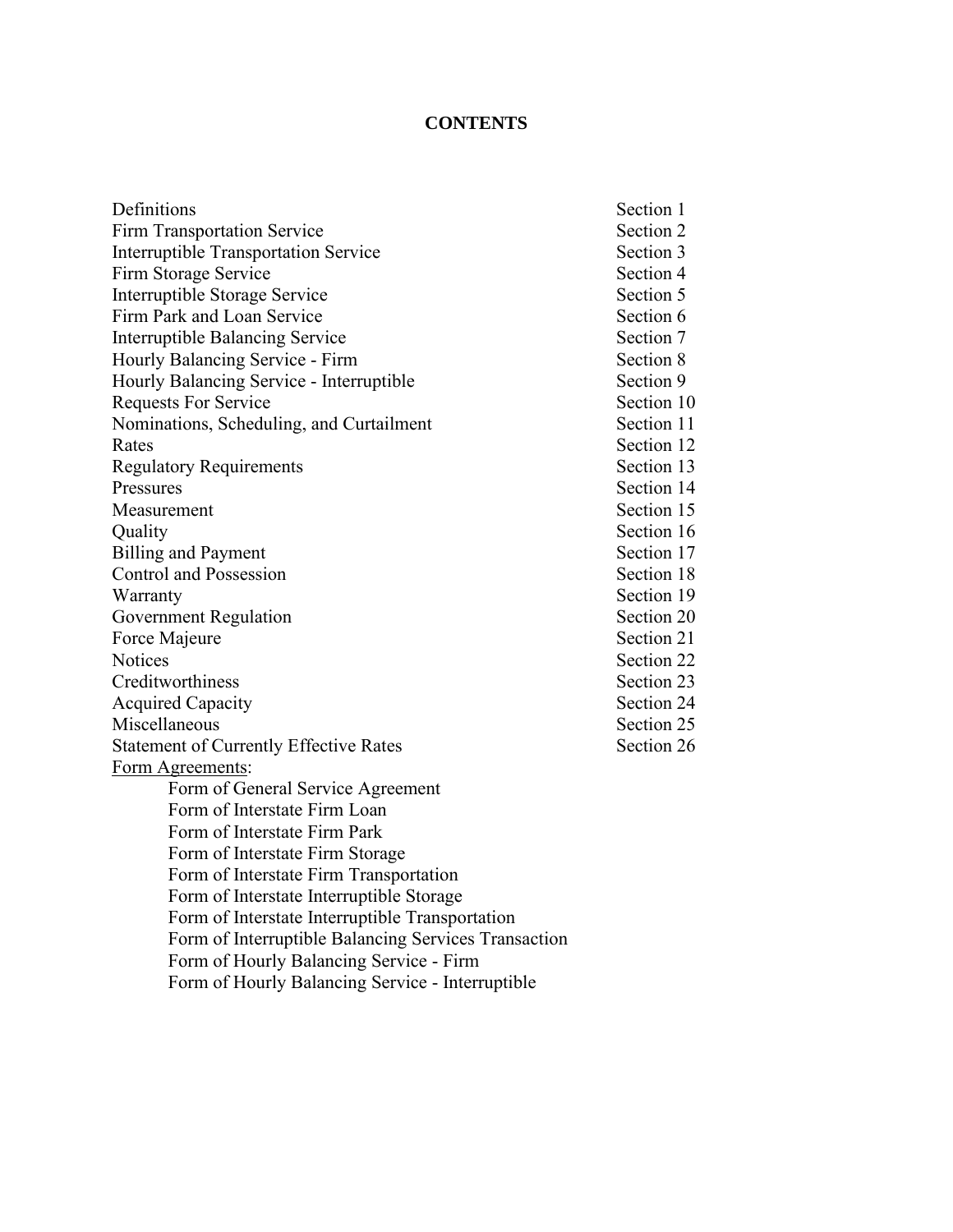### **GENERAL TERMS AND CONDITIONS**

## **SECTION 1 DEFINITIONS**

- 1.1 "Annual Contract Quantity" or "ACQ" shall mean the maximum quantity of Natural Gas Shipper is entitled to nominate for Transportation and that Transporter is obligated to Transport for Shipper, subject to the terms and conditions of this Operating Statement, during a term consisting of the lesser of the contract term or one year.
- 1.2 "Authorized Overrun Service" shall mean a quantity of Gas that is in excess of a Shipper's applicable ACQ, MDQ, MDIQ, MDWQ, MHQ, MSQ, or MLQ that Transporter agrees, pursuant to Section 11, to schedule on any Day.
- 1.3 "Balancing Service(s)" shall mean Interruptible Balancing Service, HBS-F, and HBS-I, as applicable.
- 1.4. "Balancing Account" shall mean the Gas balance held by Transporter for Shipper or owed by Shipper to Transporter under an Interruptible Balancing Service Agreement or an Hourly Balancing Service Agreement and shall equal the cumulative quantity of Gas received by Transporter for Shipper's account at the Receipt Point minus the cumulative quantity of Gas delivered to Shipper by Transporter at the Delivery Point.
- 1.5 "Btu" shall mean British thermal unit, which refers to the quantity of heat that must be added to one pound avoirdupois of pure water to raise its temperature from 58.5 degrees Fahrenheit to 59.5 degrees Fahrenheit under standard pressure. Standard pressure is 30 inches of mercury at 32 degrees Fahrenheit or 14.73 pounds per square inch absolute with acceleration due to gravity equal to 32 feet per second per second.
- 1.6 "Business Day" shall mean Monday through Friday from 8:00 A.M. to 5:00 P.M. Eastern Clock Time excluding Federal Banking Holidays.
- 1.7 "Eastern Clock Time" or "ECT" shall mean Eastern Standard Time ("EST") except when Daylight Savings Time is in effect, when it shall mean one hour in advance of EST. All times referenced in this Operating Statement shall be in ECT.
- 1.8 "Commission" shall mean the Federal Energy Regulatory Commission or any successor to that agency.
- 1.9 "Day" or "Gas Day" shall mean a period of twenty-four (24) consecutive hours beginning and ending at 10:00 A.M. Eastern Clock Time. The reference date for any Day shall be the date of the beginning of such Day.
- 1.10 "Dekatherm" (or "Dth") shall mean the quantity of heat energy which is equivalent to one (1) million (1,000,000) Btu; thus the term MDth shall mean one (1) thousand (1,000) Dth.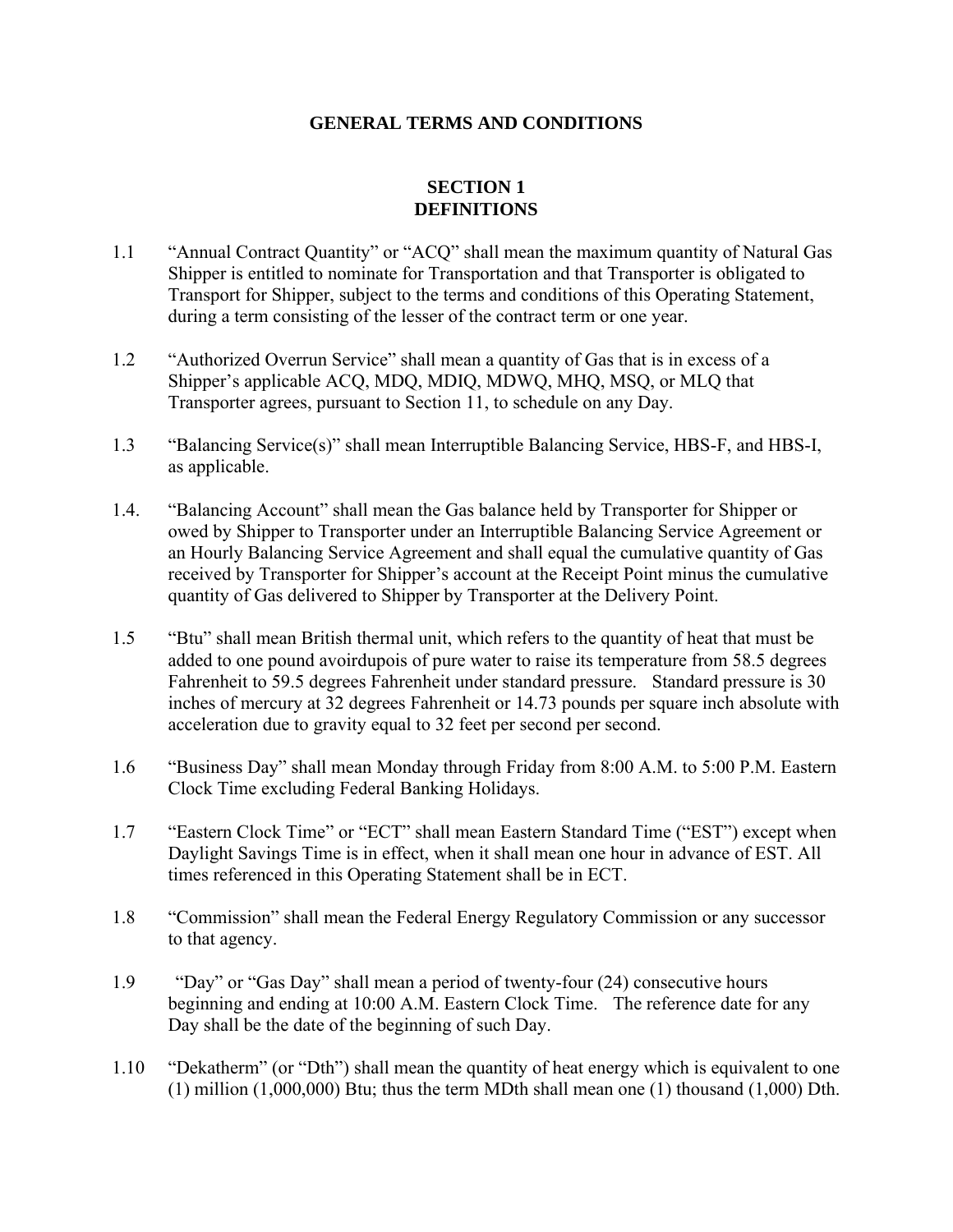The conversion factor between Dth and gigajoule, the standard measure of heat energy in Canada, is 1.055056 gigajoules per Dth. The conversion factor between Dth and gigacalorie, the standard measure of heat energy in Mexico, is 0.251996 gigacalories per Dth.

- 1.11 "Delivery Point" shall mean the point or points specified in Shipper's Service Agreement where Transporter shall deliver Gas to Shipper. Firm services may include any Delivery Point as a Primary Delivery Point or a Secondary Delivery Point. Shipper's rights to utilize Delivery Points, including Primary and/or Secondary Delivery Point rights applicable to firm service shall be specified in Shipper's Service Agreement.
- 1.12 "Equivalent Quantities" shall mean the thermally equivalent quantity of Gas received from Shipper or for the account of Shipper, at the Receipt Point(s), less the quantity of Gas withheld by Transporter for Fuel Use and Gas Lost and Unaccounted For.
- 1.13 "Exchange" shall mean Transportation service pursuant to which Transporter agrees on any Day to deliver to Shipper a quantity of Gas to a point of interconnection with or a point on a pipeline to which Shipper nominates and at which Transporter has agreed to provide exchange service (Delivery Point). Shipper shall nominate an equal quantity to be received by Transporter at an agreed-to Receipt Point on Transporter's System. Transporter may accept intraday nominations. Transporter and Shipper agree that any quantity of Gas to be delivered by Transporter at a point of interconnection with or a point on a pipeline for delivery to Shipper shall be subject to acceptance by the pipeline. To the extent that the pipeline is unable or unwilling to accept such quantities or otherwise effectuate the transfer of such Gas at the designated Delivery Point, regardless of cause (unless attributable to Transporter's sole negligence), this shall not be deemed a failure to deliver Gas by Transporter. Shipper shall remain obligated to deliver Gas to Transporter at the agreed-to Receipt Point and Shipper shall reimburse Transporter for all costs incurred as a result.
- 1.14 "Fuel Use and Gas Lost and Unaccounted For" shall mean a quantity of Gas retained by Transporter in accordance with this Operating Statement. Subject to the applicable maximum percentage set forth in Transporter's Rate Book, the quantity of Gas retained by Transporter for Transportation services shall be the cost-based percentage set forth in Shipper's Service Agreement. Fuel Use and Gas Lost and Unaccounted For percentages for Storage, Park and Loan, Interruptible Balancing Services, HBS-F, and HBS-I shall be at market-based rates established through discussions between Shipper and Transporter and set forth in Shipper's Service Agreement.
- 1.15 "Gas" or "Natural Gas" shall mean any mixture of hydrocarbons or of hydrocarbons and non-combustible gases, in a gaseous state, consisting essentially of methane.
- 1.16 "Hourly Balancing Service" shall mean either Hourly Balancing Service-Firm or "HBS-F" or an Hourly Balancing Service-Interruptible or "HBS-I," which provide for injections or withdrawals of gas at flow rates that vary from 1/24 MDWQ as stated in the applicable Service Agreement.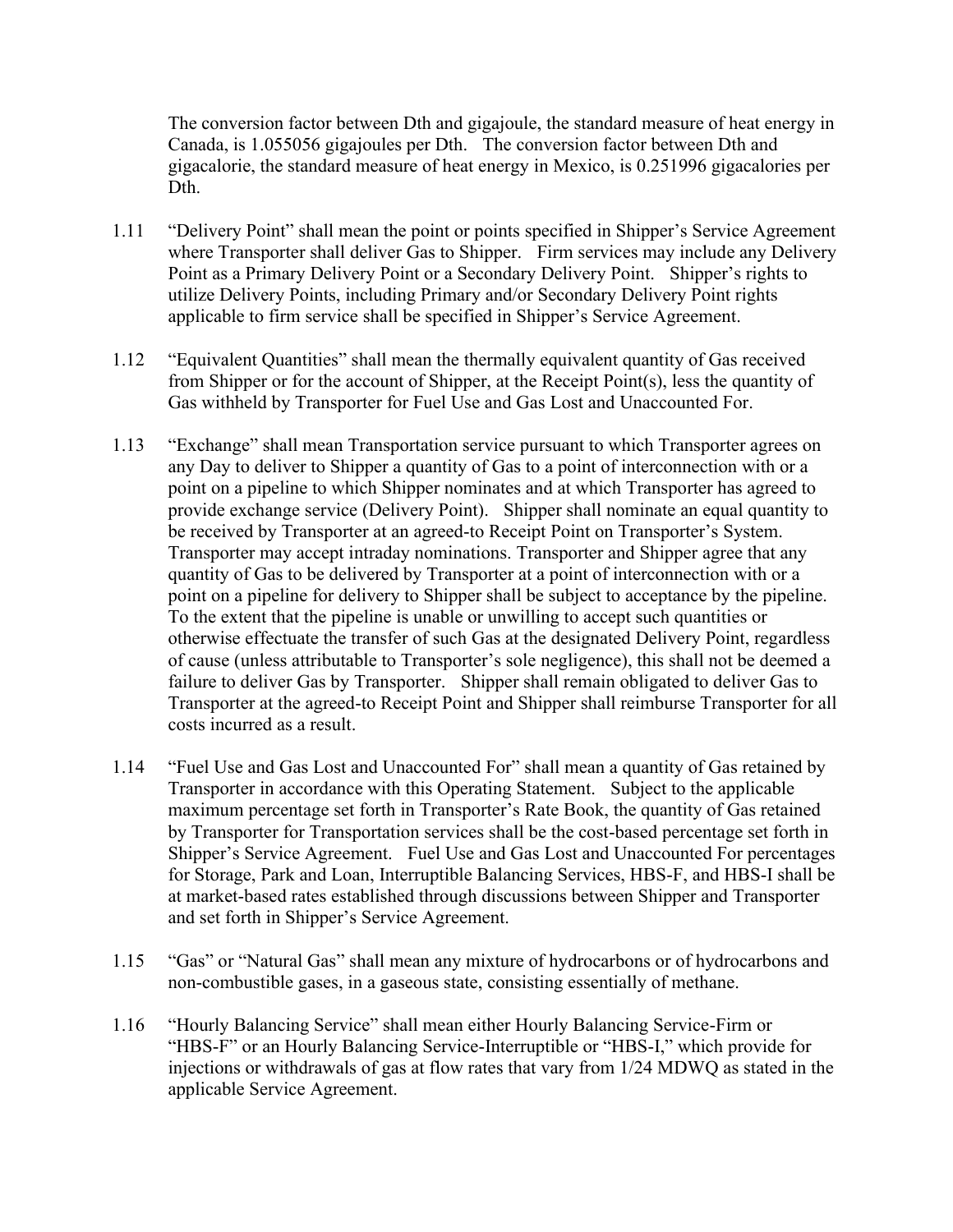- 1.17 "Loaning," "Loan" or "Loaned" shall mean the component of Park and Loan, Interruptible Balancing Service, or Hourly Balancing Service under which Transporter delivers Gas to Shipper, as nominated by Shipper, pursuant to a Firm Park and Loan Service Agreement, as described in Section 6, an Interruptible Balancing Service Agreement, as described in Section 7, an HBS-F Service Agreement, as described in Section 8, or an HBS-I Service Agreement, as described in Section 9 in such a manner as to result in a negative Storage Account or Balancing Account balance, subject to subsequent repayment of such Loaned quantities of Gas by Shipper in accordance with Shipper's Service Agreement.
- 1.18 "MPSC" shall mean the Michigan Public Service Commission or any successor to that agency.
- 1.19 "Maximum Daily Injection Quantity" or "MDIQ" shall mean the maximum quantity of Gas that Shipper is entitled to nominate for injection into Storage and that Transporter is obligated to receive from Shipper for injection into Storage during a Day, subject to the terms and Conditions of this Operating Statement, exclusive of Fuel Use and Gas Lost and Unaccounted For Gas quantities.
- 1.20 "Maximum Daily Quantity" or "MDQ" shall mean the maximum quantity of Gas that Shipper is entitled to nominate for Transportation and that Transporter is obligated to receive from the Shipper at the Receipt Point(s) for Transportation, exclusive of Fuel Use and Gas Lost and Unaccounted For Gas quantities, or that Transporter is obligated to deliver for the Shipper at the Delivery Point(s) during a Day, subject to the terms and conditions of this Operating Statement.
- 1.21 "Maximum Daily Withdrawal Quantity" or "MDWQ" shall mean the maximum quantity of Gas that Shipper is entitled to nominate for withdrawal from Storage and that Transporter is obligated to withdraw from storage and deliver to the Shipper during a Day, subject to the terms and conditions of this Operating Statement.
- 1.22 "Maximum Hourly Quantity" or "MHQ" shall mean the maximum hourly quantity of Gas, expressed in Dth, that Transporter is obligated to receive or deliver during an hour of a Day, as specified in Shipper's HBS-F Service Agreement or HBS-I Service Agreement.
- 1.23 "Maximum Loan Quantity" or "MLQ" shall mean the maximum quantity of Gas that Shipper is entitled to nominate as Loan Gas and that Transporter is obligated to Loan to Shipper at any time during the term of Shipper's Firm Park and Loan Service Agreement, Interruptible Balancing Service Agreement, HBS-F Service Agreement, or HBS-I Service Agreement, subject to the terms and conditions of this Operating Statement.
- 1.24 "Maximum Park Quantity" or "MPQ" shall mean the maximum quantity of Gas that Shipper is entitled to nominate for Parking and the Transporter is obligated to Park for Shipper at any time during the term of Shipper's Service Agreement, subject to the terms and conditions of this Operating Statement.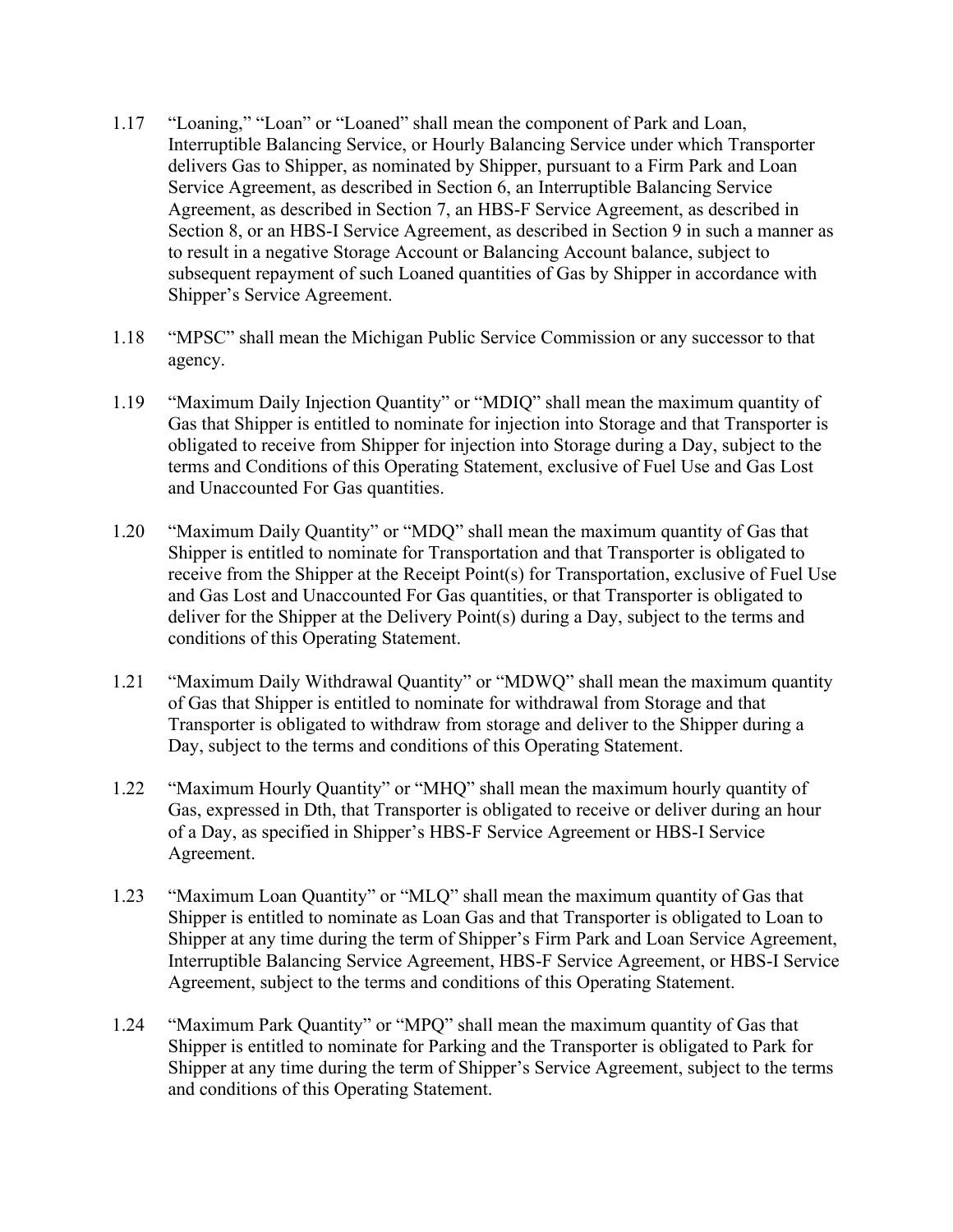- 1.25 "Maximum Storage Quantity" or "MSQ" shall mean the maximum quantity of Gas that Shipper is entitled to nominate for Storage in Shipper's Storage Account and that Transporter is obligated to Store in Shipper's Storage Account during the term of Shipper's Service Agreement, subject to the terms and conditions of this Operating Statement.
- 1.26 "Mcf" shall mean one thousand cubic feet of Gas.
- 1.27 "Michcon Generic" shall mean a collection of point locations on Transporter's system, as identified on Transporter's publicly-available website and updated from time to time.
- 1.28 "MMBtu" shall mean one million Btu.
- 1.29 "Month" shall mean the period beginning at 10:00 a.m. Eastern Clock Time on the first Day of the calendar Month and ending at 10:00 a.m. Eastern Clock Time on the first Day of the next succeeding calendar Month.
- 1.30 "Nominate," "Nominating" or "Nomination" shall mean Shipper's request to schedule Gas for receipt or delivery pursuant to Section 11 of this Operating Statement.
- 1.31 "Parking," "Park" or "Parked" shall mean the component of Park and Loan or Interruptible Balancing Service under which Transporter receives Gas from Shipper, as nominated by Shipper, pursuant to a Firm Park and Loan Service Agreement, as described in Section 6, or an Interruptible Balancing Service Agreement, as described in Section 7, in such a manner as to result in a positive Storage Account or Balancing Account balance, subject to subsequent redelivery of such Parked quantities of Gas by Transporter to Shipper in accordance with Shipper's Service Agreement.
- 1.32 "Park and Loan" shall mean the service provided on a firm basis pursuant to Section 6. Interruptible Balancing Service rendered pursuant to Section 7 is a form of interruptible Park and Loan service.
- 1.33 "Person" shall mean an individual, partnership, corporation, business trust, joint stock company, limited liability company, trust, unincorporated association, joint venture, governmental authority or other entity of whatever nature.
- 1.34 "Rate Book" shall mean Transporter's Rules, Regulations, and Rate Schedules (collectively referred to as the "Rate Book for Natural Gas Service") on file with and approved by the MPSC.
- 1.35 "Receipt Point" shall mean the designated point or points specified in Shipper's Service Agreement where Transporter shall receive Gas from Shipper. Firm services may include any Receipt Point as a Primary Receipt Point or a Secondary Receipt Point. Shipper's rights to utilize Receipt Points, including Primary and/or Secondary Receipt Point rights applicable to firm service shall be specified in Shipper's Service Agreement.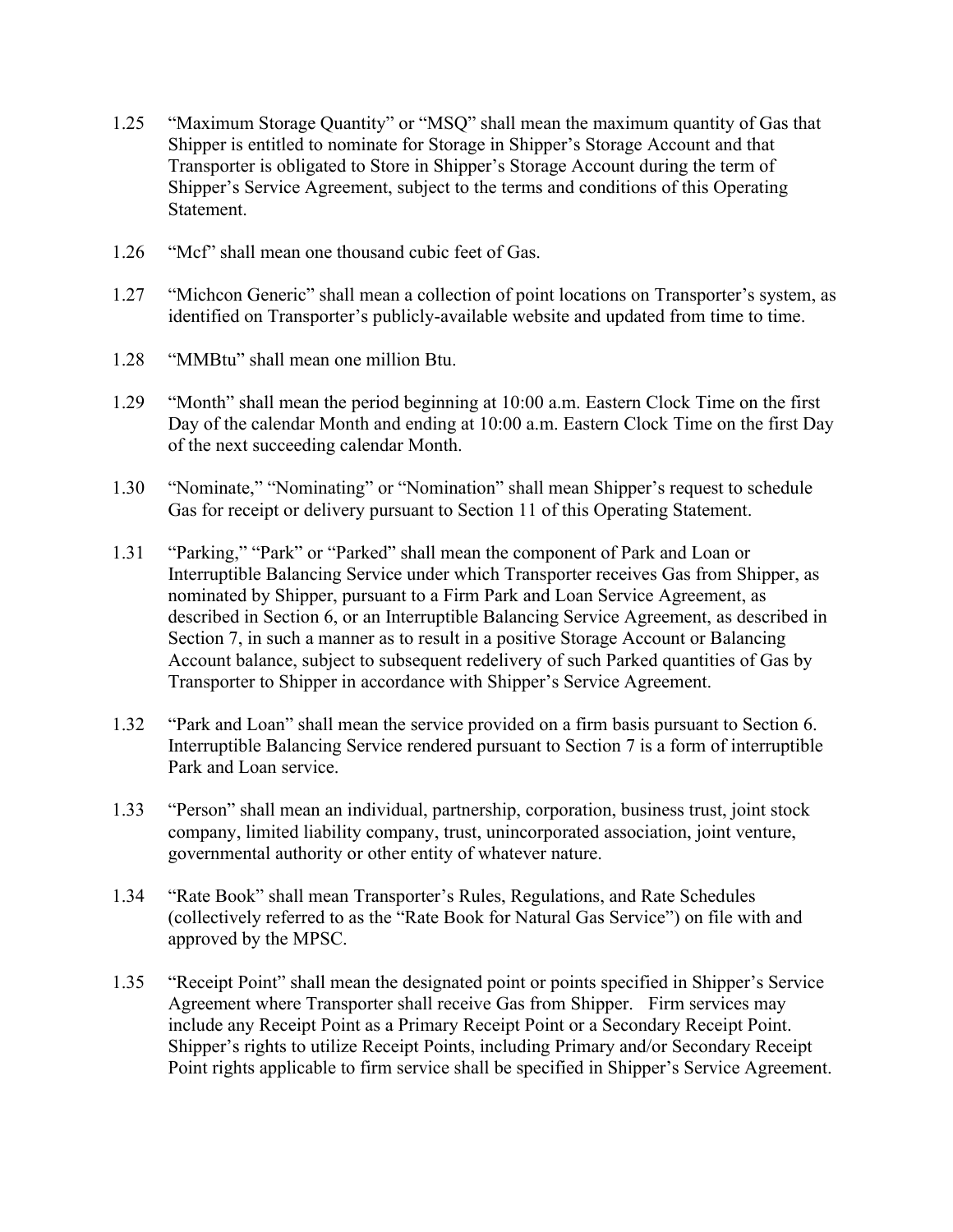- 1.36 "Scheduled Daily Quantity" shall mean the quantity of Gas nominated by Shipper and confirmed by Transporter for flow in accordance with Section 11.
- 1.37 "Service Agreement" shall mean the agreement by and between Transporter and Shipper to enter into Firm Transportation, Firm Storage, Firm Park, Firm Loan, Interruptible Balancing, Interruptible Storage, Interruptible Transportation, Hourly Balancing Service-Firm, or Hourly Balancing Service-Interruptible transactions pursuant to, and in accordance with, this Operating Statement. A Service Agreement shall be substantially in the form prescribed by this Operating Statement. The term "Service Agreement" shall include the Form of General Service Agreement and any Exhibits thereto. Each Service Agreement shall incorporate this Operating Statement and applicable Commission rules and regulations by reference.
- 1.38 "Shipper" shall mean any eligible Person who contracts for any of the Services offered by Transporter pursuant to this Operating Statement.
- 1.39 "Storage" shall mean Transporter's scheduled retention of Shipper's Gas on its System. Storage may be firm or interruptible.
- 1.40 "Storage Account" shall mean, for accounting purposes, the account maintained by Transporter into which, or from which, Shipper nominates Gas under a Service Agreement for Storage Service, Firm Park and Loan Service, Interruptible Balancing Service, HBS-F Service, or HBS-I Service. The Storage Account may not have a negative balance, except for Gas Loaned in accordance with Shipper's Firm Park and Loan Service Agreement, Interruptible Balancing Service Agreement, HBS-F Service Agreement, or HBS-I Service Agreement.
- 1.41 "Summer" shall mean the period from April 1 of each calendar year through October 31 of such year.
- 1.42 "Swap" shall mean Transportation service pursuant to which Transporter agrees on any Day to receive from Shipper a quantity of Gas at a point of interconnection with or a point on a pipeline to which Shipper nominates and at which Transporter has agreed to provide Swap service (Receipt Point). Shipper shall nominate an equal quantity for delivery from Transporter at an agreed-to Delivery Point on Transporter's System. Transporter may accept intraday nominations. Transporter and Shipper agree that any quantity of Gas to be received by Transporter at a point of interconnection with or a point on a pipeline for delivery to Transporter shall be subject to acceptance by the pipeline. To the extent that the pipeline is unable or unwilling to accept such quantities or otherwise effectuate the transfer of such gas at the designated Receipt point, regardless of cause (unless attributable to Transporter's sole negligence), this shall not be deemed a failure to receive Gas by Transporter, Transporter shall not be required to deliver Gas to Shipper at the agreed-to Delivery Point, and Shipper shall reimburse Transporter for all costs incurred as a result.
- 1.43 "Taxes" shall mean any tax (other than ad valorem, unless levied on a transaction under this Operating Statement, income or excess profits), license, fee or charge that is levied,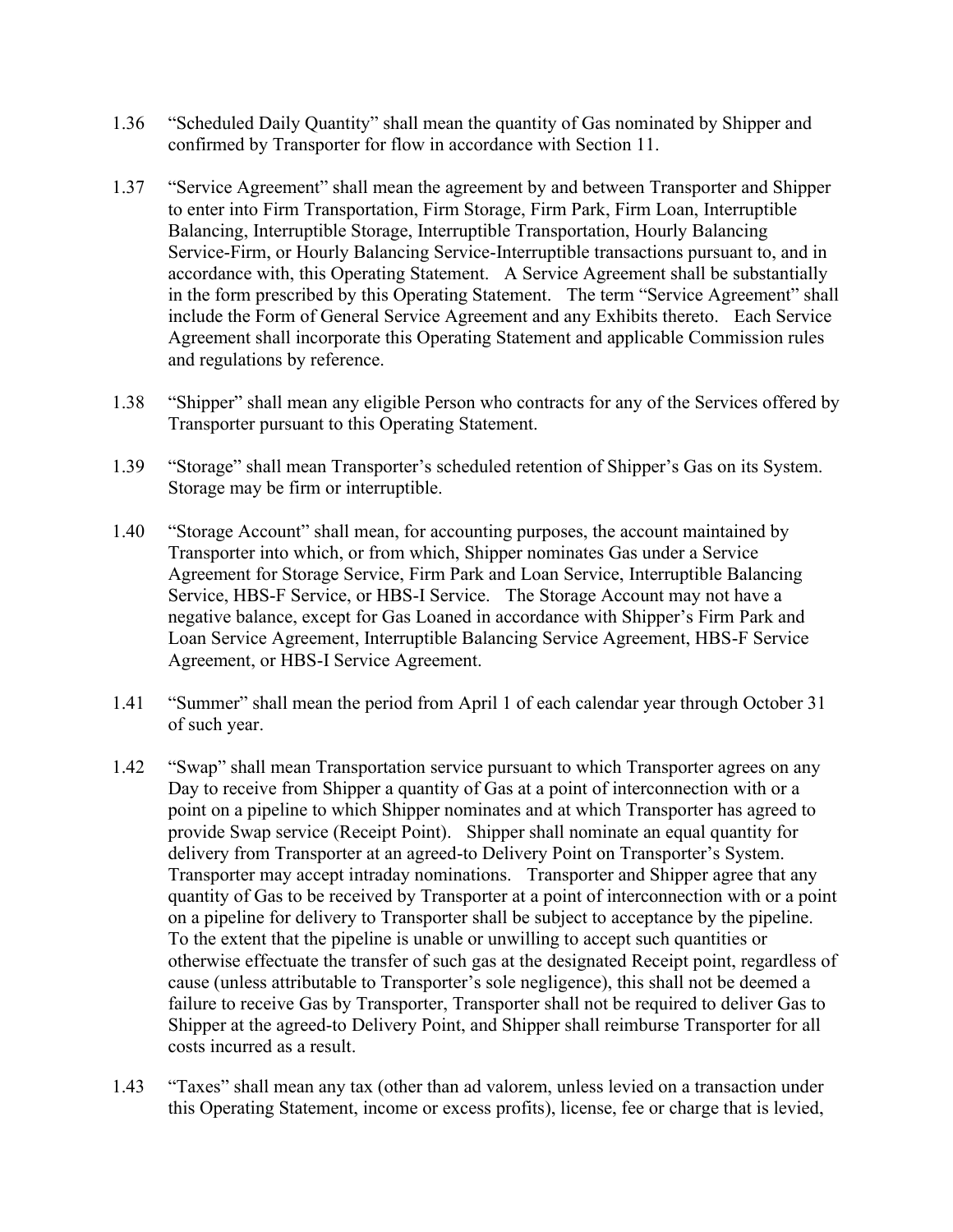assessed, or made by any governmental authority on the Gas itself or on the act, right, or privilege of producing, severing, gathering, storing, transporting, handling, selling, or delivering Gas under this Operating Statement. "Taxes" shall not include any tax that is included in the costs of service used to derive the maximum rates approved by the MPSC which are incorporated into this Operating Statement.

- 1.44 "Transportation" shall mean Transporter's receipt of Gas from Shipper at a Receipt Point, plus Fuel and Gas Lost and Unaccounted For, and Transporter's delivery of an Equivalent Quantity of Gas, less the Gas tendered as Fuel and Gas Lost and Unaccounted For, to Shipper at a Delivery Point on a coincidental time basis. Transportation shall include forward haul, backhaul, Exchange, Swap, or any other method of Gas Transportation, except Storage, Firm Park and Loan, Interruptible Balancing or Hourly Balancing Service. Transportation may be firm or interruptible.
- 1.45 "Transporter" shall mean DTE Gas Company or its successor and permitted assigns.
- 1.46 "Transporter's System" or "System" shall mean Transporter's local distribution system, storage fields, transmission pipeline and other facilities owned and operated by Transporter and subject to regulation by the MPSC.
- 1.47 "Unauthorized Overrun" shall mean a quantity of Gas in excess of Shipper's applicable ACQ, MDQ, MSQ, MPQ, MLQ, MDIQ, MDWQ, or MHQ that Transporter does not agree, pursuant to Section 11, to schedule on any Day. Unauthorized Overrun Quantities will be subject to the Unauthorized Overrun Charge stated in the Statement of Currently Effective Rates contained in this Operating Statement.
- 1.48 "Winter" shall mean the period beginning November 1 of each calendar year and ending March 31 of the following calendar year.

### **SECTION 2 FIRM TRANSPORTATION SERVICE**

- 2.1 Subject to Transporter having available capacity and Shipper meeting the eligibility requirements set forth in this Operating Statement, Transporter shall offer Firm Transportation Service to Shippers on a non-discriminatory basis in accordance with this Operating Statement. Transporter shall provide Firm Transportation Service to Shipper in accordance with a Service Agreement executed by Transporter and Shipper.
- 2.2 Pursuant to this service, Transporter will transport Natural Gas quantities on a firm basis, for Shipper on Transporter's System up to a Maximum Daily Quantity, subject to an Annual Contract Quantity, if applicable. Transporter may, on a not unduly discriminatory basis, agree to differing levels in the Shipper's Maximum Daily Quantity during specified periods during the term of Shipper's Service Agreement. Shipper's Maximum Daily Quantity and any periods of varying Maximum Daily Quantity shall be specified in Shipper's Service Agreement. Transporter shall have the right to determine if capacity is available for firm transportation under this Operating Statement.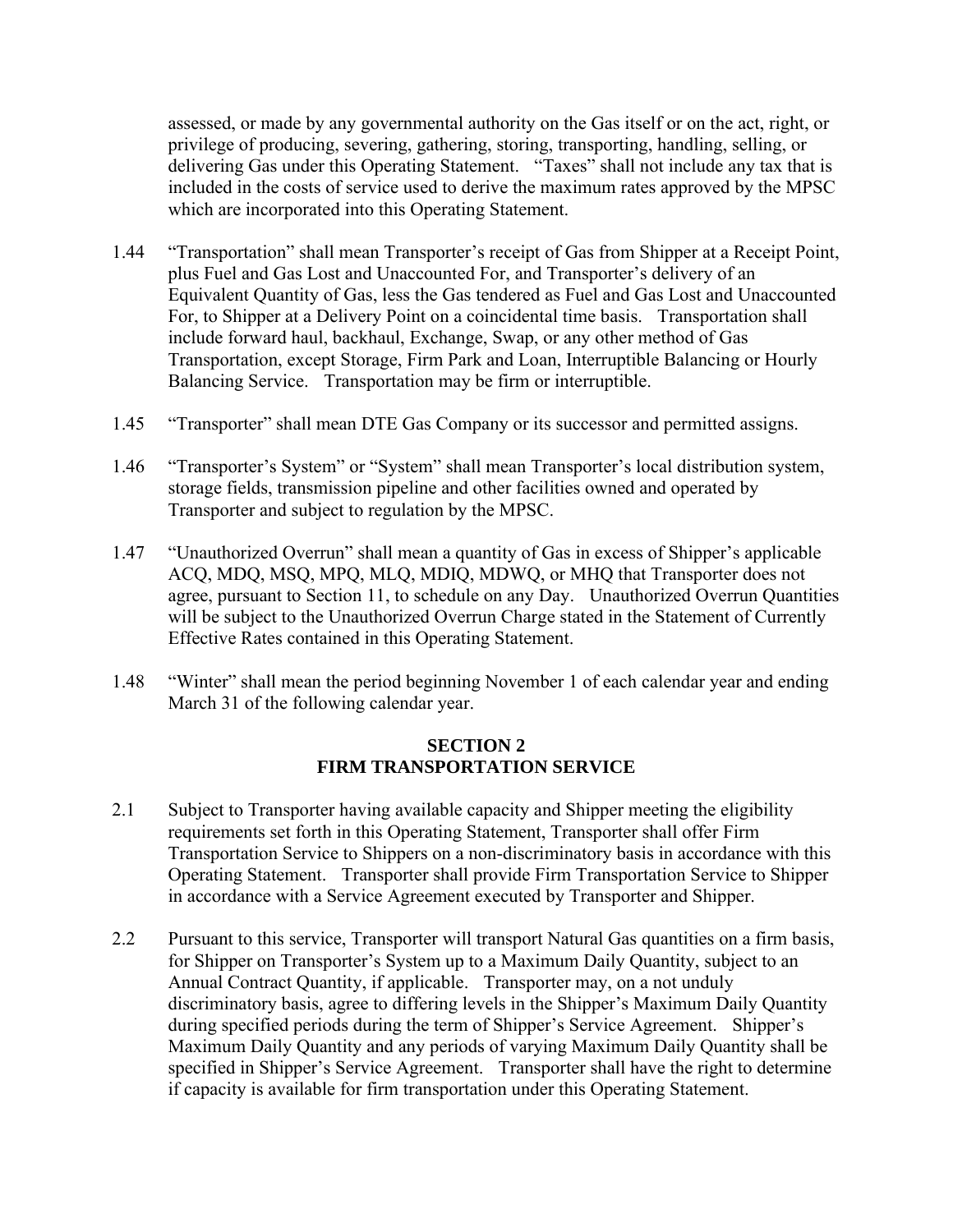- 2.3 The rate for Firm Transportation Service shall consist of a Reservation Rate per Dth of MDQ and a Usage Rate per Dth of Gas transported by Transporter on Shipper's behalf plus a Fuel Use and Gas Lost and Unaccounted For component.
- 2.4 For the purpose of scheduling capacity, subject to Section 11, Firm Transportation Service shall be scheduled prior to interruptible services offered under this Operating Statement and prior to interruptible services offered by Transporter pursuant to its Rate Book.
- 2.5 Transporter shall receive Gas from Shipper or for the account of Shipper at the Receipt Point(s) and deliver Equivalent Quantities, to Shipper or for the account of Shipper at the Delivery Point(s). Shipper shall submit Nominations in accordance with the Nominations procedures contained in Section 11. Transporter may receive from Shipper Gas for Transportation in excess of the MDQ and/or ACQ on an interruptible basis as Authorized Overrun Service. If Shipper takes Gas at one or more Delivery Points in excess of Shipper's MDQ and/or ACQ without Transporter's prior consent, then Transporter shall be authorized to invoice Shipper for such Gas at an amount equal to the Unauthorized Gas Usage Charge. The Unauthorized Gas Usage Charge shall be the Unauthorized Overrun Charge of \$10.00 per Dth plus the highest price among the prices reported in Gas Daily in the midpoint column of the Daily Price Survey for the following locations for the month in which the Unauthorized Gas Use occurred: Dawn, Ontario; ANR, ML7; Chicago city-gates; Consumers city-gate; or MichCon city-gate. In the event Gas Daily discontinues its reporting of such prices, Transporter will select a comparable reporting service.
- 2.6 The Receipt Point(s) and Delivery Point(s) shall be mutually agreed upon by Transporter and Shipper and set forth in the Service Agreement. Any rates, terms and conditions not covered by this Operating Statement shall be as contained in the Service Agreement.
- 2.7 Shipper shall be responsible for contracting and paying for any necessary transportation service at and upstream of the Receipt Point as well as at and downstream of the Delivery Point. Pursuant to Sections 11, 18, and 19, Shipper shall indemnify and hold Transporter harmless from all suits, claims, damages, costs, including court costs and reasonable attorneys' fees, losses, expenses, and encumbrances of whatever nature brought by any Person against Transporter with respect to Gas transported or scheduled to be transported hereunder.
- 2.8 Transporter and Shipper shall work to keep the Gas flow in balance at all times. If at any time, the quantities of Gas received by Transporter at the Receipt Point(s) are greater or lesser than the quantities of Gas delivered at the Delivery Point(s), as adjusted for Fuel Use and Gas Lost and Unaccounted For, Transporter may refuse, increase or decrease deliveries to correct the imbalances. If, upon termination of a Service Agreement, Shipper has not delivered to Transporter quantities of Gas that are equal to those Shipper has taken at the Delivery Point(s), Shipper must deliver the deficient quantities to Transporter, within 60 days of the termination of Service Agreement, at a mutually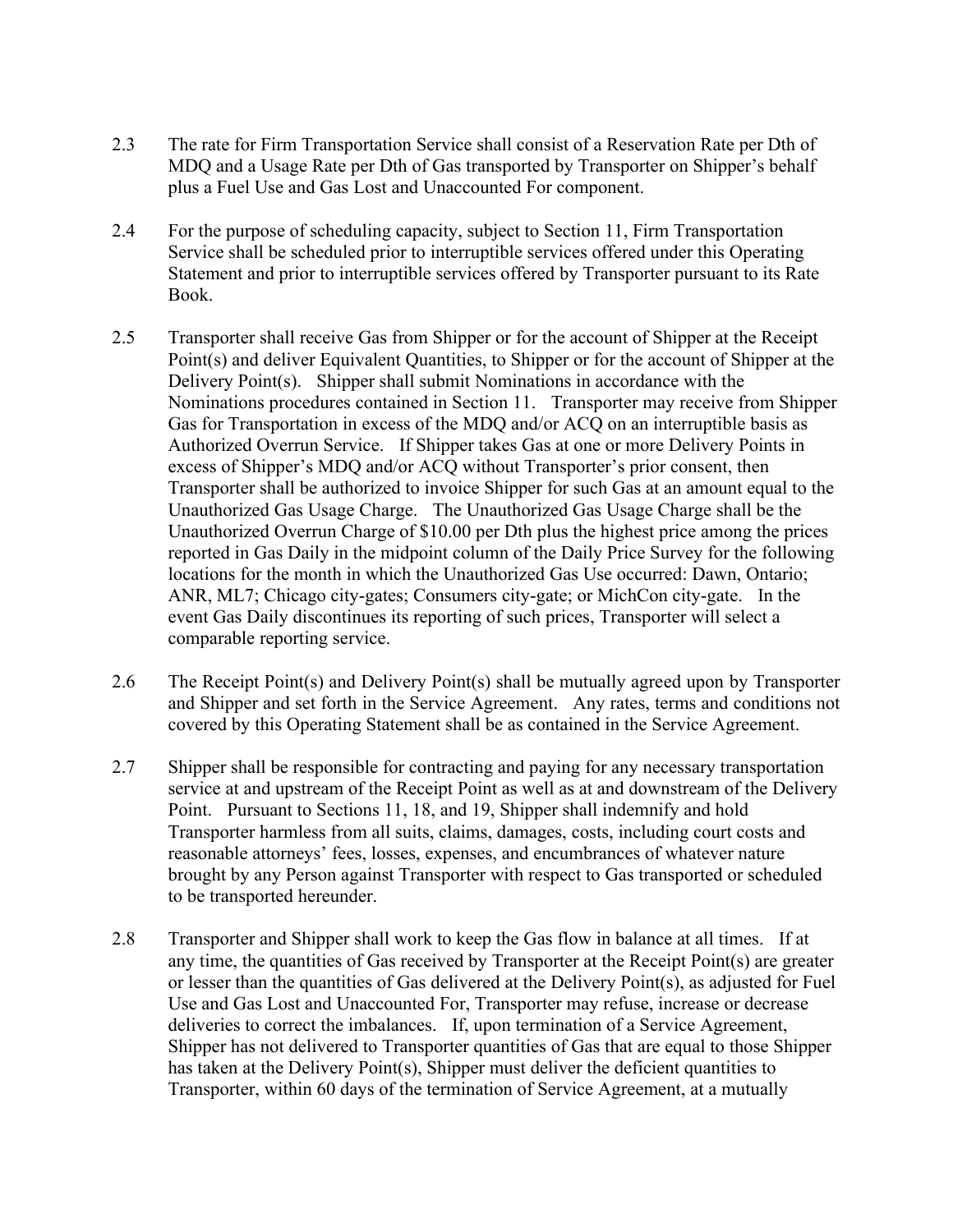agreeable rate of delivery. If Shipper fails to correct the imbalance within the 60 day period, then Transporter shall be authorized to invoice Shipper for such Gas at an amount equal to the Unauthorized Gas Usage Charge. The Unauthorized Gas Usage Charge shall be the Unauthorized Overrun Charge of \$10.00 per Dth plus the highest price among the prices reported in Gas Daily in the midpoint column of the Daily Price Survey for the following locations for the month in which the Unauthorized Gas Use occurred: Dawn, Ontario; ANR, ML7; Chicago city-gates; Consumers city-gate; or MichCon city-gate. In the event Gas Daily discontinues its reporting of such prices, Transporter will select a comparable reporting service.

### **SECTION 3 INTERRUPTIBLE TRANSPORTATION SERVICE**

- 3.1 Subject to Transporter having available capacity and Shipper meeting the eligibility requirements set forth in this Operating Statement, Transporter shall offer Interruptible Transportation Service to shippers on a non-discriminatory basis in accordance with this Operating Statement. Transporter shall provide Interruptible Transportation Service to Shipper in accordance with a Service Agreement executed by Transporter and Shipper.
- 3.2 Pursuant to this service, Transporter will transport Natural Gas quantities on an interruptible basis up to a Maximum Daily Quantity for Shipper on Transporter's System. Transporter may, on a not unduly discriminatory basis, agree to differing levels in the Shipper's Maximum Daily Quantity during specified periods during the term of Shipper's Service Agreement. Shipper's Maximum Daily Quantity and any periods of varying Maximum Daily Quantity shall be specified in Shipper's Service Agreement. Transporter shall have the right to determine, on a Day-to-Day basis, if capacity is available for interruptible transportation under this Operating Statement.
- 3.3 The rate for Interruptible Transportation Service shall consist of a Usage Rate per Dth of Gas transported by Transporter on Shipper's behalf plus a Fuel Use and Gas Lost and Unaccounted For component.
- 3.4 For the purpose of scheduling capacity, subject to Section 11, Interruptible Transportation Service shall be subordinate to firm services offered under this Operating Statement and to firm services offered by Transporter pursuant to its Rate Book. Once Interruptible Transportation Service is nominated and scheduled for a Day, Transporter may curtail such Service at any time in accordance with Section 11.
- 3.5 Transporter shall receive Gas from Shipper or for the account of Shipper at the Receipt Point(s) and deliver Equivalent Quantities, to Shipper or for the account of Shipper at the Delivery Point(s). Shipper shall submit Nominations in accordance with the Nominations procedures contained in Section 11. Transporter may receive from Shipper Gas for Transportation in excess of the MDQ on an interruptible basis as Authorized Overrun Service. If Shipper takes Gas at one or more Delivery Points in excess of Shipper's MDQ without Transporter's prior consent, Transporter shall be authorized to invoice Shipper for such Gas at an amount equal to the Unauthorized Gas Usage Charge.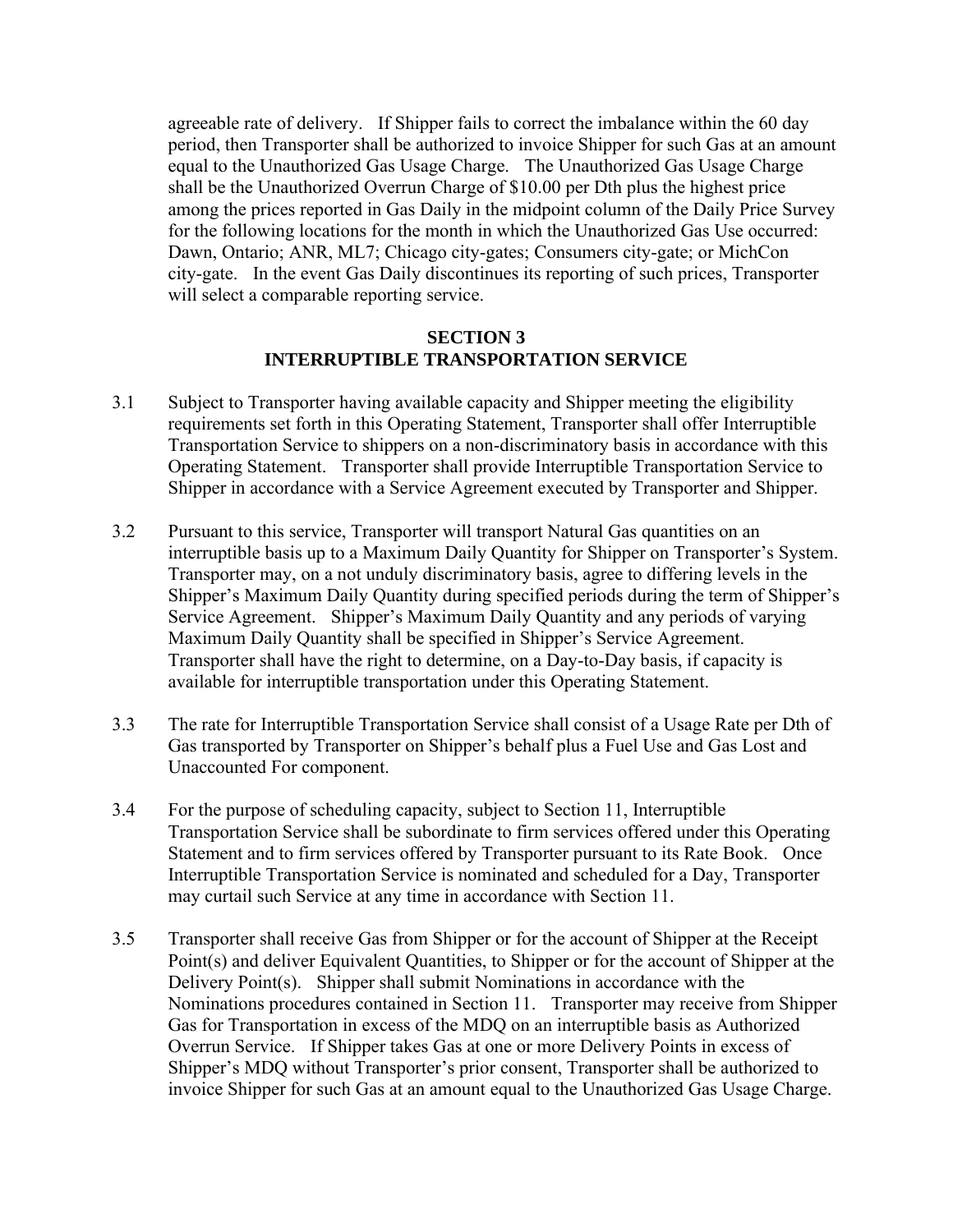The Unauthorized Gas Usage Charge shall be the Unauthorized Overrun Charge of \$10.00 per Dth plus the highest price among the prices reported in Gas Daily in the midpoint column of the Daily Price Survey for the following locations for the month in which the Unauthorized Gas Use occurred: Dawn, Ontario; ANR, ML7; Chicago city-gates; Consumers city-gate; or MichCon city-gate. In the event Gas Daily discontinues its reporting of such prices, Transporter will select a comparable reporting service.

- 3.6 The Receipt Point(s) and Delivery Point(s) shall be mutually agreed upon by Transporter and Shipper and set forth in the Service Agreement. Any rates, terms and conditions not covered by this Operating Statement shall be as contained in the Service Agreement.
- 3.7 Shipper shall be responsible for contracting and paying for any necessary transportation service at and upstream of the Receipt Point as well as at and downstream of the Delivery Point. Pursuant to Sections 11, 18, and 19, Shipper shall indemnify and hold Transporter harmless from all suits, claims, damages, costs, including court costs and reasonable attorneys' fees, losses, expenses, and encumbrances of whatever nature brought by any Person against Transporter with respect to Gas transported or scheduled to be transported hereunder.
- 3.8 Transporter and Shipper shall work to keep the Gas flow in balance at all times. If at any time, the quantities of Gas received by Transporter at the Receipt Point(s) are greater or lesser than the quantities of Gas delivered at the Delivery Point(s), as adjusted for Fuel Use and Gas Lost and Unaccounted For, Transporter may refuse, increase or decrease deliveries to correct the imbalances. If, upon termination of a Service Agreement, Shipper has not delivered to Transporter quantities of Gas that are equal to those Shipper has taken at the Delivery Point(s), Shipper must deliver the deficient quantities to Transporter, within 60 days of the termination of Service Agreement, at a mutually agreeable rate of delivery. If Shipper fails to correct the imbalance within the 60 day period, then Transporter shall be authorized to invoice Shipper for such Gas at an amount equal to the Unauthorized Gas Usage Charge. The Unauthorized Gas Usage Charge shall be the Unauthorized Overrun Charge of \$10.00 per Dth plus the highest price among the prices reported in Gas Daily in the midpoint column of the Daily Price Survey for the following locations for the month in which the Unauthorized Gas Use occurred: Dawn, Ontario; ANR, ML7; Chicago city-gates; Consumers city-gate; or MichCon city-gate. In the event Gas Daily discontinues its reporting of such prices, Transporter will select a comparable reporting service.

## **SECTION 4 FIRM STORAGE SERVICE**

4.1 Subject to Transporter having available and uncommitted Storage capacity and Shipper meeting the eligibility requirements set forth in this Operating Statement, Transporter shall offer Firm Storage Service to Shippers on a non-discriminatory basis in accordance with this Operating Statement. Transporter shall provide Firm Storage Service to Shipper in accordance with a Service Agreement executed by Transporter and Shipper.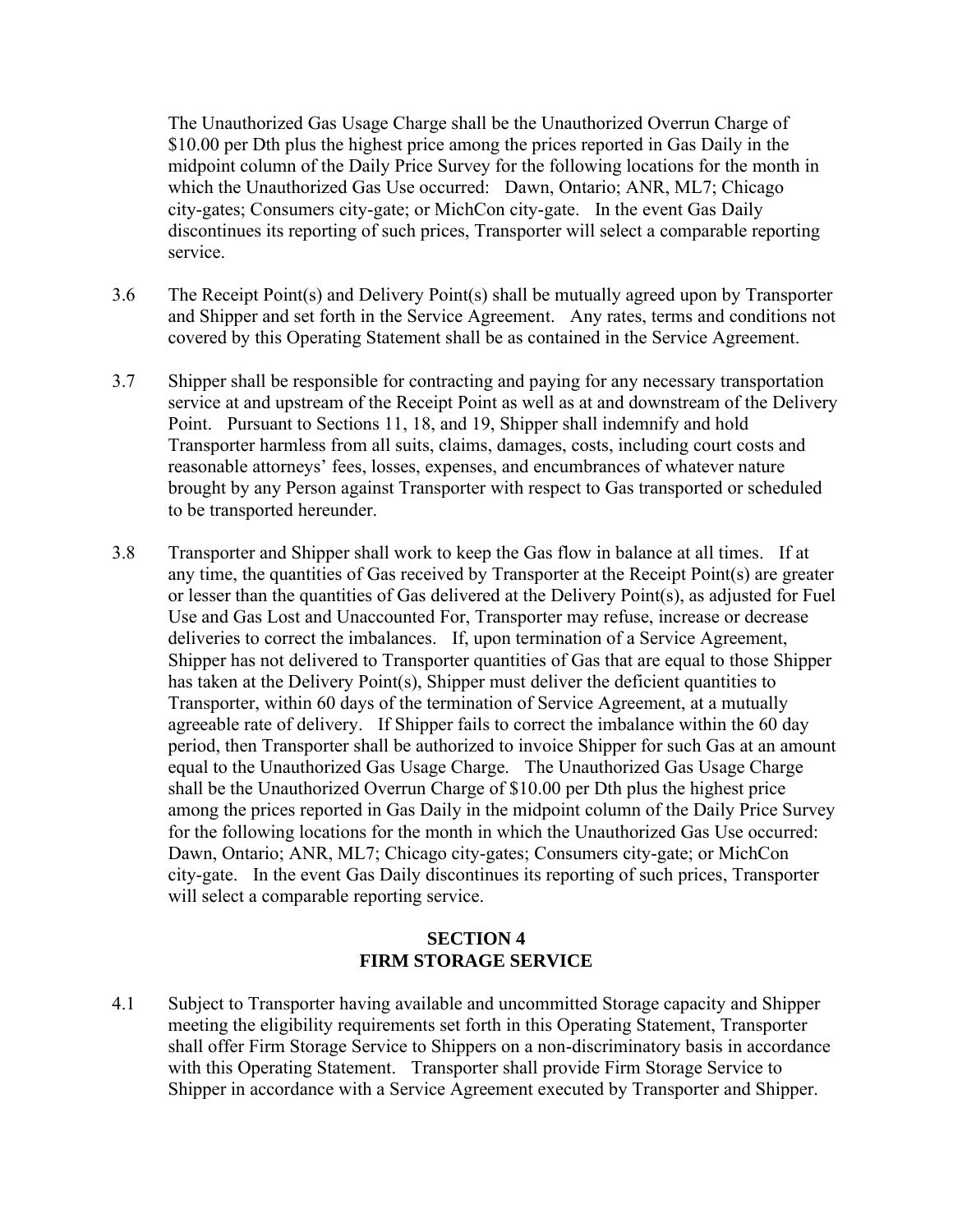- 4.2 A Firm Storage Service Agreement shall be in effect for a term agreed to by Transporter and Shipper, as set forth in the Service Agreement.
- 4.3 During the term of the Service Agreement, Transporter shall provide Firm Storage service for Shipper with a Maximum Storage Quantity, Maximum Daily Injection Quantity, and Maximum Daily Withdrawal Quantity.
- 4.4 Transporter may receive Gas from Shipper for firm injection on any Day, subject to Shipper's Service Agreement. Shipper may request that Transporter withdraw Gas on a firm basis for delivery to Shipper on any Day, subject to Shipper's Service Agreement.
- 4.5 The MDIQ and the MDWQ shall be stated in the Service Agreement. Transporter may, on a not unduly discriminatory basis, agree to differing levels in the Shipper's MDIQ and MDWQ during specified periods during the term of Shipper's Service Agreement. Shipper's MDIQ and any periods of varying MDIQ and Shipper's MDWQ and any periods of varying MDWQ shall be specified in Shipper's Service Agreement.
- 4.6 The portion of MDIQ and MDWQ available for Shipper's use on any given Day shall be deemed to be reduced in accordance with the ratchets, if any, set forth in Shipper's Service Agreement. Such ratchets may provide for Shipper's Daily injection and/or withdrawal rights to be reduced to zero and/or stated as interruptible quantities for certain time periods during the term of Shipper's Service Agreement.
- 4.7 Transporter shall account for Gas stored on Shipper's behalf in Shipper's Storage Account up to the MSQ.
- 4.8 The rates for Firm Storage Service shall consist of (1) a Monthly Deliverability Rate per Dth of MDWQ; (2) a Capacity Rate per Dth of MSQ ; (3) an Injection Rate per Dth of Gas injected by Transporter into Shipper's Storage Account; and (4) a Withdrawal Rate per Dth of Gas withdrawn by Transporter from Shipper's Storage Account. Transporter shall assess a Fuel Use and Gas Lost and Unaccounted For component on quantities injected into Storage. The forgoing shall be market-based rates established through discussions between Shipper and Transporter and set forth in Shipper's Service Agreement.
- 4.9 Transporter may receive from Shipper Gas for injection into Storage in excess of the MDIQ, and permit Shipper to withdraw Gas from Storage in excess of the MDWQ on an interruptible basis as Authorized Overrun Service. Unless Transporter permits Authorized Overrun, Shipper may not inject gas in excess of its MSQ. Shipper may not withdraw Gas in excess of its Storage Account balance.
- 4.10 For scheduling purposes, subject to Section 11, Firm Storage Service shall be scheduled prior to interruptible services offered under this Operating Statement and prior to interruptible services offered by Transporter pursuant to its Rate Book.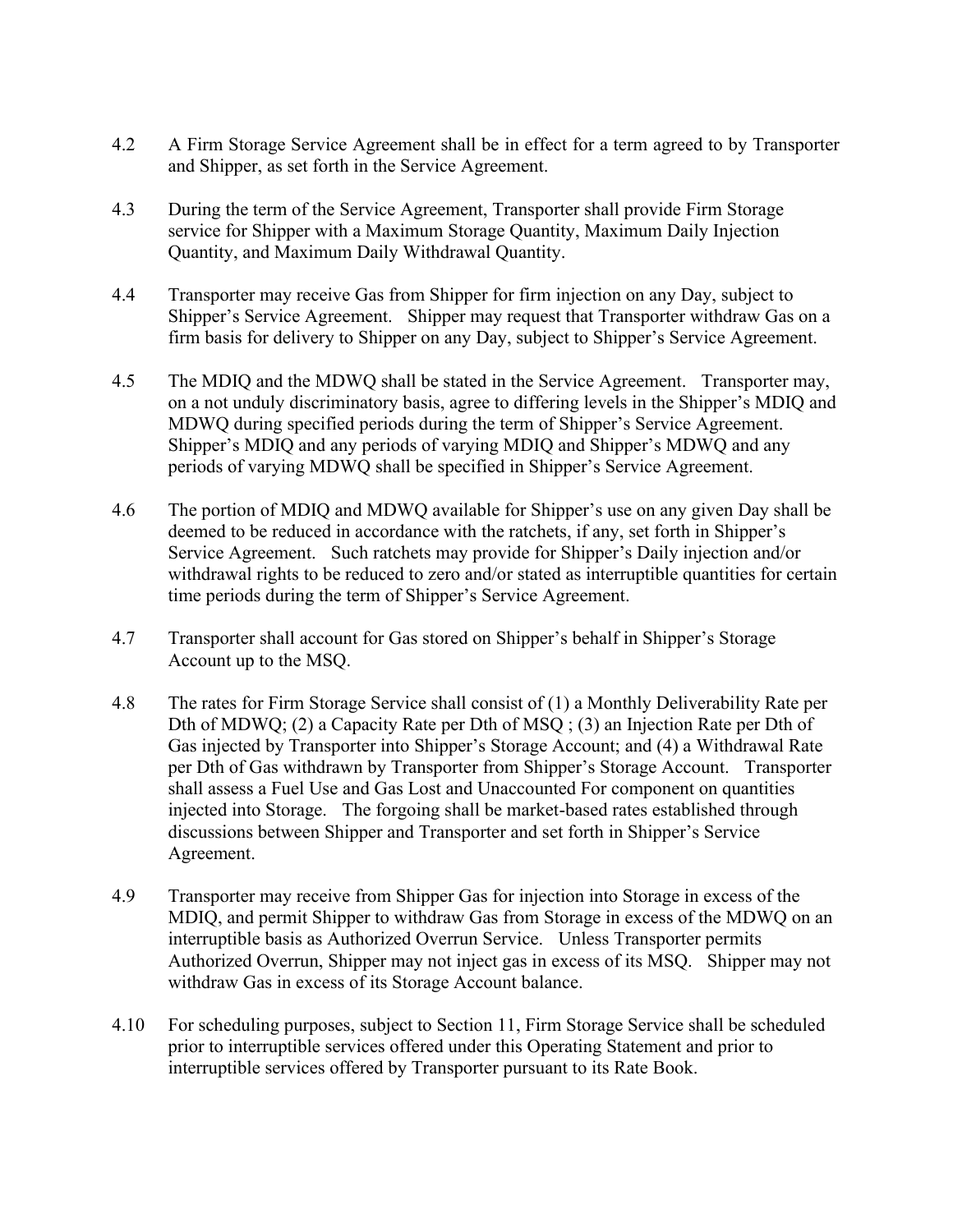- 4.11 Shipper shall be responsible for contracting and paying for any necessary transportation service at and upstream of the Receipt Point and at and downstream of the Delivery Point. Pursuant to Sections 11, 18, and 19, Shipper shall indemnify and hold Transporter harmless from all suits, claims, damages, costs, including court costs and reasonable attorneys' fees, losses, expenses, and encumbrances of whatever nature brought by any Person against Transporter with respect to Gas transported or scheduled to be stored and transported hereunder.
- 4.12 Transporter is authorized to charge Shipper the Unauthorized Gas Usage Charge for any portion of Shipper's injections into or withdrawals from Storage that exceed the MDIQ, MDWQ and/or MSQ set forth in the Shipper's Service Agreement that is made by Shipper without Transporter's prior consent. Such charge shall not apply to any Gas tendered as Fuel Use and Gas Lost and Unaccounted For. The Unauthorized Gas Usage Charge shall be the Unauthorized Overrun Charge of \$10.00 per Dth plus the highest price among the prices reported in Gas Daily in the midpoint column of the Daily Price Survey for the following locations for the month in which the Unauthorized Gas Use occurred: Dawn, Ontario; ANR, ML7; Chicago city-gates; Consumers city-gate; or MichCon city-gate. In the event Gas Daily discontinues its reporting of such prices, Transporter will select a comparable reporting service.
- 4.13 Shipper shall request the withdrawal of all its Gas in Storage for delivery to the Delivery Point(s) on or before the last Gas Day of the term of the Service Agreement. If, upon termination of the Service Agreement, Shipper has not requested the withdrawal of all its Gas in Storage, then the Shipper's remaining quantities shall be deemed sold to Transporter at a rate of the MichCon City Gate Index (or its successor index point) as published in Gas Daily, or in the event that Gas Daily discontinues its reporting of such prices, any comparable reporting service, less \$0.5000 per Dth. Payment for the quantities left in Storage shall appear as a credit on the last statement rendered by Transporter. To the extent that the credit exceeds the total charges in that statement, Transporter shall pay the difference to Shipper.

### **SECTION 5 INTERRUPTIBLE STORAGE SERVICE**

- 5.1 Subject to Transporter having available and uncommitted Storage capacity and Shipper meeting the eligibility requirements set forth in this Operating Statement, Transporter shall offer Interruptible Storage Service to Shippers on a non-discriminatory basis in accordance with this Operating Statement. Transporter shall provide Interruptible Storage Service to Shipper in accordance with a Service Agreement executed by Transporter and Shipper.
- 5.2 During the term of the Service Agreement, Transporter shall provide Interruptible Storage Service for Shipper with a MSQ, MDIQ, and MDWQ.
- 5.3 The MSQ, MDIQ and MDWQ shall be stated in the Shipper's Service Agreement. Transporter may, on a not unduly discriminatory basis, agree to differing levels in the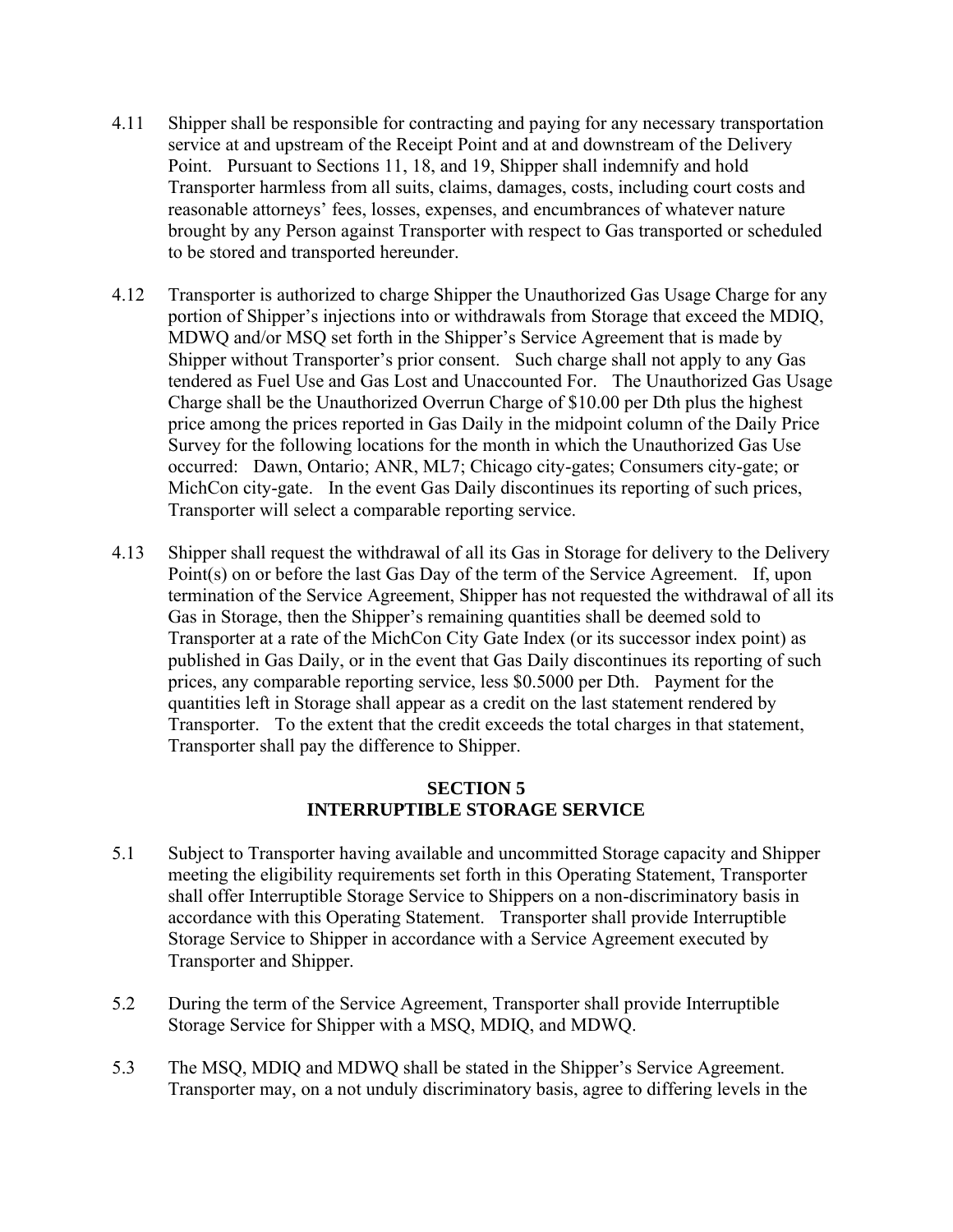Shipper's MDIQ and MDWQ during specified periods during the year. Shipper's MDIQ and any periods of varying MDIQ and Shipper's MDWQ and any periods of varying MDWQ shall be specified in Shipper's Service Agreement.

- 5.4 Transporter shall account for Gas stored on Shipper's behalf in Shipper's Storage Account up to the MSQ.
- 5.5 The portion of MDIQ and MDWQ available for Shipper's use on any given Day shall be deemed to be reduced in accordance with the ratchets, if any, set forth in Shipper's Service Agreement. Such ratchets may provide for Shipper's Daily injection and/or withdrawal rights to be reduced to zero for certain time periods during the term of Shipper's Service Agreement.
- 5.6 To the extent Interruptible Storage Service capacity utilized by a Shipper hereunder is needed by Transporter in order to satisfy Transporter's obligations to Firm Transportation Service, Firm Storage Service, or Firm Park and Loan Service Shippers, Transporter shall require such Shipper to withdraw all, or any portion of, Gas quantities held in such Shipper's Storage Account as specified by Transporter. Unless Transporter otherwise agrees, Shipper shall be required to make ratable withdrawals.

In the event Transporter needs to require Shipper to withdraw its Gas from Storage pursuant to this Section, Transporter shall provide day-ahead notice to Shipper that it must withdraw Gas at its MDWQ during the next Day. Transporter shall repeat this notice on a daily basis until all of Shipper's Gas is withdrawn from storage or until the circumstances necessitating interruption are resolved. In the event Shipper makes a timely nomination in response to a notification by Transporter pursuant to this paragraph, and Transporter's operating conditions prevent Shipper from withdrawing gas as nominated, Shipper's obligation to comply with that notification shall be suspended until such time as Transporter's operational conditions allow Transporter to schedule the nomination.

Transporter's notice to Shipper may be given electronically, in writing, or orally. In the event Shipper makes a timely nomination in response to a notification by Transporter pursuant to this Section 5.6, and Shipper is prevented from withdrawing gas as nominated due to a Force Majeure event or Transporter's operating conditions, Shipper's obligation to comply with that notification shall be suspended until such time as the Force Majeure event has ended or Transporter's operational conditions allow Transporter to schedule the nomination.

Subject to this Section 5.6, if Shipper fails to withdraw such Gas from its Storage Account, Transporter may take, free and clear of any adverse claims, title to such Gas in Shipper's Storage Account as Shipper was instructed to withdraw.

5.7 The rate for Interruptible Storage Service shall consist of (1) a Usage Rate paid on each Dekatherm of Gas stored in Shipper's Storage Account at the end of each Day during the Month in which the Gas is stored; (2) an Injection Rate per Dth of Gas injected by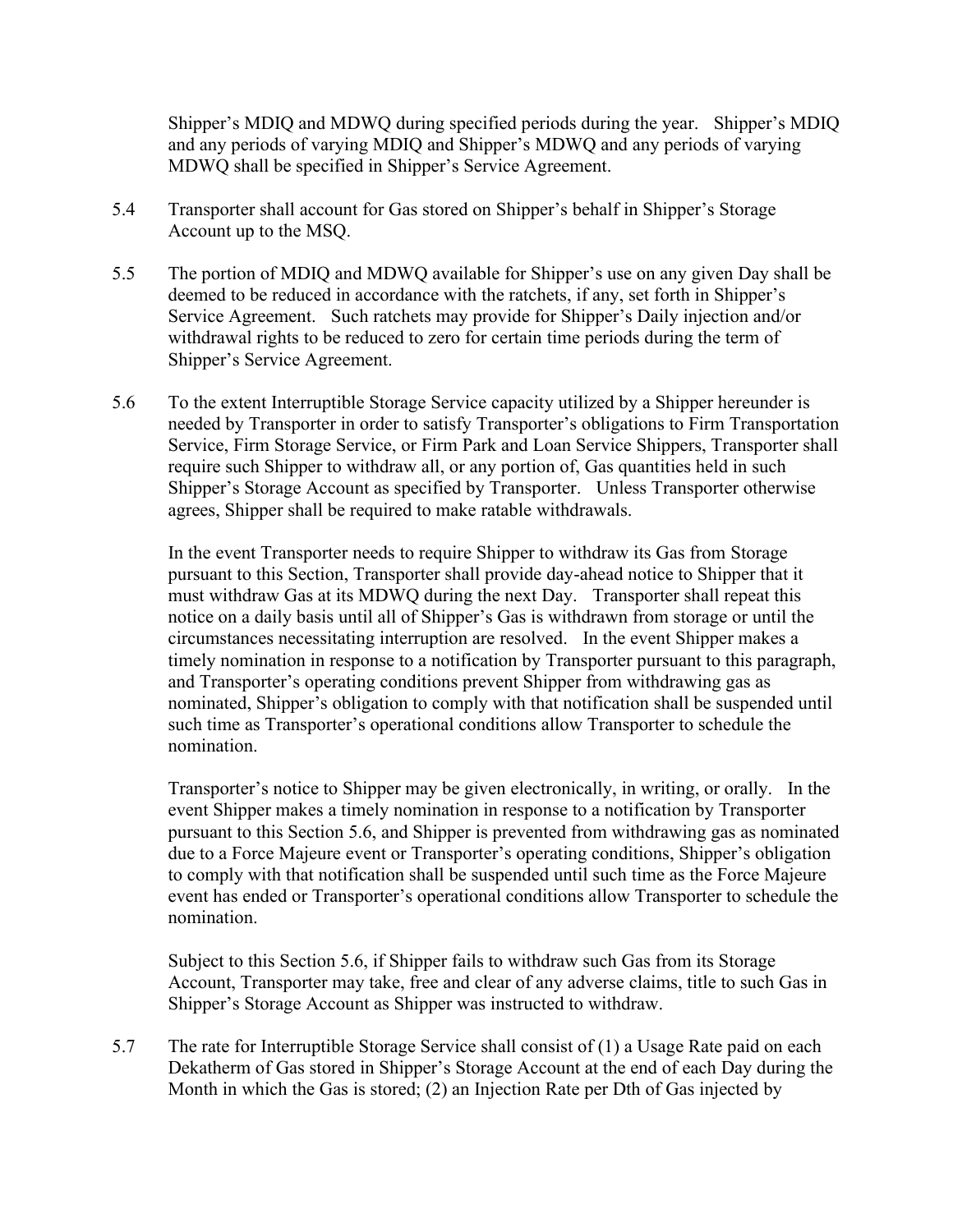Transporter into Shipper's Storage Account; and (3) a Withdrawal Rate per Dth of Gas withdrawn by Transporter from Shipper's Storage Account. Transporter shall assess a Fuel Use and Gas Lost and Unaccounted For component on quantities injected into Storage. The forgoing shall be market-based rates established through discussions between Shipper and Transporter and set forth in Shipper's Service Agreement.

- 5.8 Transporter may receive from Shipper Gas for injection into Storage in excess of the MDIQ, and permit Shipper to withdraw Gas from Storage in excess of the MDWQ on an interruptible basis as Authorized Overrun Service. Unless Transporter permits Authorized Overrun, Shipper may not inject gas in excess of its MSQ. Shipper may not withdraw Gas in excess of it Storage Account balance.
- 5.9 For scheduling purposes, subject to Section 11, Interruptible Storage Service shall be subordinate to firm services offered under this Operating Statement and to firm services offered by Transporter pursuant to its Rate Book. Once Interruptible Storage Service is nominated and scheduled for a Day, Transporter may curtail such Service at any time in accordance with Section 11.
- 5.10 Shipper shall be responsible for contracting and paying for any necessary transportation service at and upstream of the Receipt Point and at and downstream of the Delivery Point. Pursuant to Sections 11, 18, and 19, Shipper shall indemnify and hold Transporter harmless from all suits, claims, damages, costs, including court costs and reasonable attorneys' fees, losses, expenses, and encumbrances of whatever nature brought by any Person against Transporter with respect to Gas transported or scheduled to be stored and transported hereunder.
- 5.11 Transporter is authorized to charge Shipper the Unauthorized Gas Usage Charge for any portion of Shipper's injections into or withdrawals from Storage that exceed the MDIQ, MDWQ and/or MSQ set forth in the Shipper's Service Agreement that is made by Shipper without Transporter's prior consent. Such charge shall not apply to any Gas tendered as Fuel Use and Gas Lost and Unaccounted For. The Unauthorized Gas Usage Charge shall be the Unauthorized Overrun Charge of \$10.00 per Dth plus the highest price among the prices reported in Gas Daily in the midpoint column of the Daily Price Survey for the following locations for the month in which the Unauthorized Gas Use occurred: Dawn, Ontario; ANR, ML7; Chicago city-gates; Consumers city-gate; or MichCon city-gate. In the event Gas Daily discontinues its reporting of such prices, Transporter will select a comparable reporting service.
- 5.12 Shipper shall request the withdrawal of all its Gas in Storage for delivery to the Delivery Point(s) on or before the last Gas Day on the term of the Service Agreement. If, upon termination of the Service Agreement, Shipper has not requested the withdrawal of all its Gas in Storage, then the Shipper's remaining quantities shall be deemed sold to Transporter at a rate of the MichCon City Gate Index (or its successor index point) as published in Gas Daily, or in the event that Gas Daily discontinues its reporting of such prices, any comparable reporting service, less \$0.5000 per Dth. Payment for the quantities left in Storage shall appear as a credit on the last statement rendered by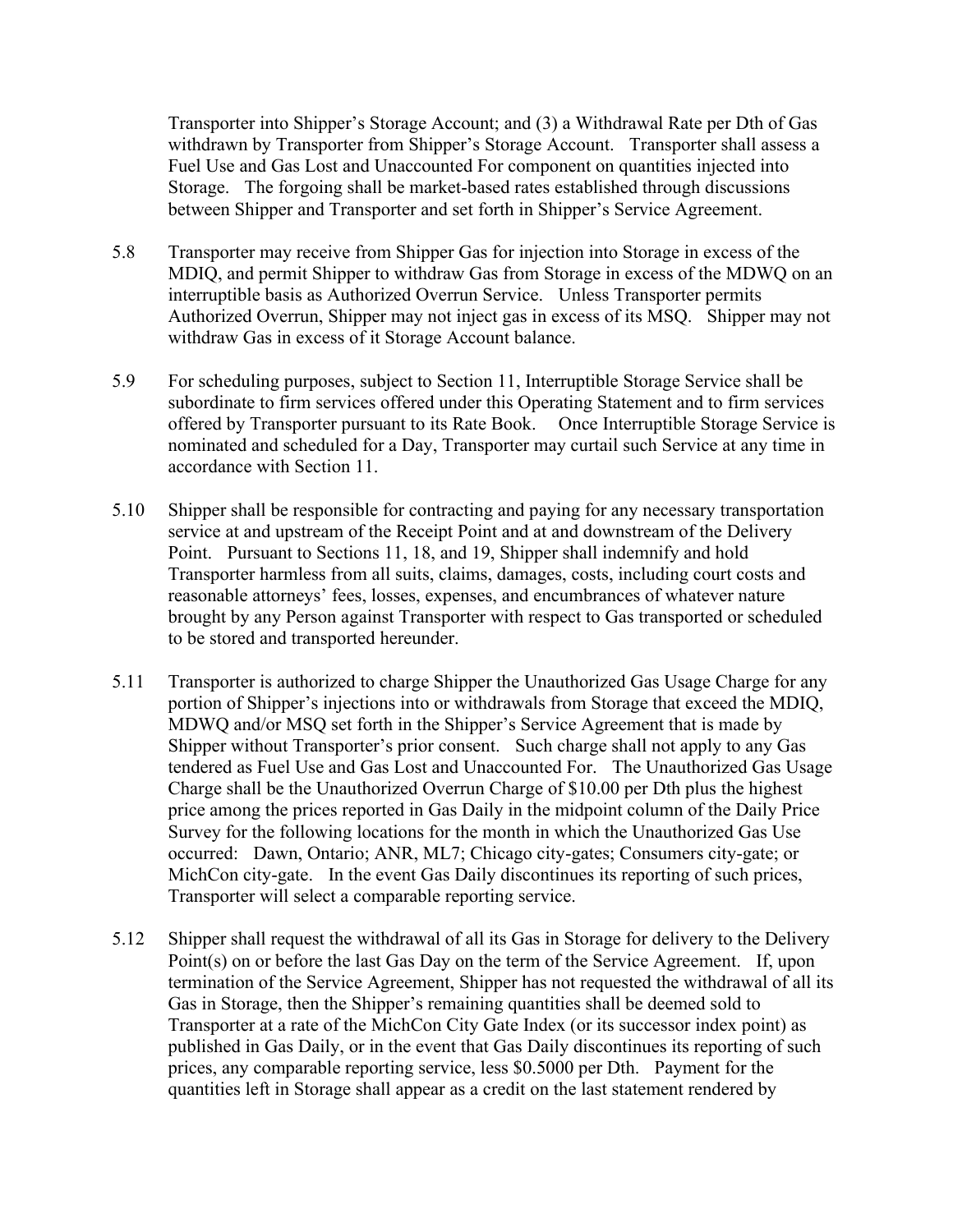Transporter. To the extent that the credit exceeds the total charges in that statement, Transporter shall pay the difference to Shipper.

## **SECTION 6 FIRM PARK AND LOAN SERVICE**

- 6.1 Subject to Transporter determining that it has available and uncommitted Storage capacity and/or Gas available to Loan and Shipper meeting the eligibility requirements set forth in this Operating Statement, Transporter shall offer Firm Park and Loan Service to Shippers on a non-discriminatory basis in accordance with this Operating Statement. Transporter shall provide Firm Park and Loan Service to Shipper in accordance with a Service Agreement executed by Transporter and Shipper.
- 6.2 A Firm Park and Loan Service Agreement shall be in effect for a term agreed to by Transporter and Shipper, as set forth in the Service Agreement.
- 6.3 During the term of the Service Agreement, Transporter shall provide Firm Park and Loan Service for Shipper with a Maximum Park Quantity, Maximum Loan Quantity, Maximum Daily Injection Quantity, and Maximum Daily Withdrawal Quantity. Firm Parking Service shall consist of an Injection Period, followed by a Storage Period, and ending with a Withdrawal Period. Firm Loan Service shall consist of a Withdrawal Period, followed by a Loan Period, and ending with an Injection Period. The foregoing time periods and quantities shall be set forth in Shipper's Service Agreement.
- 6.4 Transporter may receive Gas from Shipper for firm injection on any Day during the Injection Period set forth in Shipper's Service Agreement. Shipper may request that Transporter withdraw Gas on a firm basis for delivery to Shipper on any Day during the Withdrawal Period stated in the Service Agreement. Shipper shall not be permitted to inject gas during the Withdrawal Period, Storage Period or Loan Period. Shipper shall not be permitted to withdraw gas during the Injection Period, Storage Period or Loan Period.
- 6.5 Transporter shall account for Gas Parked on Shipper's behalf or Loaned to Shipper using Shipper's Storage Account up to Shipper's MPQ or MLQ, as applicable.
- 6.6 The rates for Firm Park and Loan Service shall consist of (1) a Reservation Rate per Dth of MPQ and/or MLQ; (2) an Injection Rate per Dth of Gas injected by Transporter into Shipper's Storage Account; and (3) a Withdrawal Rate per Dth of Gas withdrawn by Transporter from Shipper's Storage Account. Transporter shall assess a Fuel Use and Gas Lost and Unaccounted For component on quantities of Gas injected into Storage. The forgoing shall be market-based rates established through discussions between Shipper and Transporter and set forth in Shipper's Service Agreement.
- 6.7 For scheduling purposes, subject to Section 11, Firm Park and Loan Service shall be scheduled prior to interruptible services offered under this Operating Statement and prior to interruptible services offered by Transporter pursuant to its Rate Book.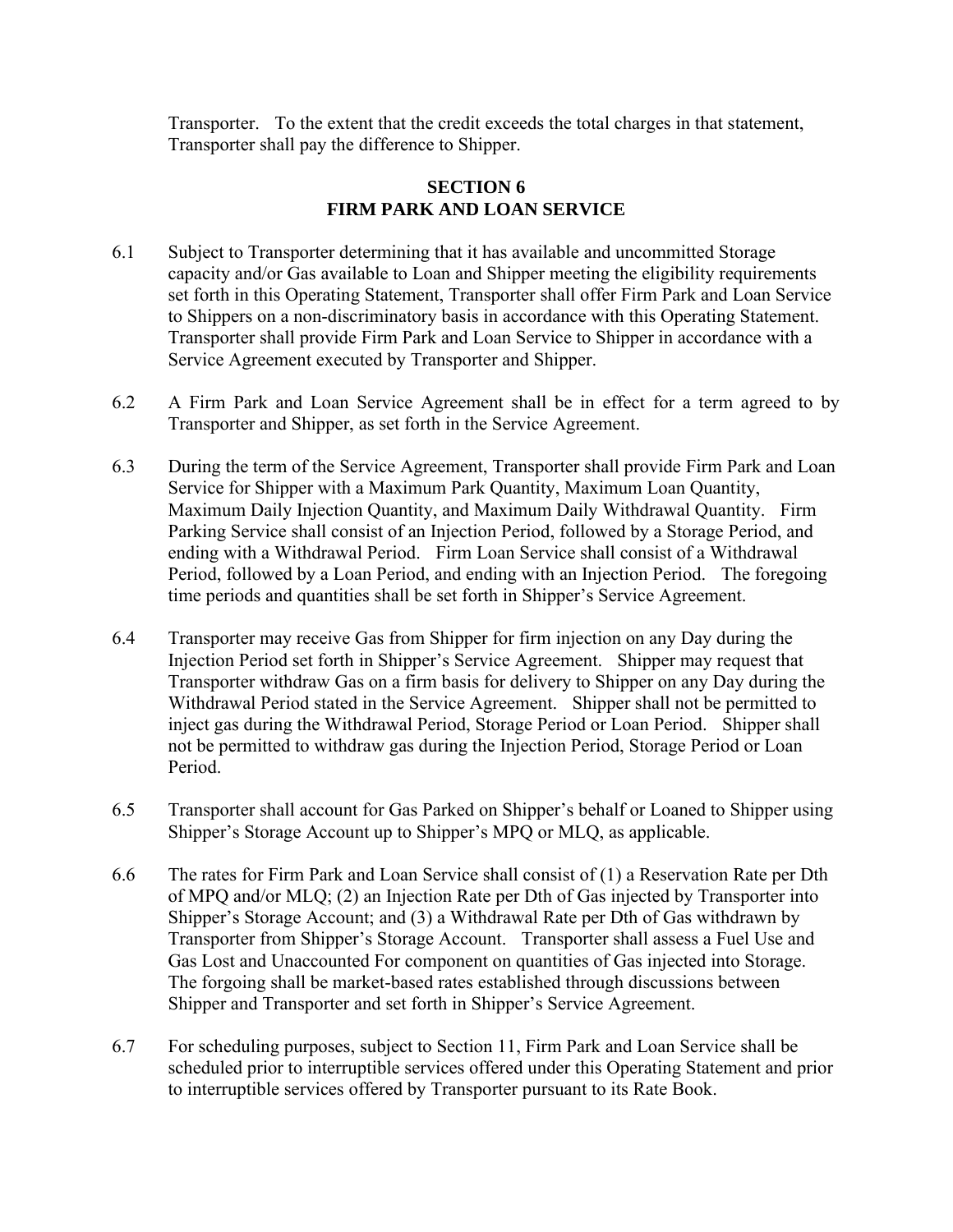- 6.8 Shipper shall be responsible for contracting and paying for any necessary transportation service at and upstream of the Receipt Point and at and downstream of the Delivery Point. Pursuant to Sections 11, 18, and 19, Shipper shall indemnify and hold Transporter harmless from all suits, claims, damages, costs, including court costs and reasonable attorneys' fees, losses, expenses, and encumbrances of whatever nature brought by any Person against Transporter with respect to Gas transported or scheduled to be stored and transported hereunder.
- 6.9 Transporter is authorized to charge Shipper the Unauthorized Gas Usage Charge for any portion of Shipper's injections into or withdrawals from Storage that exceed the MDIQ, MDWQ and/or MPQ set forth in the Shipper's Service Agreement, or that result in Loan service with a negative Loan balance (not within MLQ), that is made by Shipper without Transporter's prior consent. Such charge shall not apply to any Gas tendered as Fuel Use and Gas Lost and Unaccounted For. The Unauthorized Gas Usage Charge shall be the Unauthorized Overrun Charge of \$10.00 per Dth plus the highest price among the prices reported in Gas Daily in the midpoint column of the Daily Price Survey for the following locations for the month in which the Unauthorized Gas Use occurred: Dawn, Ontario; ANR, ML7; Chicago city-gates; Consumers city-gate; or MichCon city-gate. In the event Gas Daily discontinues its reporting of such prices, Transporter will select a comparable reporting service.
- 6.10 Shipper shall request the withdrawal of all its Gas in Storage for delivery to the Delivery Point(s) on or before the last Gas Day of the term of the Service Agreement. If, upon termination of the Service Agreement, Shipper has not requested the withdrawal of all its Gas in Storage, then the Shipper's remaining quantities shall be deemed sold to Transporter at a rate equal to the MichCon City Gate Index (or its successor index point) as published in Gas Daily, or in the event that Gas Daily discontinues its reporting of such prices, any comparable reporting service, less \$0.5000 per Dth. Payment for the quantities left in Storage shall appear as a credit on the last statement rendered by Transporter. To the extent that the credit exceeds the total charges in that statement, Transporter shall pay the difference to Shipper.
- 6.11 Shipper shall deliver to Transporter for injection all of its Loaned Gas borrowed from Transporter, plus applicable Fuel Use and Gas Lost and Unaccounted For, on or before the last Gas Day of the term of the Service Agreement. If, upon termination of the Service Agreement, Shipper has not requested the reduction of its Loan balance to zero via such deliveries for injection to Storage, then Shipper shall be deemed to have purchased its outstanding Loan balance, plus applicable Fuel Use and Gas Lost and Unaccounted For, from Transporter at a rate equal to the MichCon City Gate Index (or its successor index point) as published in Gas Daily, or in the event that Gas Daily discontinues its reporting of such prices, any comparable reporting service, plus \$0.5000 per Dth. Transporter shall invoice Shipper for such amounts on the last statement rendered by Transporter. Shipper shall pay such invoiced amounts in accordance with Section 17 of this Operating Statement.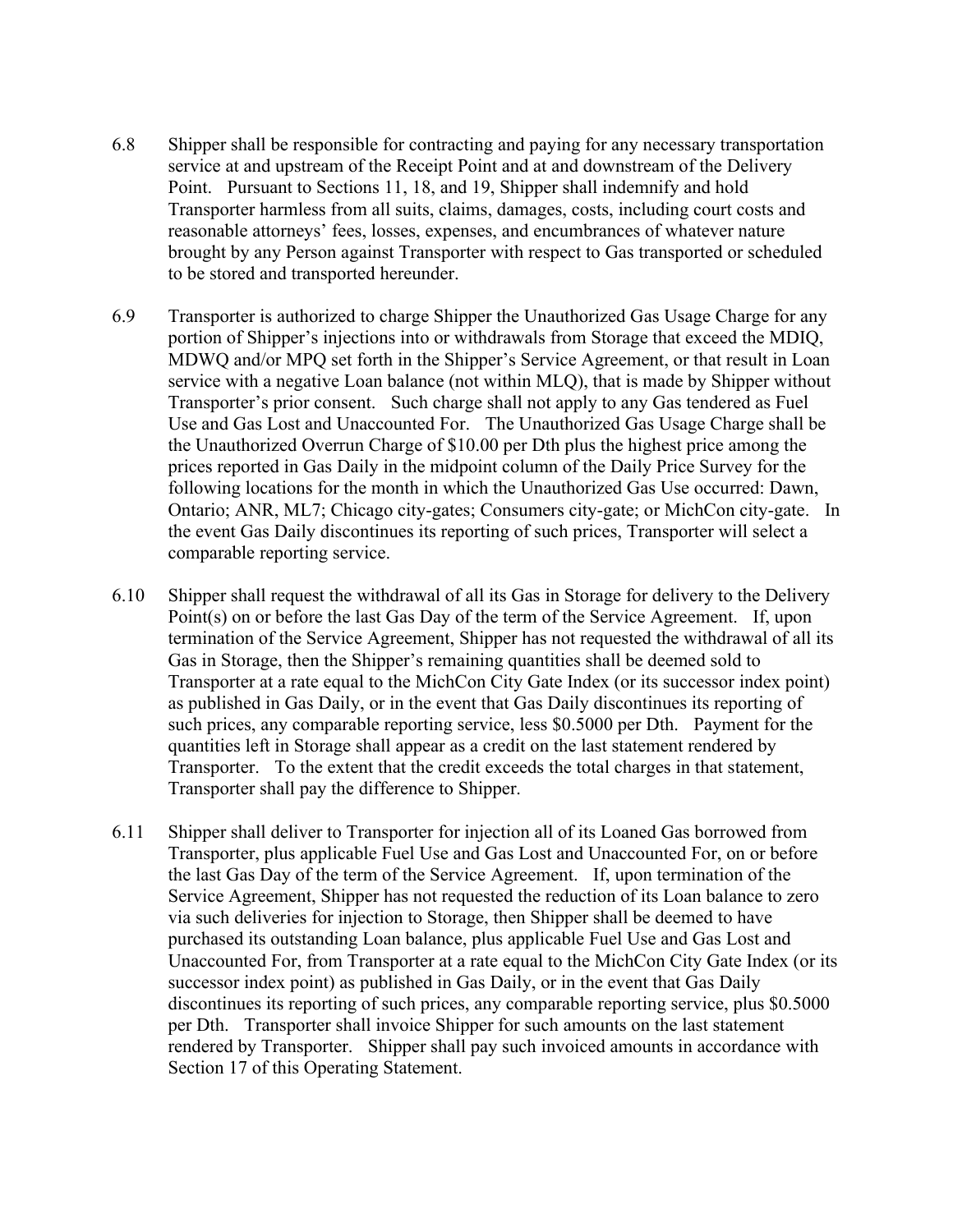### **SECTION 7 INTERRUPTIBLE BALANCING SERVICE**

- 7.1 Subject to Transporter's determining that it has available and uncommitted Storage capacity and/or Gas available to Loan and Shipper meeting the eligibility requirements set forth in this Operating Statement, Transporter shall offer Interruptible Balancing Service to Shippers on a non-discriminatory basis in accordance with this Operating Statement. Transporter shall provide Interruptible Balancing Service to Shipper in accordance with a Service Agreement executed by Transporter and Shipper.
- 7.2 During the term of the Service Agreement, Transporter shall provide Interruptible Balancing Service for Shipper with a Maximum Park Quantity and a Maximum Loan Quantity. The foregoing quantities shall be stated in Shipper's Service Agreement. Shipper may nominate deliveries of Gas to Transporter for Parking on any Day in quantities up to Shipper's MPQ, provided that Shipper may not exceed its MPQ on an aggregate basis. Shipper may nominate withdrawals of Parked Gas from Storage for delivery by Transporter on any Day in quantities up to Shipper's Balancing Account positive balance, not to exceed Shipper's MPQ. Shipper may nominate to receive Gas withdrawn from storage as Loaned Gas on any Day in quantities up to Shipper's MLQ, provided that Shipper may not exceed its MLQ on an aggregate basis. Shipper may nominate to deliver Gas to Transporter on any Day in quantities up to Shipper's Balancing Account negative balance, not to exceed Shipper's MLQ. Shipper may nominate Parking and Loaning activities during the same Day, subject to the limits of Shipper's MPQ and MLQ. Shipper shall submit one combined nomination for Parking and Loaning activities during the same Day.
- 7.3 Transporter shall account for Gas Parked on Shipper's behalf or Loaned to Shipper using Shipper's Balancing Account up to Shipper's Maximum Park Quantity or Maximum Loan Quantity, as applicable.
- 7.4 The rate for Interruptible Balancing Service shall consist of (1) a Usage Rate paid on each Dekatherm of Gas Parked or Loaned in Shipper's Balancing Account at the end of each Day during the Month (other than during an Extension Period) in which the Gas is Parked or Loaned; (2) an Extension Period Usage Rate paid on each Dekatherm of Gas Parked or Loaned in Shipper's Balancing Account at the end of each Day of the Month during an Extension Period in which the Gas is Parked or Loaned; (3) an Injection Rate per Dth of Gas injected by Transporter into Shipper's Balancing Account; and (4) a Withdrawal Rate per Dth of Gas withdrawn by Transporter from Shipper's Balancing Account. Transporter shall assess a Fuel Use and Gas Lost and Unaccounted For component on quantities of Gas injected into Storage. The forgoing shall be market-based rates established through discussions between Shipper and Transporter and set forth in Shipper's Service Agreement.
- 7.5 For scheduling purposes, subject to Section 11, Interruptible Balancing Service shall be subordinate to firm services offered under this Operating Statement and to firm services offered by Transporter pursuant to its Rate Book. Once Interruptible Balancing Service is nominated and scheduled for a Day, Transporter may curtail such Service at any time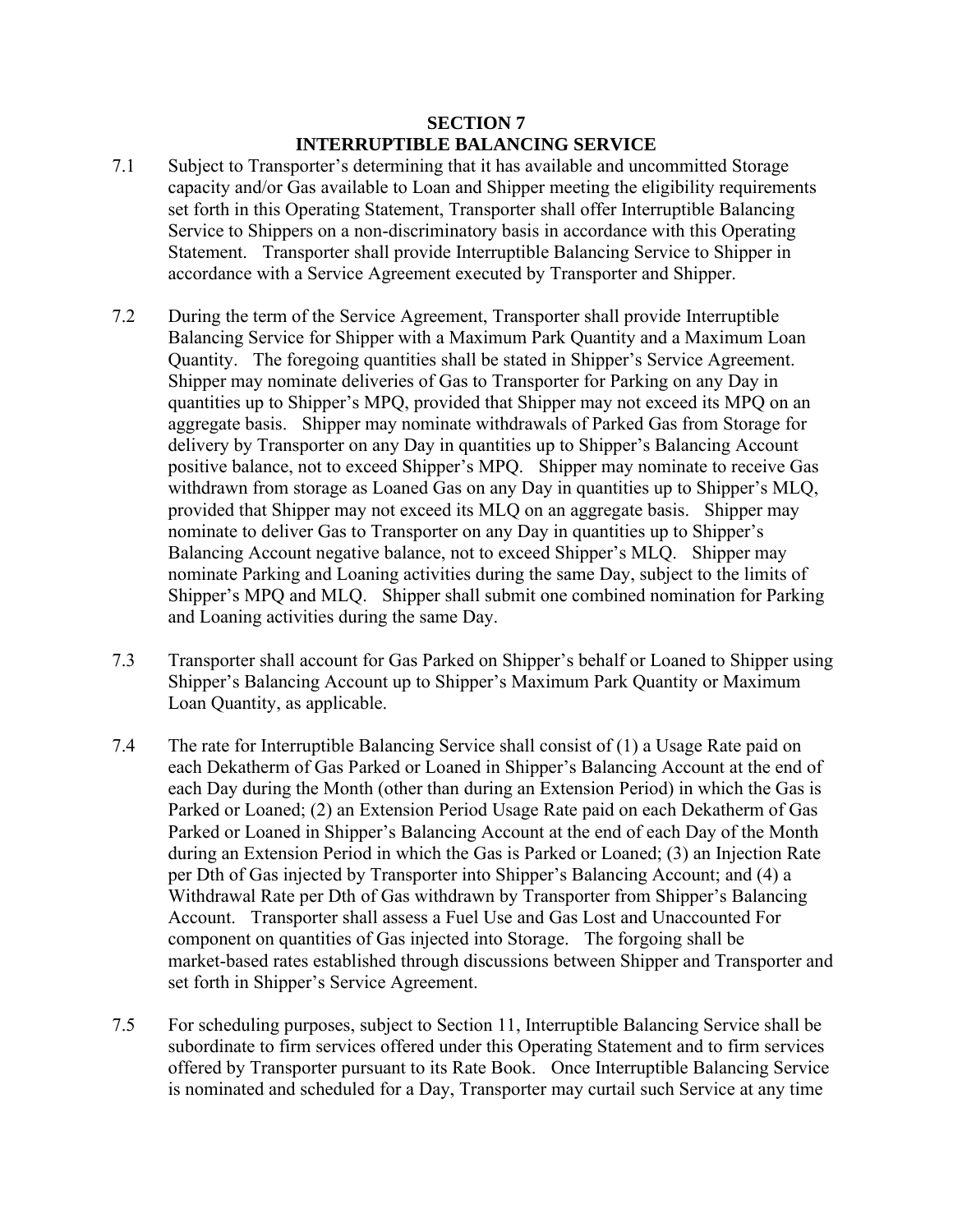in accordance with Section 11.

- 7.6 Shipper shall be responsible for contracting and paying for any necessary transportation service at and upstream of the Receipt Point and at and downstream of the Delivery Point. Pursuant to Sections 11, 18, and 19, Shipper shall indemnify and hold Transporter harmless from all suits, claims, damages, costs, including court costs and reasonable attorneys' fees, losses, expenses, and encumbrances of whatever nature brought by any Person against Transporter with respect to Gas transported or scheduled to be stored and transported hereunder.
- 7.7 Shipper shall reduce the Parking quantity in its Balancing Account to zero (0) at least once every thirty (30) Days during each period December 16 to August 14 and at least once every five (5) Days during each period August 15 through December 15. Shipper reducing its Balancing Account from a positive balance to a negative balance shall qualify as reducing Shipper's Parking quantity to zero (0) and initiating a Gas Loan, which shall be subject to the timing provisions of Section 7.8.
- 7.8 Shipper shall reduce the Loan quantity in its Balancing Account to zero (0) at least once every thirty (30) Days during each period May 1 to December 14 and at least once every five (5) Days during each period December 15 through April 30. Shipper reducing its Balancing Account from a negative (Loan) balance to a positive balance shall qualify as reducing Shipper's Loan quantity to zero (0) and initiating a Gas Park, which shall be subject to the timing provisions of Section 7.7.
- 7.9 If Shipper fails to comply with the requirements that it obtain a zero (0) balance in its Balancing Account stated in Sections 7.7 and 7.8, Transporter may, at Shipper's request, in a nondiscriminatory matter, consent to an "Extension Period" for Shipper to achieve such zero (0) balance. The duration of an Extension Period shall equal either thirty (30) Days or five (5) Days on the basis of the same time of year provisions set forth in Sections 7.7 and 7.8. Shipper's Interruptible Balancing Service during an Extension Period shall be subject to the Extension Period Usage Rate set forth in Shipper's Service Agreement until Shipper achieves the required zero(0) Park or Loan balance, as applicable. Transporter may consent to successive Extension Periods.
- 7.10 If Shipper fails to achieve a zero Park quantity in its Balancing Account as required pursuant to Section 7.7, as may be extended to include any Extension Period pursuant to Section 7.9, then the Shipper's Parked quantity shall be deemed sold to Transporter at a rate equal to the MichCon City Gate Index (or its successor index point) as published in Gas Daily, or in the event that Gas Daily discontinues its reporting of such prices, any comparable reporting service, less \$0.5000 per Dth. Payment for such quantity of Gas shall appear as a credit on the next statement rendered by Transporter. To the extent that the credit exceeds the total charges in that statement, Transporter shall pay the difference to Shipper.
- 7.11 If Shipper fails to achieve a zero Loan quantity in its Balancing Account as required pursuant to Section 7.8, as may be extended to include any Extension Period pursuant to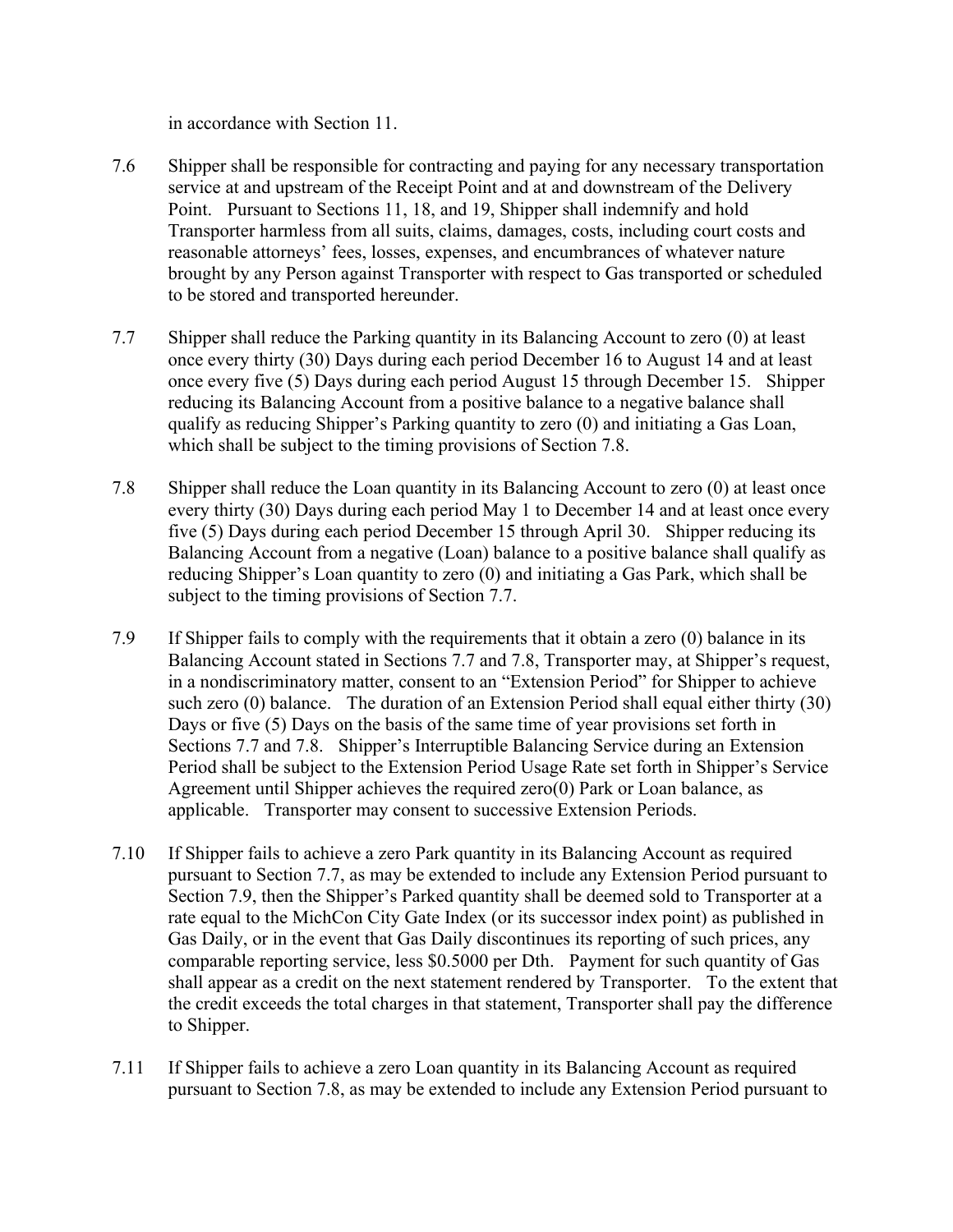Section 7.9, then Shipper shall be deemed to have purchased its outstanding Loan balance, plus applicable Fuel Use and Gas Lost and Unaccounted For, from Transporter at a rate equal to the MichCon City Gate Index (or its successor index point) as published in Gas Daily, or in the event that Gas Daily discontinues its reporting of such prices, any comparable reporting service, plus \$0.5000 per Dth. Transporter shall invoice Shipper for such amounts on the next statement rendered by Transporter. Shipper shall pay such invoiced amounts in accordance with Section 17 of this Operating Statement.

7.12 During any five (5) Day Extension Period, Shipper shall use due diligence to either take delivery of the Parked Gas quantities from Transporter or return the Loan Gas quantities to Transporter promptly.

## **SECTION 8 HOURLY BALANCING SERVICE-FIRM HBS-F**

- 8.1 Subject to Transporter having available capacity and Shipper meeting the eligibility requirements set forth in this Operating Statement, Transporter shall offer Hourly Balancing Service-Firm to Shippers on a non-discriminatory basis in accordance with this Operating Statement. Transporter shall provide HBS-F to Shipper in accordance with a Service Agreement executed by Transporter and Shipper.
- 8.2 An HBS-F Service Agreement shall be in effect for a term agreed to by Transporter and Shipper, as set forth in the Service Agreement.
- 8.3 During the term of the Service Agreement, Transporter shall provide HBS-F for Shipper with an MSQ, MLQ, MDIQ, MDWQ, and MHQ.
- 8.4 Transporter may receive Gas from Shipper for firm injection on any Day, subject to Shipper's Service Agreement. Shipper may request that Transporter withdraw Gas on a firm basis for delivery to Shipper on any Day, subject to Shipper's Service Agreement.
- 8.5 The MSQ, MLQ, MDIQ, MDWQ, and MHQ shall be stated in the Service Agreement. Transporter may, on a not unduly discriminatory basis, agree to differing levels in the Shipper's MDIQ, MDWQ, and MHQ during specified periods during the term of Shipper's Service Agreement. Shipper's MDIQ and any periods of varying MDIQ, Shipper's MDWQ and any periods of varying MDWQ, and Shippers MHQ and any periods of varying MHQ shall each be specified in Shipper's Service Agreement.
- 8.6 The portion of MDIQ, MDWQ, and MHQ available for Shipper's use on any given Day shall be deemed to be reduced in accordance with the ratchets, if any, set forth in Shipper's Service Agreement. Such ratchets may provide for Shipper's Daily injection and/or withdrawal rights to be reduced to zero and/or stated as interruptible quantities for certain time periods during the term of Shipper's Service Agreement.
- 8.7 Transporter shall account for Gas stored on Shipper's behalf in Shipper's Storage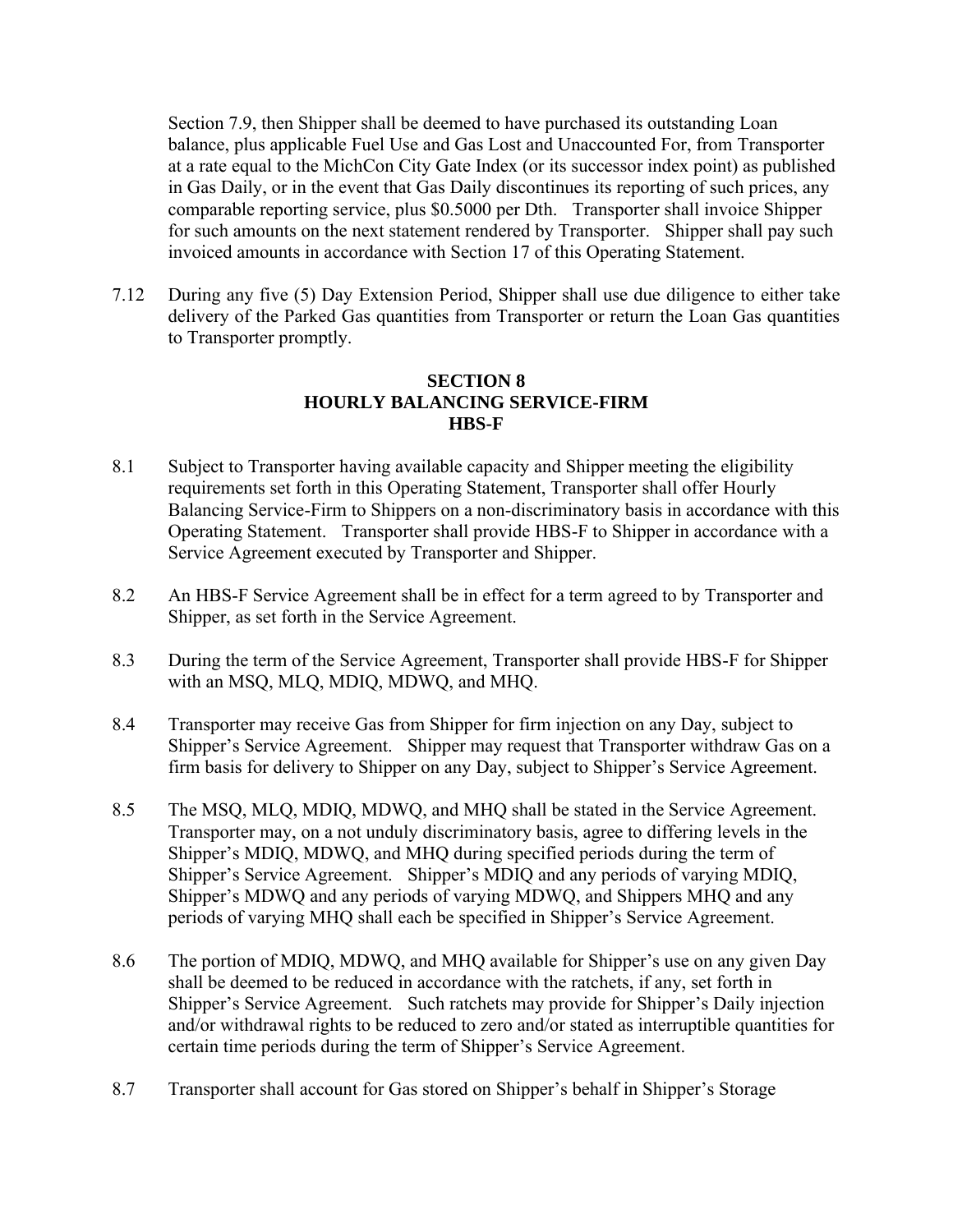Account up to the MSQ or loaned to Shipper from Shipper's Storage Account up to the MLQ.

8.8

- (a.) HBS-F shall consist of:
	- (1.) The receipt on any Day of Shipper's Gas up to the MDIQ as stated in Shipper's HBS-F Service Agreement at the Receipt Point(s) and the injection of Gas so received into storage, provided that Shipper's Storage Account has not exceeded Shipper's MSQ;
	- (2.) The storage of Gas in amounts up to the MSQ, or the loan of Gas to Shipper up to the MLQ, as stated in the Shipper's HBS-F Service Agreement;
	- (3.) The withdrawal from storage on any Day of Shipper's Gas up to the MDWQ as stated in Shipper's HBS-F Service Agreement and the delivery of such Gas to the Delivery Point(s) provided that Shipper has a quantity of Gas in Shipper's Storage Account not less than the quantity Shipper shall have withdrawn on such Day or the quantity of Gas withdrawn from the Shipper's Storage Account does not exceed MLQ on such Day; and
	- (4.) For each hour during a Day, subject to the MHQ as set forth in Shipper's HBS-F Service Agreement, the receipt or delivery by Transporter at the Receipt and/or Delivery Point designated by Shipper of hourly balancing quantities of Gas which shall be the difference, on an hourly basis, between (i) the injections of Gas into or withdrawals of Gas from the Shipper's Storage Account to meet Shipper's hourly pattern of deliveries at its delivery point(s) on the transporting pipeline system(s); and (ii) Shipper's ratable flow quantities on Transporter's system (1/24 of the Daily quantities); provided that hourly balancing quantities shall not cause Shipper's Storage Account to exceed the MSQ or the MLQ set forth in Shipper's HBS-F Service Agreement.
- (b.) HBS-F is not intended to serve as an operational balancing agreement to account for hourly deviations between scheduled volumes and volumes actually taken by Shipper at its delivery point(s) on the transporting pipeline(s). Such deviations shall be subject to reconciliation pursuant to the Shipper's transportation agreement(s) with its pipeline transporter(s) and their tariff(s).
- 8.9 The rate for HBS-F shall consist of:
	- (1.) HBS-F Storage Reservation Rate for each Dth of Shipper's MSQ and/or MLQ;
	- (2.) HBS-F Hourly Reservation Rate for each Dth of Shipper's MHQ set forth in the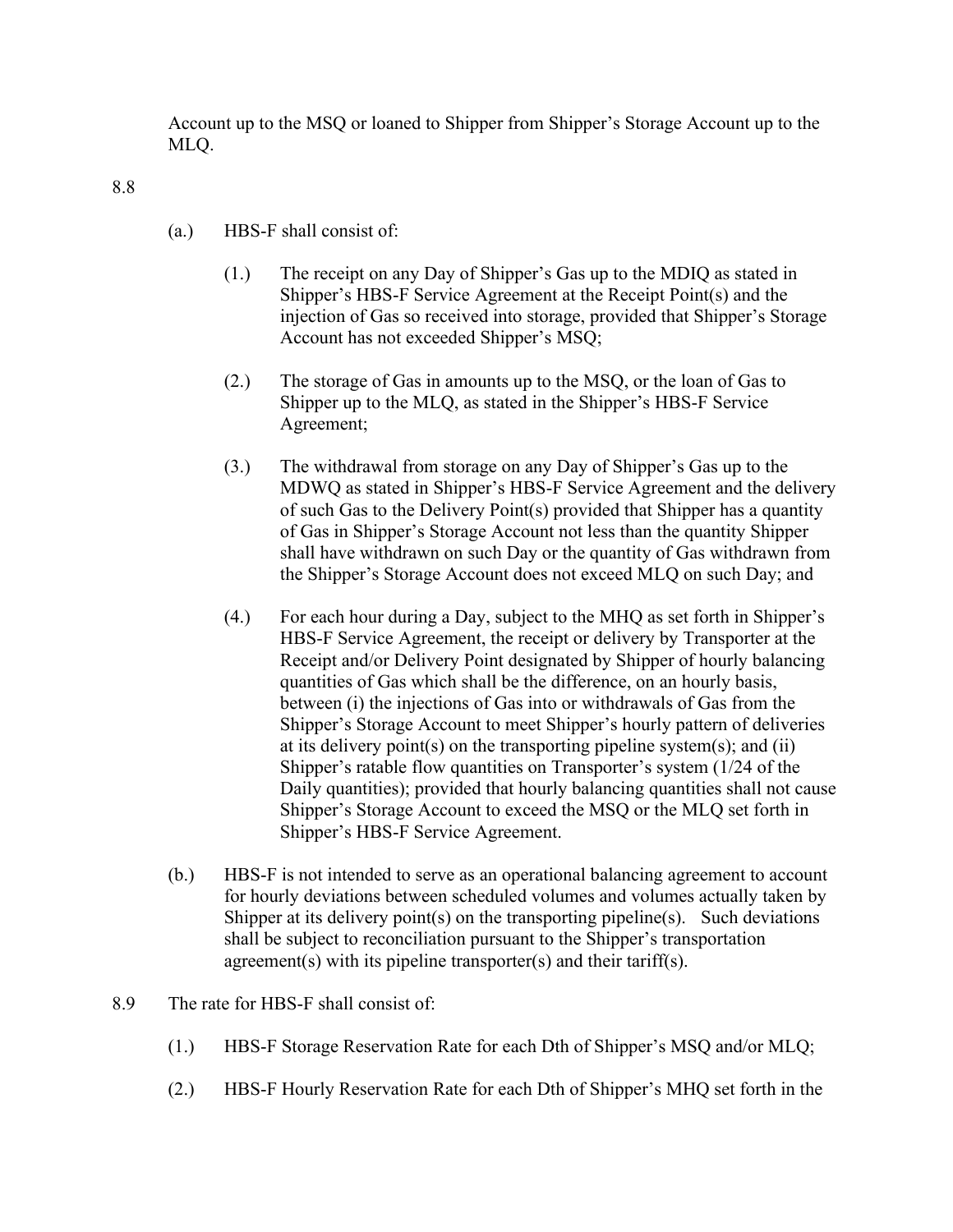executed HBS-F Service Agreement;

- (3.) Injection Rate per Dth times the quantity of Gas injected by Transporter into Shipper's Storage Account; and
- (4.) Withdrawal Rate per Dth times the quantity of Gas withdrawn by Transporter from Shipper's Storage Account.

Transporter shall assess a Fuel Use and Gas Lost and Unaccounted For component on quantities injected and withdrawn. The forgoing shall be market-based rates established through discussions between Shipper and Transporter and set forth in Shipper's Service Agreement.

- 8.10 Transporter may receive from Shipper Gas for injection into Storage in excess of the MDIQ, permit Shipper to withdraw Gas from Storage in excess of the MDWQ, and permit hourly quantities in excess of MHQ on an interruptible basis as Authorized Overrun Service. Unless Transporter permits Authorized Overrun, Shipper may neither inject gas in excess of its MSQ nor withdraw Gas in excess of its MLQ.
- 8.11 For scheduling purposes, subject to Section 11, HBS-F shall be scheduled prior to interruptible services offered under this Operating Statement and prior to interruptible services offered by Transporter pursuant to its Rate Book.
- 8.12 Shipper accepts responsibility for arranging any transportation service required for utilization of the storage service provided under this Operating Statement, including making any necessary arrangements with transporting pipeline(s) for Shipper to utilize Hourly Balancing Service at one or more delivery point(s) on the transporting pipeline system (any such arrangements for utilization of Hourly Balancing Service must be acceptable to Transporter, in its reasonable judgment).
- 8.13 Transporter is authorized to charge Shipper the Unauthorized Gas Usage Charge for any portion of Shipper's injections into or withdrawals from Storage that exceed the MDIQ, MDWQ, MHQ, MSQ and/or MLQ set forth in the Shipper's Service Agreement. Such charge shall not apply to any Gas tendered as Fuel Use and Gas Lost and Unaccounted For. The Unauthorized Gas Usage Charge shall be the Unauthorized Overrun Charge of \$10.00 per Dth plus the highest price among the prices reported in Gas Daily in the midpoint column of the Daily Price Survey for the following locations for the month in which the Unauthorized Gas Use occurred: Dawn, Ontario; ANR, ML7; Chicago city-gates; Consumers city-gate; or MichCon city-gate. In the event Gas Daily discontinues its reporting of such prices, Transporter will select a comparable reporting service.
- 8.14 Shipper shall request the withdrawal of all its Gas in Storage for delivery to the Delivery Point(s) on or before the last Gas Day of the term of the Service Agreement. If, upon termination of the Service Agreement, Shipper has not requested the withdrawal of all its Gas in Storage, then the Shipper's remaining quantities shall be deemed sold to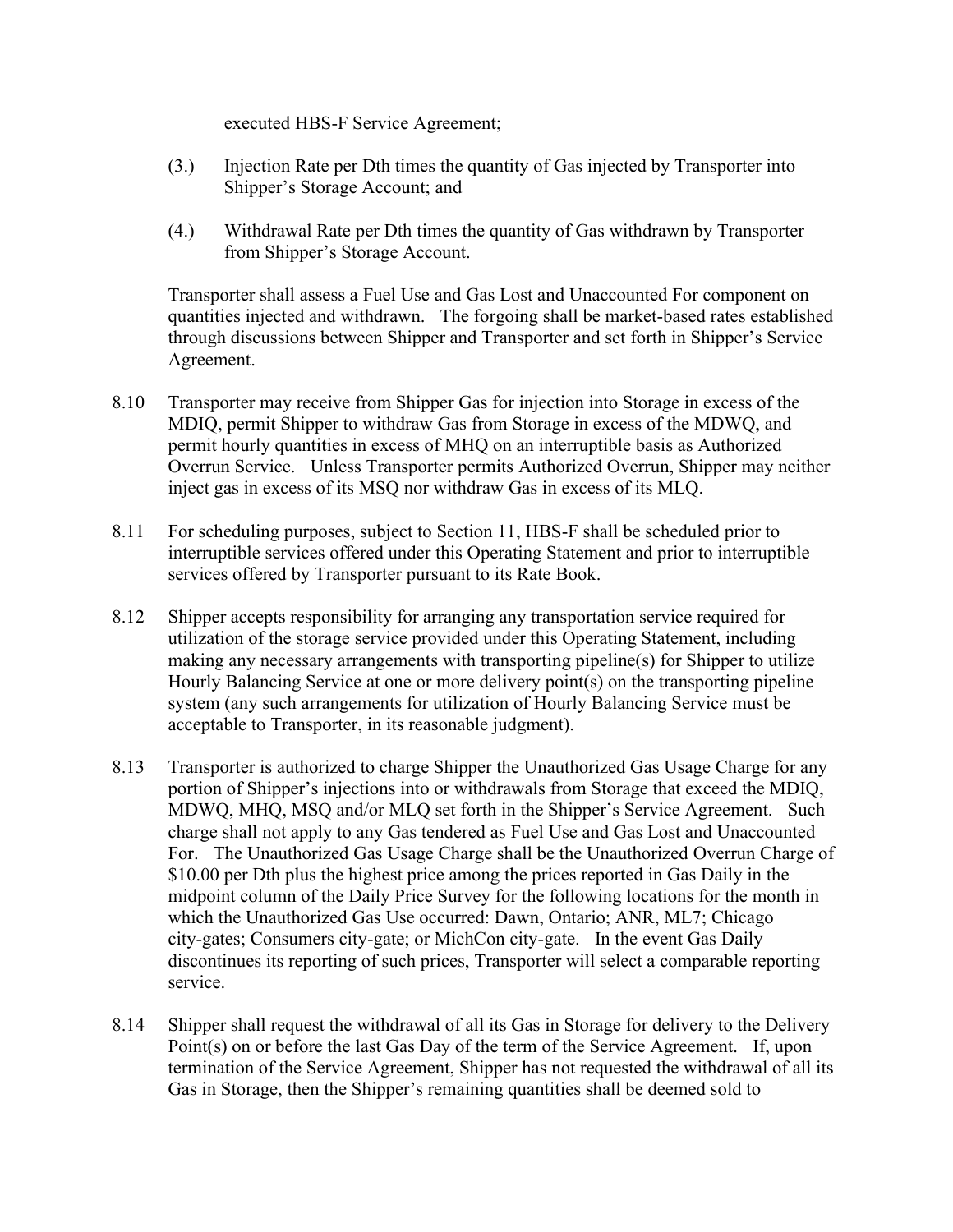Transporter at a rate equal to the MichCon City Gate Index (or its successor index point) as published in Gas Daily, or in the event that Gas Daily discontinues its reporting of such prices, any comparable reporting service, less \$0.5000 per Dth. Payment for the quantities left in Storage shall appear as a credit on the last statement rendered by Transporter. To the extent that the credit exceeds the total charges in that statement, Transporter shall pay the difference to Shipper.

8.15 Shipper shall deliver to Transporter for injection all of its Loaned Gas borrowed from Transporter, plus applicable Fuel Use and Gas Lost and Unaccounted For, on or before the last Gas Day of the term of the Service Agreement. If, upon termination of the Service Agreement, Shipper has not requested the reduction of its Loan balance to zero via such deliveries for injection to Storage, then Shipper shall be deemed to have purchased its outstanding Loan balance, plus applicable Fuel Use and Gas Lost and Unaccounted For, from Transporter at a rate equal to the MichCon City Gate Index (or its successor index point) as published in Gas Daily, or in the event that Gas Daily discontinues its reporting of such prices, any comparable reporting service, plus \$0.5000 per Dth. Transporter shall invoice Shipper for such amounts on the last statement rendered by Transporter. Shipper shall pay such invoiced amounts in accordance with Section 17 of this Operating Statement**.**

# **SECTION 9 HOURLY BALANCING SERVICE-INTERRUPTIBLE HBS-I**

- 9.1 Subject to Transporter having available and uncommitted Storage capacity and Shipper meeting the eligibility requirements set forth in this Operating Statement, Transporter shall offer Hourly Balancing Service-Interruptible Service to Shippers on a non-discriminatory basis in accordance with this Operating Statement. Transporter shall provide HBS-I to Shipper in accordance with a Service Agreement executed by Transporter and Shipper.
- 9.2 An HBS-I Service Agreement shall be in effect for a term agreed to by Transporter and Shipper, as set forth in the Service Agreement.
- 9.3 During the term of the Service Agreement, Transporter shall provide HBS-I for Shipper with an MSQ, MLQ, MDIQ, MDWQ, and MHQ.
- 9.4 The MSQ, MLQ, MDIQ, MDWQ, and MHQ shall be stated in the Shipper's Service Agreement. Transporter may, on a not unduly discriminatory basis, agree to differing levels in the Shipper's MDIQ, MDWQ, and MHQ during specified periods during the year.

Shipper's MDIQ and any periods of varying MDIQ; Shipper's MDWQ and any periods of varying MDWQ; and Shipper's MHQ and any periods of varying MHQ shall be specified in Shipper's Service Agreement.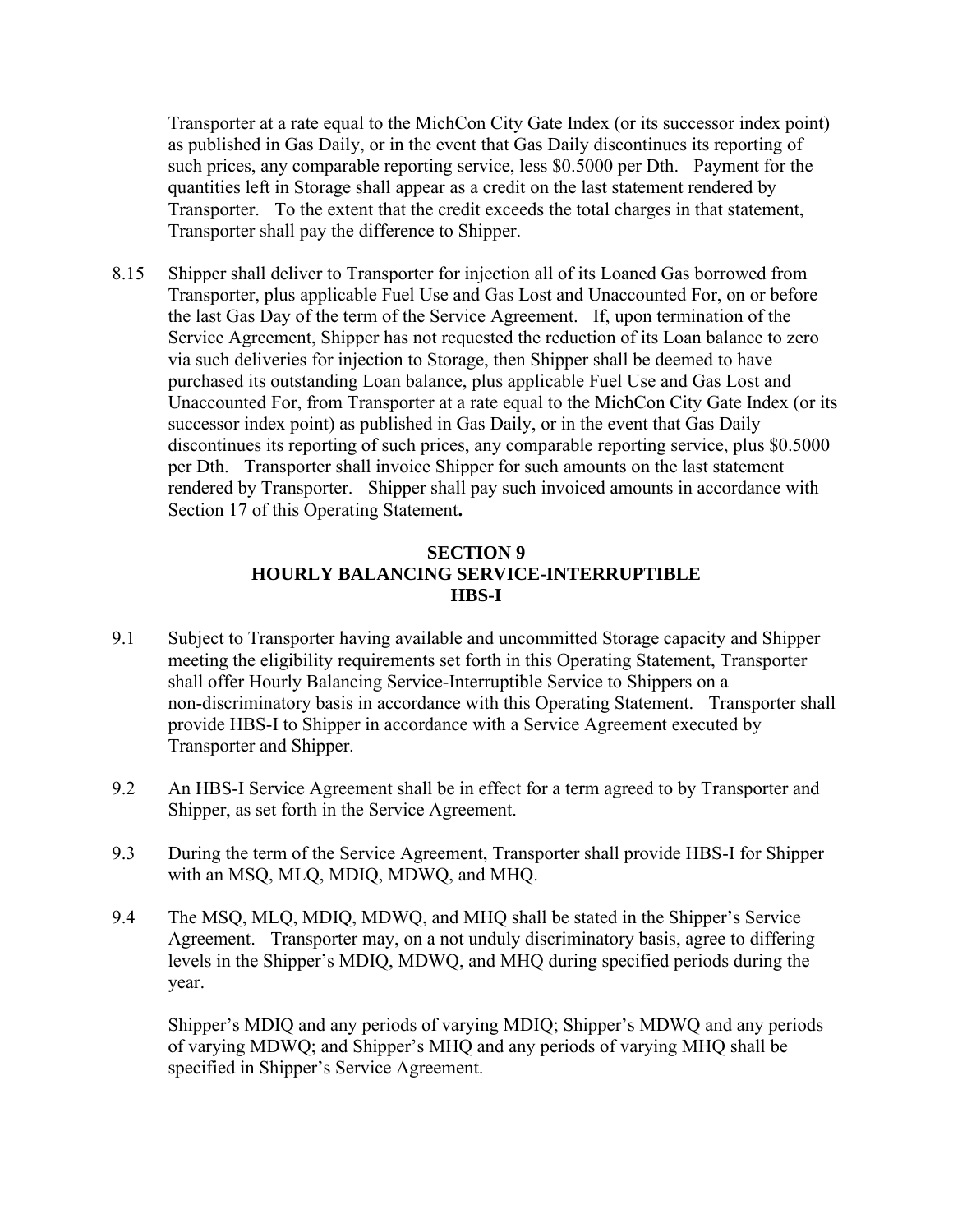- 9.5 The portion of MDIQ, MDWQ, and MHQ available for Shipper's use on any given Day shall be deemed to be reduced in accordance with the ratchets, if any, set forth in Shipper's Service Agreement. Such ratchets may provide for Shipper's Daily injection and/or withdrawal rights to be reduced to zero for certain time periods during the term of Shipper's Service Agreement.
- 9.6 Transporter shall account for Gas stored on Shipper's behalf in Shipper's Storage Account up to the MSQ or loaned to Shipper from Shipper's Storage Account up to the MLQ.
- 9.7 To the extent HBS-I capacity utilized by a Shipper hereunder is needed by Transporter in order to satisfy Transporter's obligations to Firm Transportation Service, Firm Storage Service, Firm Park and Loan Service, or Hourly Balancing Service-Firm Shippers, Transporter shall require Shipper to withdraw all, or any portion of, Gas quantities held in such Shipper's Storage Account as specified by Transporter. Unless Transporter otherwise agrees, Shipper shall be required to make ratable withdrawals.

In the event Transporter needs to require Shipper to withdraw its Gas from Storage pursuant to this Section 9, Transporter shall provide day-ahead notice to Shipper that it must withdraw Gas at its MDWQ during the next Day. Transporter shall repeat this notice on a daily basis until all of Shipper's Gas is withdrawn from storage or until the circumstances necessitating interruption are resolved. In the event Shipper makes a timely nomination in response to a notification by Transporter pursuant to this paragraph, and Transporter's operating conditions prevent Shipper from withdrawing gas as nominated, Shipper's obligation to comply with that notification shall be suspended until such time as Transporter's operational conditions allow Transporter to schedule the nomination.

Transporter's notice to Shipper may be given electronically, in writing, or orally. In the event Shipper makes a timely nomination in response to a notification by Transporter pursuant to this Section 9.7, and Shipper is prevented from withdrawing gas as nominated due to a Force Majeure event or Transporter's operating conditions, Shipper's obligation to comply with that notification shall be suspended until such time as the Force Majeure event has ended or Transporter's operational conditions allow Transporter to schedule the nomination.

Subject to this Section 9.7, if Shipper fails to withdraw such Gas from its Storage Account, Transporter may take, free and clear of any adverse claims, title to such Gas in Shipper's Storage Account as Shipper was instructed to withdraw.

9.8

- (a.) HBS-I Service rendered to Shipper under this HBS-I Rate Schedule shall consist of:
	- (1.) The receipt on any Day of Shipper's Gas up to the MDIQ as stated in Shipper's HBS-I Service Agreement at the Receipt Point(s) and the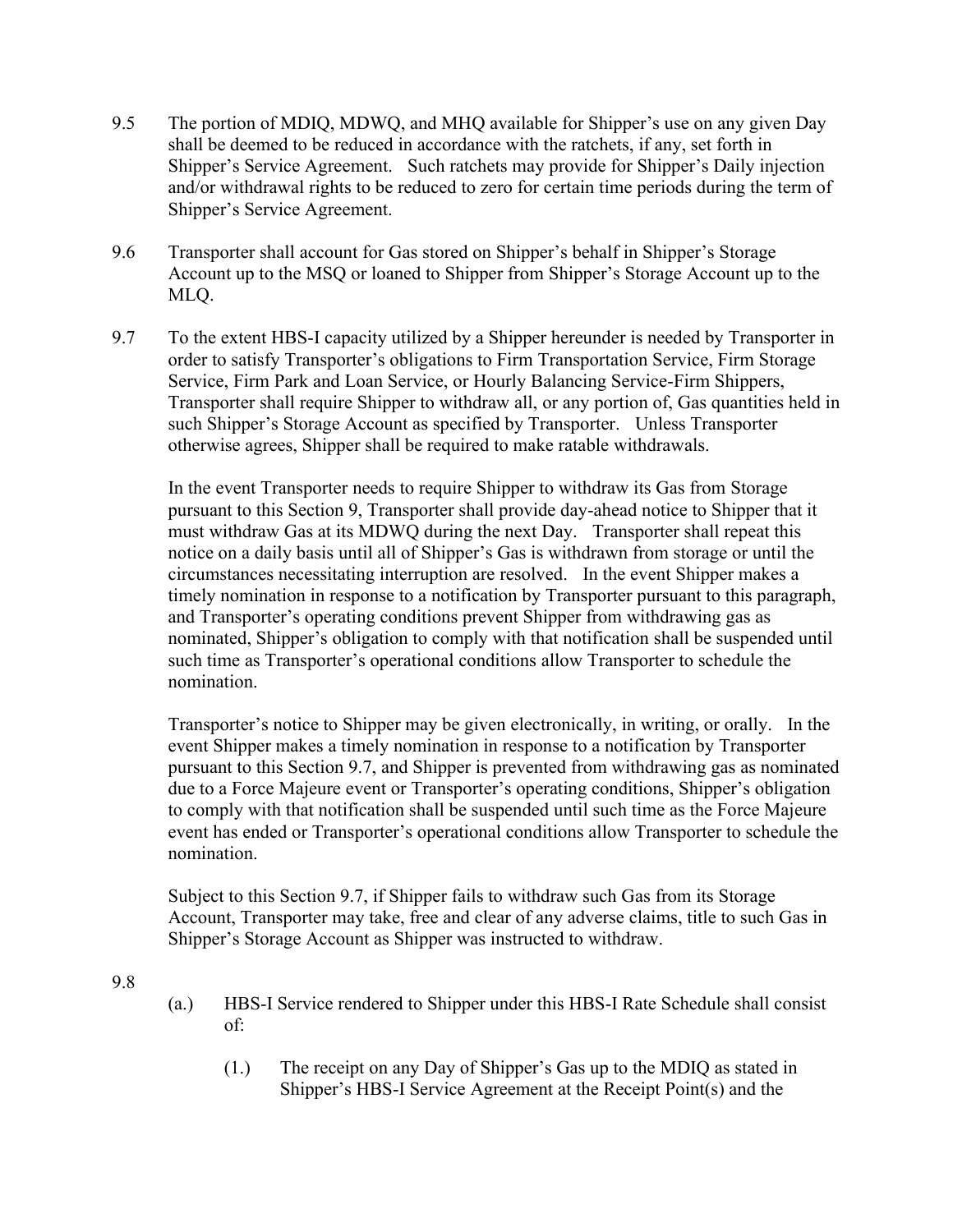injection of Gas so received into storage, provided that all Transporter's firm service obligations have been satisfied and Shipper's Storage Account has not exceeded MSQ;

- (2.) The storage of Gas in amounts up to the MSQ or the Loan of Gas in amounts up to the MLQ, as stated in Shipper's HBS-I Service Agreement, provided that all Transporter's firm service requests have been satisfied;
- (3.) The withdrawal from storage on any Day up to the MDWQ as stated in Shipper's HBS-I Service Agreement and the delivery of such Gas to the Delivery Point(s), provided that all Transporter's firm service obligations have been satisfied, and the Shipper's withdrawal does not exceed Shipper' MLQ; and
- (4.) For each hour during the Day, subject to the MHQ as set forth in Shipper's HBS-I Service Agreement, the receipt or delivery by Transporter at the Receipt and/or Delivery Point(s) designated by Shipper of hourly balancing quantities of Gas which shall be the difference, on an hourly basis, between (i) the injections of Gas into or withdrawals of Gas from the Shipper's Storage Account to meet Shipper' s hourly pattern of deliveries at its delivery point(s) on the transporting pipeline system(s) and (ii) Shipper's ratable flow quantities on Transporter's System (1/24 of Daily quantities); provided that all firm service obligations have been satisfied and that hourly balancing quantities shall not cause Shipper's Storage Account to exceed the MSQ or the MLQ set forth in Customer's HBS-I Service Agreement.
- (b.) HBS-I is not intended to serve as an operational balancing agreement to account for hourly deviations between scheduled volumes and volumes actually taken by Shipper at its delivery point(s) on the transporting pipeline(s). Such deviations shall be subject to reconciliation pursuant to the Shipper's transportation agreement(s) with its pipeline transporter(s) and their tariff(s).
- 9.9 The rate for HBS-I shall consist of:
	- (1.) The HBS-I Hourly Balancing Rate for hourly balancing quantities injected to or withdrawn from storage or Shipper's account;
	- (2.) The HBS-I Usage Rate that shall be calculated based on each Dekatherm of Gas stored in or Loaned from Shipper's Storage Account, at the end of each Day, for each Day during a given Month;
	- (3.) Injection Rate per Dth times the quantity of Gas injected by Transporter into Shipper's Storage Account; and
	- (4.) Withdrawal Rate per Dth times the quantity of Gas withdrawn by Transporter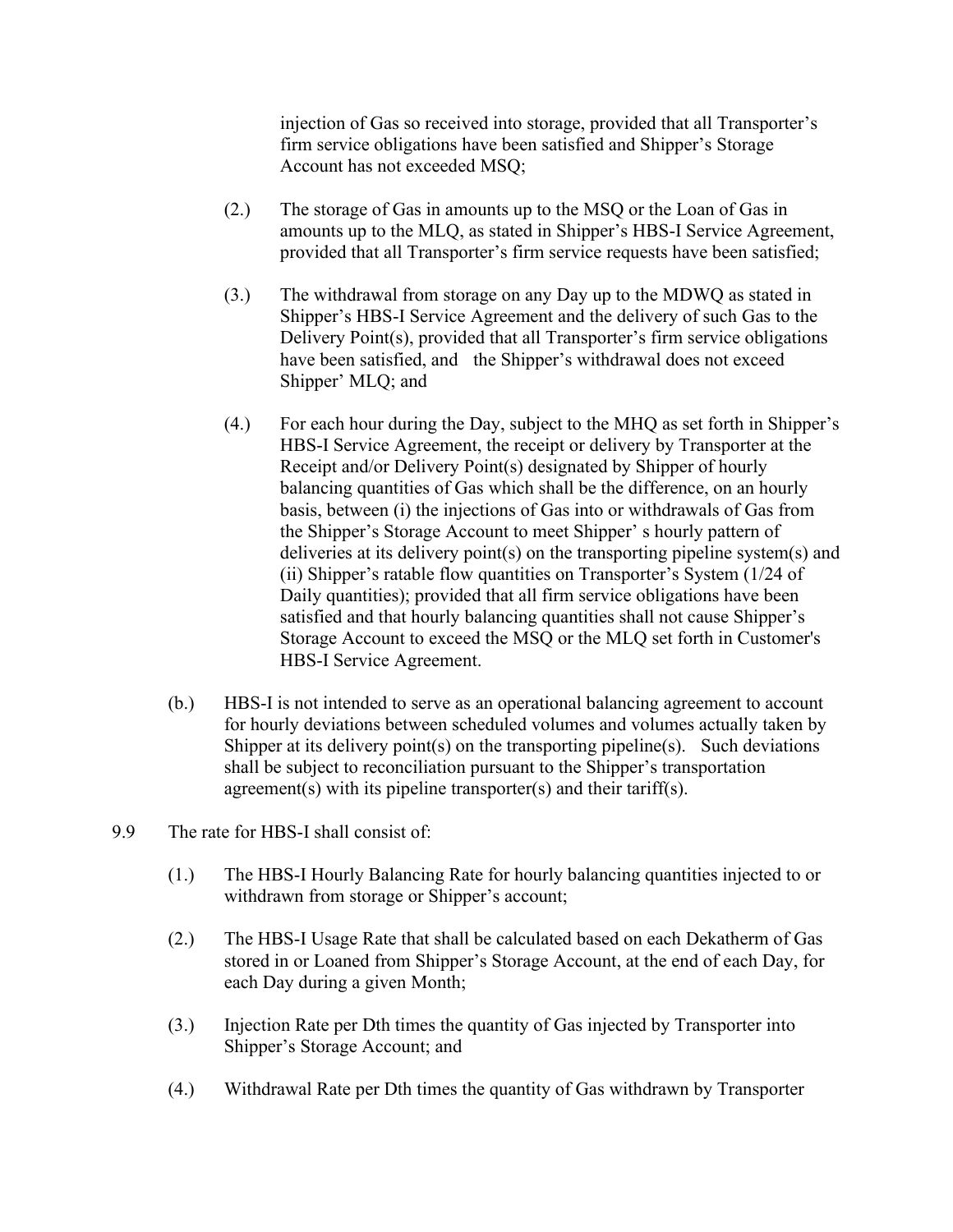from Shipper's Storage Account.

Transporter shall assess a Fuel Use and Gas Lost and Unaccounted For component on quantities injected and withdrawn. The forgoing shall be market-based rates established through discussions between Shipper and Transporter and set forth in Shipper's Service Agreement.

- 9.10 Transporter may receive from Shipper Gas for injection into Storage in excess of the MDIQ, permit Shipper to withdraw Gas from Storage in excess of the MDWQ, and permit hourly quantities in excess of MHQ on an interruptible basis as Authorized Overrun Service. Unless Transporter permits Authorized Overrun, Shipper may neither inject gas in excess of its MSQ nor withdraw Gas in excess of its MLQ.
- 9.11 For scheduling purposes, subject to Section 9, HBS-I shall be subordinate to firm services offered by Transporter in this Operating Statement and under its Rate Book. Once HBS-I is scheduled for a Day, Transporter may curtail such service at any time in accordance with Section 11.
- 9.12 Shipper accepts responsibility for arranging any transportation service required for utilization of the storage service provided under this Operating Statement, including making any necessary arrangements with transporting pipeline(s) for Shipper to utilize Hourly Balancing Service at one or more delivery point(s) on the transporting pipeline system (any such arrangements for utilization of Hourly Balancing Service must be acceptable to Transporter, in its reasonable judgment).
- 9.13 Transporter is authorized to charge Shipper the Unauthorized Gas Usage Charge for any portion of Shipper's injections into or withdrawals from Storage that exceed the MDIQ, MDWQ, MHQ, MSQ and/or MLQ set forth in the Shipper's Service Agreement. Such charge shall not apply to any Gas tendered as Fuel Use and Gas Lost and Unaccounted For. The Unauthorized Gas Usage Charge shall be the Unauthorized Overrun Charge of \$10.00 per Dth plus the highest price among the prices reported in Gas Daily in the midpoint column of the Daily Price Survey for the following locations for the month in which the Unauthorized Gas Use occurred: Dawn, Ontario; ANR, ML7; Chicago city-gates; Consumers city-gate; or MichCon city-gate. In the event Gas Daily discontinues its reporting of such prices, Transporter will select a comparable reporting service.
- 9.14 Shipper shall request the withdrawal of all its Gas in Storage for delivery to the Delivery Point(s) on or before the last Gas Day of the term of the Service Agreement. If, upon termination of the Service Agreement, Shipper has not requested the withdrawal of all its Gas in Storage, then the Shipper's remaining quantities shall be deemed sold to Transporter at a rate equal to the MichCon City Gate Index (or its successor index point) as published in Gas Daily, or in the event that Gas Daily discontinues its reporting of such prices, any comparable reporting service, less \$0.5000 per Dth. Payment for the quantities left in Storage shall appear as a credit on the last statement rendered by Transporter. To the extent that the credit exceeds the total charges in that statement,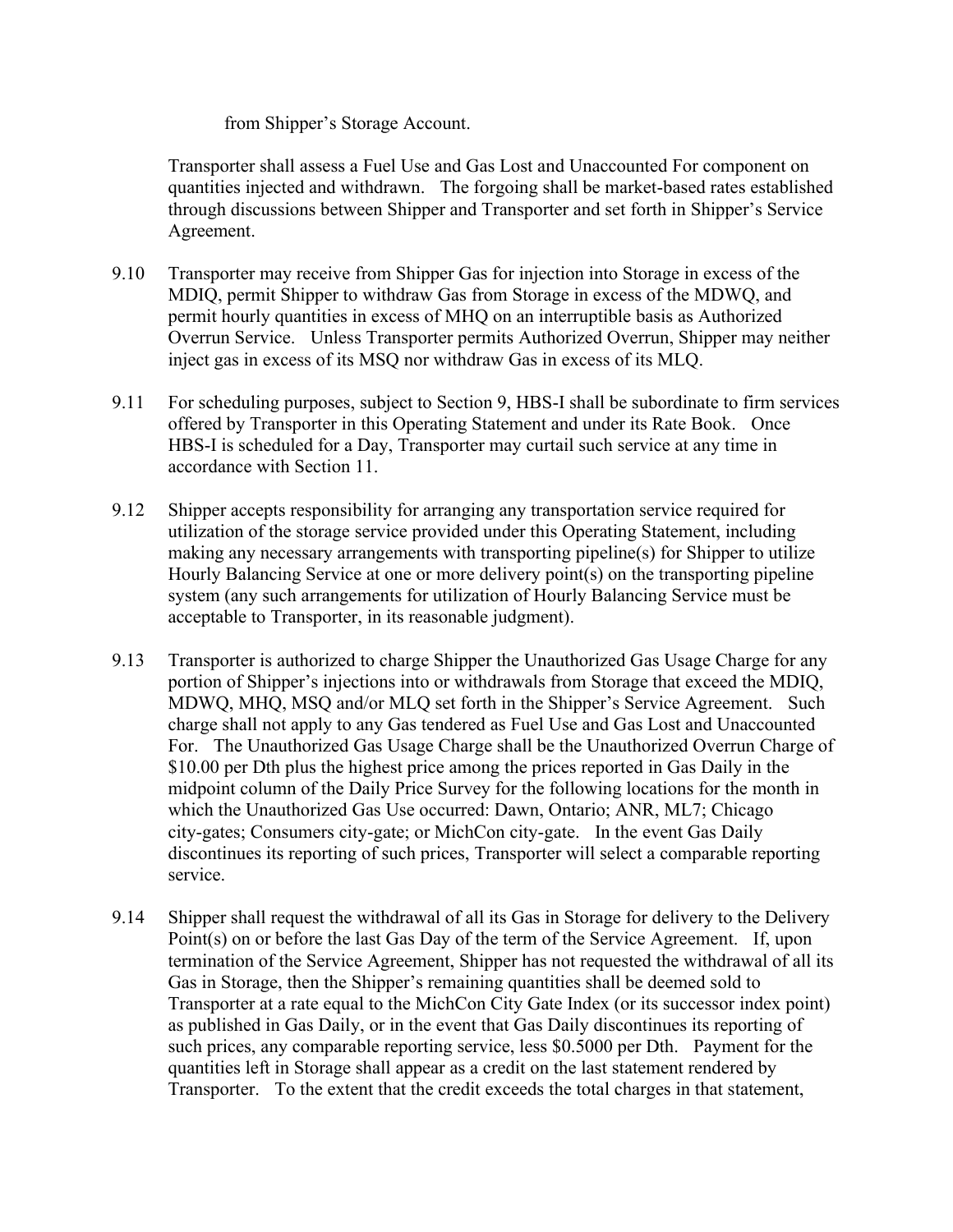Transporter shall pay the difference to Shipper.

9.15 Shipper shall deliver to Transporter for injection of all its Loaned Gas borrowed from Transporter, plus applicable Fuel Use and Gas Lost and Unaccounted For, on or before the last Gas Day of the term of the Service Agreement. If, upon termination of the Service Agreement, Shipper has not requested the reduction of its Loan balance to zero via such deliveries for injection to Storage, then Shipper shall be deemed to have purchased its outstanding Loan balance, plus applicable Fuel Use and Gas Lost and Unaccounted For, from Transporter at a rate equal to the MichCon City Gate Index (or its successor index point) as published in Gas Daily, or in the event that Gas Daily discontinues its reporting of such prices, any comparable reporting service, plus \$0.5000 per Dth. Transporter shall invoice Shipper for such amounts on the last statement rendered by Transporter. Shipper shall pay such invoiced amounts in accordance with Section 17 of this Operating Statement.

### **SECTION 10 REQUESTS FOR SERVICE**

- 10.1 All Shippers may provide requests for firm or interruptible service to Transporter electronically, in writing, or orally. Requests for service shall be sent to an appropriate Transporter contact identified on a contact list posted on Transporter's internet web site, as such list may be amended from time to time.
- 10.2 A request for service shall not be valid and Transporter shall not be required to grant such request for service if: (i) Transporter determines, in accordance with the criteria set forth in Section 23, that the requesting Shipper is not creditworthy; (ii) the service requested would require the construction, modification, expansion, or acquisition of any facilities; (iii) the service requested would not comply with this Operating Statement; (iv) for firm service requests, Transporter lacks the capacity or capability to perform the requested service; or (v) the service is requested at less than the applicable maximum rate if a maximum rate is stated in this Operating Statement. For services under this Operating Statement subject to maximum rates, Transporter may agree to provide such services at less than the applicable maximum rates.
- 10.3 Transporter shall tender a Service Agreement upon its acceptance of the Person's request for service. If Transporter does not accept any Person's request for service, it shall advise the Person orally or provide confirmation in writing of the non-acceptance and the reason therefor as soon as practicable after Transporter's receipt of the request for service. Shipper must execute the Service Agreement within a reasonable time period as specified by the Transporter. If Transporter is unable to accept, in full, a request for service which requests firm service, Transporter shall tender a Service Agreement reflecting the maximum contract quantities that Transporter is able to accommodate. If more than one such request for service is received on the same Business Day, and Transporter does not have sufficient available capacity to accept, in full, all such Requests for Service, then Transporter shall tender Service Agreements to Persons that submitted Requests for Service on such Business Day starting with the request for service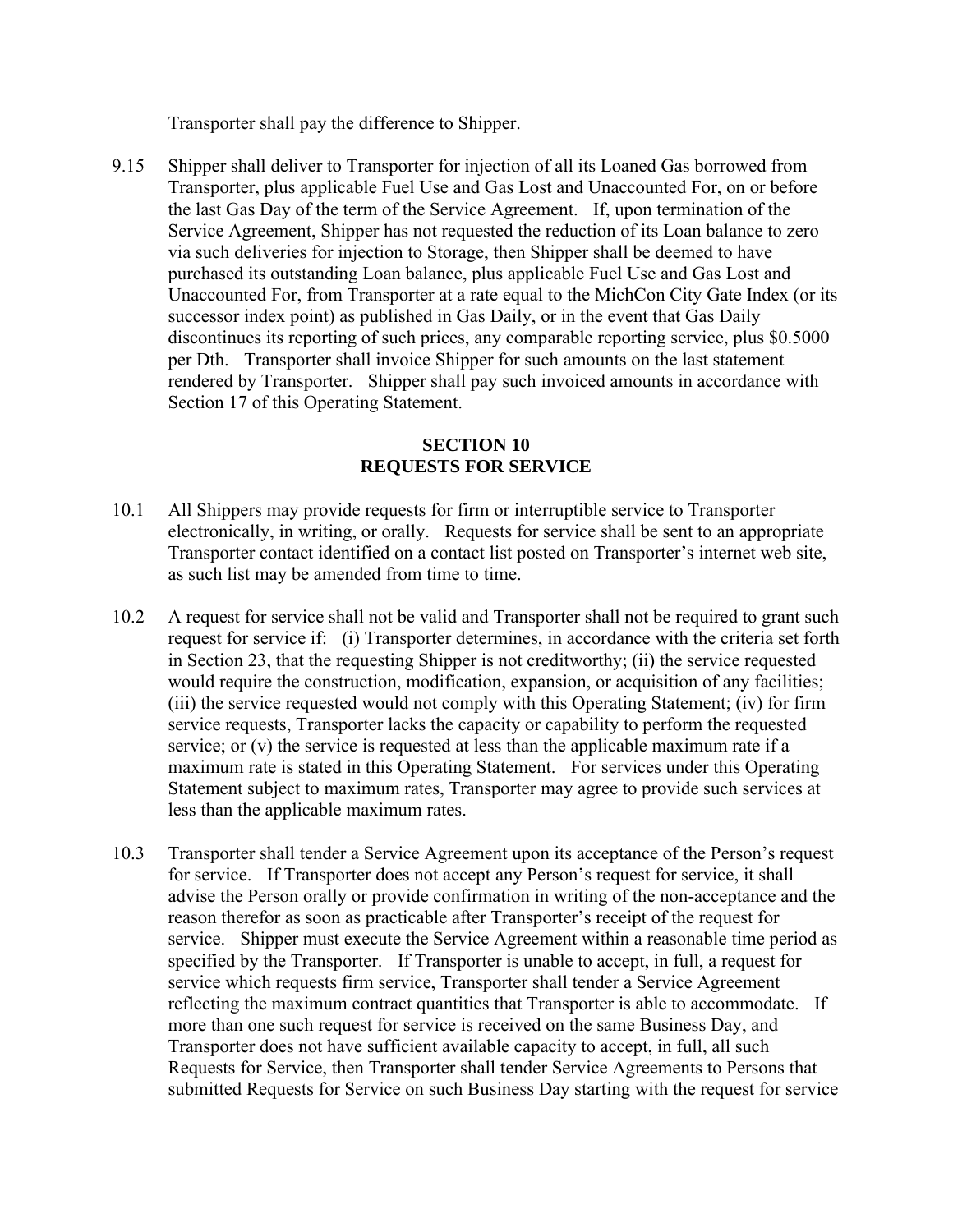with the highest rate and continuing to the next highest rate until available capacity is filled. In the event two or more shippers submit the same rate, and insufficient capacity is available to accept, in full, such Requests for Service, capacity will be allocated to such shippers on a pro rata basis based on the amount of capacity requested.

#### **SECTION 11 NOMINATIONS, SCHEDULING, AND CURTAILMENT**

- 11.1 Shipper may designate a third party as agent for purposes of Nominating, and for giving and receiving notices related to Nominations. Shipper shall provide Transporter with written notice of such designation. Any such designation shall be effective starting the Month following the receipt of the notice and will remain in effect until revoked in writing by Shipper.
- 11.2 All Nominations shall be submitted electronically through eNominator, or by such other mutually agreed upon method. Specific information to be included in the Nomination is posted on Transporter's web site and displayed on the eNominator Nomination screen. Transporter may amend or modify the Nominating procedures or system at any time.
- 11.3 Nomination Timeline
	- (a.) Shippers will have five (5) cycles during which nominations can be submitted: the Timely Nomination Cycle, the Evening Nomination Cycle, the Intraday 1 Nomination Cycle, the Intraday 2 Nomination Cycle, and the Intraday 3 Nomination Cycle, which is the last cycle of the Gas Day. Nominations submitted during the Evening, Intraday 1, Intraday 2, and Intraday 3 Nomination Cycles shall be known as intraday nominations.
	- (b.) Transporter and its Shippers shall follow the North American Energy Standards Board timeline for the nomination and confirmation of gas quantities (all times shown are Central Clock Time (CCT)).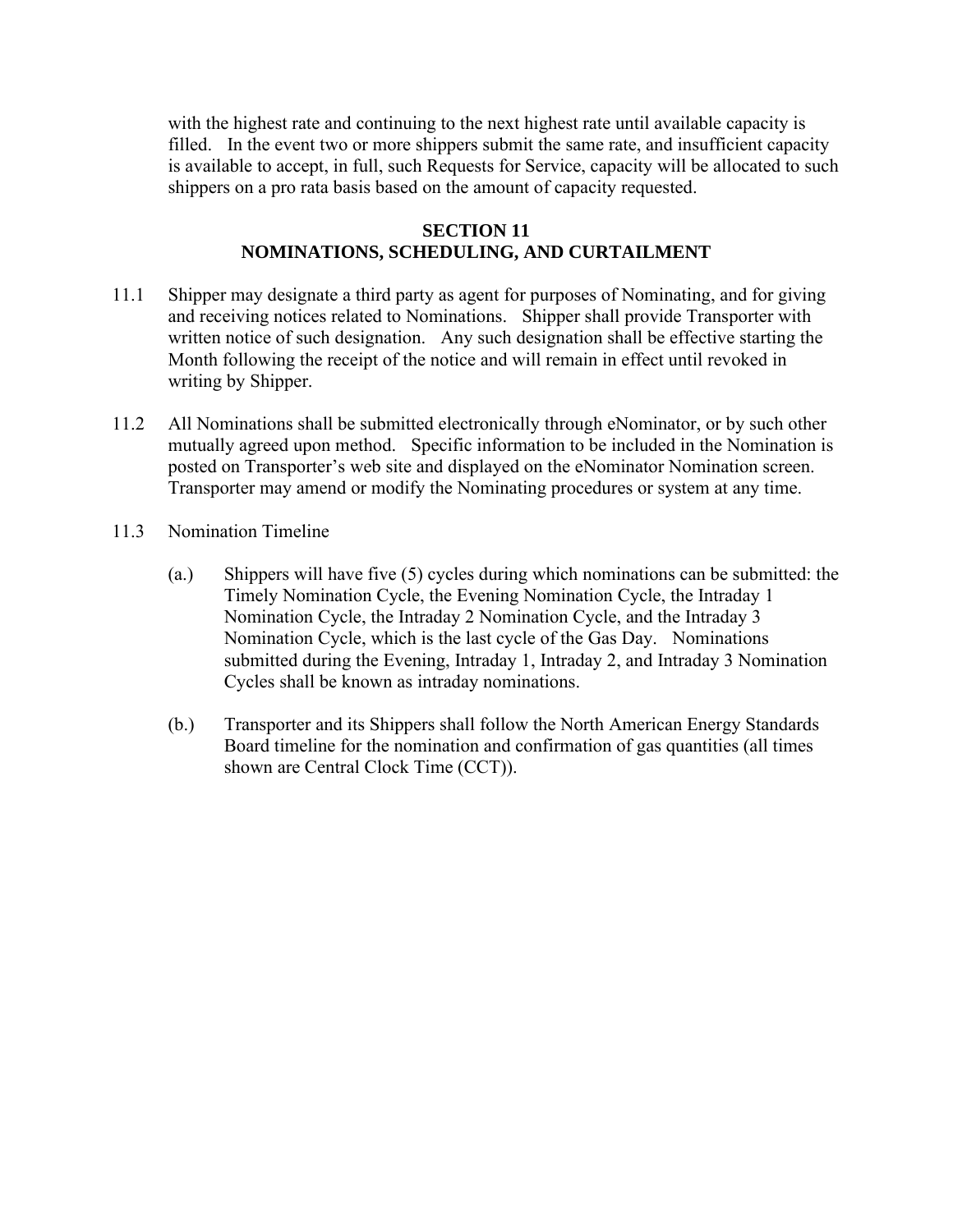|                                                                                   | Day Prior to Gas Flow    |                           | On Gas Day |            |            |
|-----------------------------------------------------------------------------------|--------------------------|---------------------------|------------|------------|------------|
|                                                                                   | <b>Timely Nomination</b> | <b>Evening Nomination</b> | Intraday 1 | Intraday 2 | Intraday 3 |
| Nomination leaves control<br>of Shipper                                           | 1:00 PM                  | 6:00 PM                   | 10:00 AM   | 2:30 PM    | 7:00 PM    |
| Nomination due to<br>Transporter                                                  | 1:15 PM                  | 6:15 PM                   | 10:15 AM   | 2:45 PM    | 7:15 PM    |
| Quick Response sent to<br>those Shippers nominating<br>via EDI                    | 1:30 PM                  | 6:30 PM                   | 10:30 AM   | 3:00 PM    | 7:30 PM    |
| <b>Transporter receives</b><br>completed confirmations<br>from Confirming Parties | 4:30 PM                  | 8:30 PM                   | 12:30 PM   | 5:00 PM    | 9:30 PM    |
| Shippers and Point Operator<br>receive scheduled<br>quantities from Transporter   | 5:00 PM                  | 9:00 PM                   | 1:00 PM    | 5:30 PM    | 10:00 PM   |
| Effective Gas Flow Time                                                           | 9:00 AM                  | 9:00 AM                   | 2:00 PM    | 6:00 PM    | 10:00 PM   |
| <b>IT Bumping</b>                                                                 | N/A                      | Yes                       | Yes        | Yes        | <b>No</b>  |

- (c.) If Shipper fails to provide a Nomination for any Day, the daily Nomination is assumed to be zero (0).
- (d.) Nominations under the Intraday 3 Nomination cycle shall be on a best efforts basis, subject to pipeline operations.
- (e.) Intraday nominations can be used to request increases or decreases in total flow, changes to receipt points, or changes to delivery points of scheduled gas.
- (f.) Intraday nominations span only one Gas Day and do not replace the remainder of a standing nomination.
- (g.) Once service is nominated and scheduled for any Gas Day as Firm Capacity and/or secondary firm service, such service shall not be bumped by another Customer for the purpose of scheduling any other service, including primary firm service, for such Gas Day.
- (h.) Once service is nominated and scheduled for any Gas Day under any interruptible rate schedule, such service can only be bumped by another Customer prior to the Intraday 3 Nomination Cycle for the purpose of scheduling a higher priority firm service for such Gas Day. Bumping is not allowed during the Intraday 3 Nomination Cycle.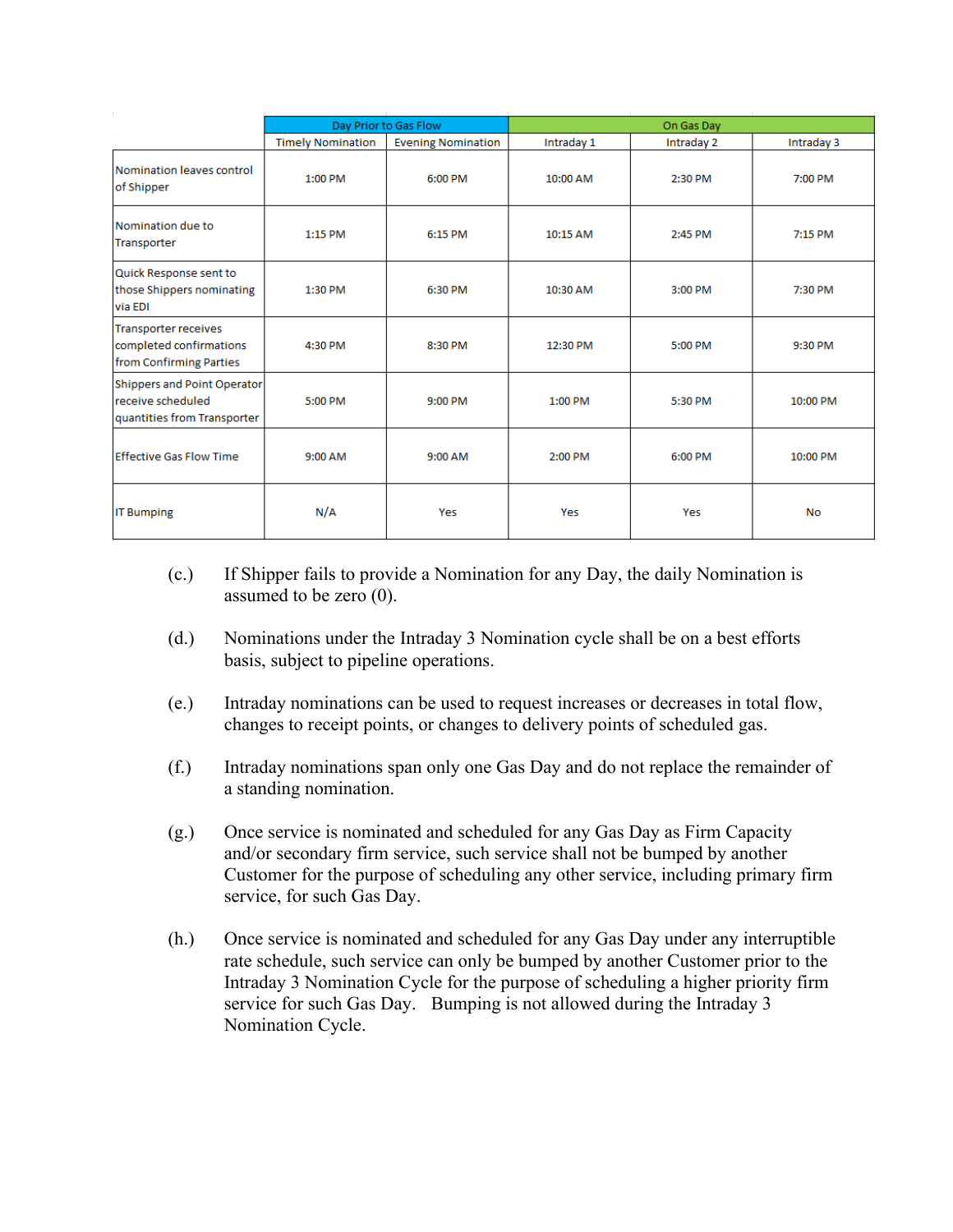- (i.) Transporter may, on a not unduly discriminatory basis, extend the "Nomination due to Transporter" deadline stated herein, provided that such action does not adversely impact any other Shipper(s) on Transporter's pipeline system.
- 11.4 Capacity Allocation

Transporter shall schedule all Transportation, Storage, Park and Loan, Interruptible Balancing Service, and Hourly Balancing Service, quantities as nominated by Shippers in accordance with the available capacity and consistent with the following priorities:

- (a.) Firm Transportation (within applicable MDQ and ACQ), Firm Storage Injection and Withdrawal quantities (within applicable MSQ, MDIQ and MDWQ), Firm Park and Loan Injection and Withdrawal quantities (within applicable MPQ, MLQ, MDIQ and MDWQ), and Hourly Balancing Service-Firm Injection, Withdrawal, and Hourly Quantities (within applicable MSQ, MLQ, MDIQ, MDWQ, and MHQ) pursuant to firm services offered by Transporter at Primary Receipt and Delivery Points other than Michcon Generic, pro rata based on each Shipper's Nomination;
- (b.) Firm Transportation (within applicable MDQ and ACQ), Firm Storage Injection quantities (within applicable MSQ, MDIQ), Firm Park and Loan Injection quantities (within applicable MPQ, MLQ, and MDIQ), and Hourly Balancing Service-Firm Injection, and Hourly Quantities (within applicable MSQ, MLQ, MDIQ, and MHQ) pursuant to firm services offered by Transporter at a Primary Michcon Generic Receipt Points, pro rata based on each Shipper's Nomination;
- (c.) Firm Transportation (within applicable MDQ and ACQ), Firm Storage Injection and Withdrawal quantities (within applicable MSQ, MDIQ and MDWQ), Firm Park and Loan Injection and Withdrawal quantities (within applicable MPQ, MLQ, MDIQ and MDWQ), and Hourly Balancing Service-Firm Injection, Withdrawal, and Hourly Quantities (within applicable MSQ, MLQ, MDIQ, MDWQ, and MHQ) pursuant to firm services offered by Transporter at Secondary Receipt and Delivery Points pro rata based on Shipper nominations within this group; and
- (d.) Interruptible Transportation and injections and withdrawals pursuant to interruptible services offered by Transporter, including Interruptible Storage Service, Interruptible Balancing Service, Hourly Balancing Service-Interruptible, and Authorized Overrun Service (including firm service overruns in excess of MSQ, MLQ, MDQ, MDIQ, MDWQ, or MHQ), by price from highest to lowest, except that scheduling shall be pro rata based on nominated quantities among Shippers paying the same rate.
- 11.5 Transporter shall have the unqualified right to curtail Interruptible Services in order to provide Transporter's Firm Services provided pursuant to this Operating Statement and to Transporter's Rate Book. Interruptible Services shall be interrupted in sequence, by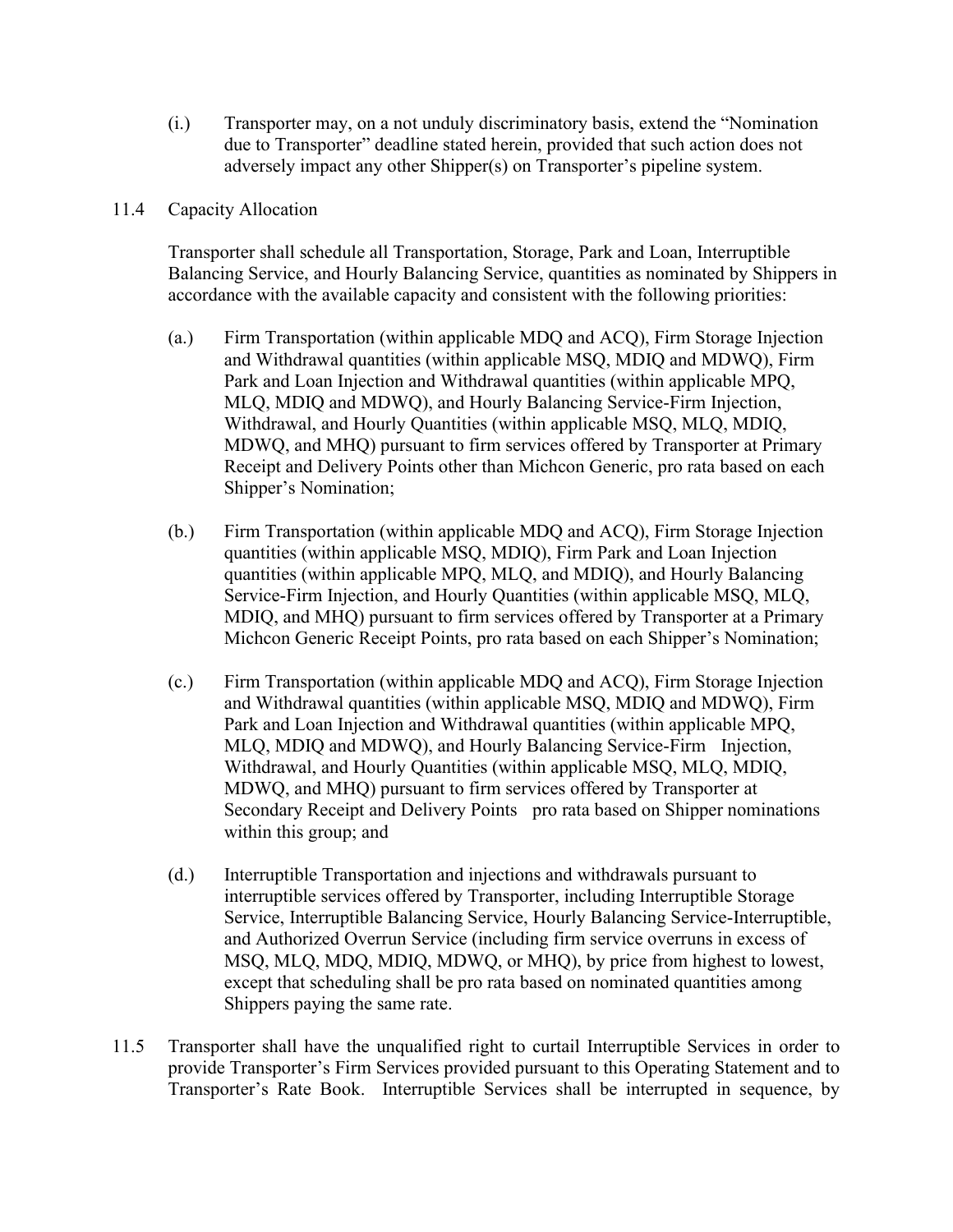magnitude of rate, from lowest to highest. Interruptible Service at the same rate shall be interrupted on a pro-rata basis based on Nominations.

- 11.6 Transporter shall only curtail Firm Services after curtailing all Interruptible Services in accordance with Section 11.5. Transporter shall curtail Firm Services on a pro rata basis based on Nominations. In order to enable prompt action in an emergency situation where capacity is insufficient, Transporter shall have the authority to take all necessary and appropriate actions, as then may appear necessary, to preserve the operational integrity of its System.
- 11.7 Transporter shall have the right to curtail or discontinue services, in whole or in part on all or a portion of its System at any time for reasons of Force Majeure or when in Transporter's judgment, capacity or operating conditions so require or it is desirable or necessary to make modifications, repairs or operating changes to its System.
- 11.8 When in Transporter's judgment Transporter will be unable to satisfy all scheduled deliveries on any portion of its System due to the failure of Shippers to deliver or cause to be delivered scheduled receipts, Transporter may reduce, in whole or in part, deliveries to Shippers with receipts scheduled on any portion of Transporter's System showing deficient receipts.
- 11.9 All quantities received and/or taken in violation of Transporter's curtailment or interruption orders shall constitute unauthorized receipts or deliveries of Gas and will be subject to a charge calculated as the highest price reported for MichCon, Consumers Energy and Chicago LDCs (or their respective successor index points) during the applicable Month as reported by Gas Daily or, in the event that Gas Daily discontinues its reporting of such prices, any comparable reporting service, plus the Unauthorized Overrun Charge of \$10.00 per Dth. Such charge shall be applicable to all such unauthorized receipts and deliveries following notification of curtailment or interruption pursuant to Section 11.6 or 11.8, above, which may be given by telephone, confirmed electronically or by any other reasonable means.
- 11.10 Transporter shall provide Shipper with notice of curtailment or interruption at a time and in a manner that is reasonable under then existing conditions, and shall in any event confirm in writing or electronically the notice given if originally provided telephonically. Shipper shall have the responsibility to inform its end-users, suppliers, other transporters and all others involved in the transaction, as to any curtailment or interruption.
- 11.11 Shipper shall indemnify Transporter against and hold Transporter harmless from any and all damages, claims, suits, actions or proceedings whatsoever threatened or initiated as a result of any curtailment or interruption invoked by Transporter; which shall include any curtailment or interruptions described in any part of this Section 11. Shipper shall not be required to indemnify Transporter as stated above to the extent that the curtailment or interruption is a result of Transporter's gross negligence, bad faith, fault or willful misconduct.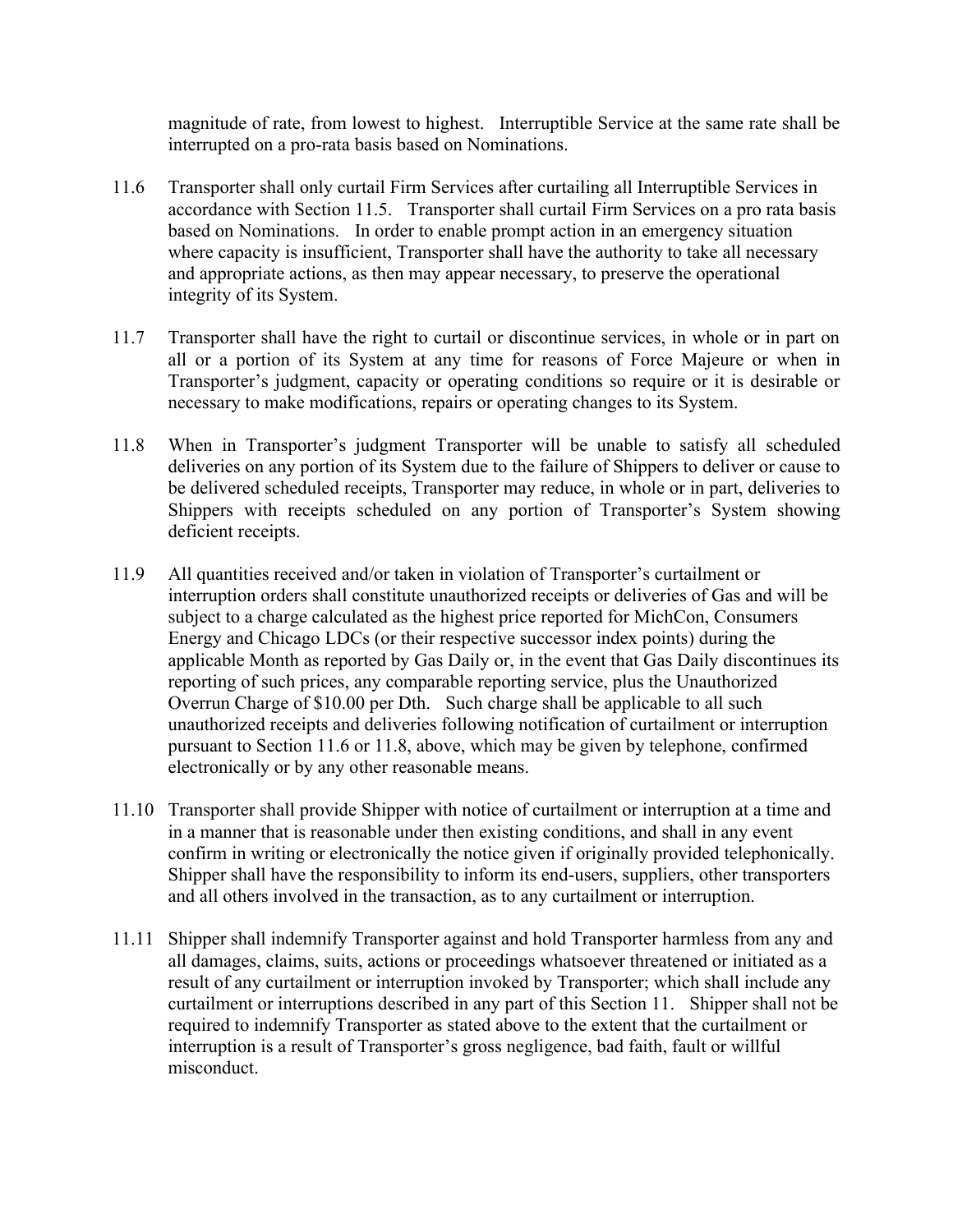11.12 Notwithstanding anything to the contrary in this Operating Statement, and except as permitted pursuant to an Interruptible Balancing Service Agreement, HBS-F Service Agreement, or HBS-I Service Agreement, Shipper may not nominate injections into and withdrawals from Storage for the same nomination cycle on the same Gas Day under the same Service Agreement or otherwise engage in any nomination pattern that would result in Shipper receiving the equivalent of unbundled transportation service, unless through Firm Transportation Service or Interruptible Transportation Service provided by Transporter pursuant to an executed Service Agreement.

### 11.13 Confirmation Process

- (a.) With respect to the timely nomination/confirmation process at a receipt or delivery point, in the absence of agreement to the contrary, the lesser of the confirmation quantities shall be the confirmed quantity. If there is no response to a Request for Confirmation or an unsolicited Confirmation Response, the lesser of the confirmation quantity or the scheduled quantity for the Timely Nomination Cycle of the previous Gas Day shall be the new confirmed quantity.
- (b.) With respect to the processing of requests for increases during the intraday nomination/confirmation process, in the absence of agreement to the contrary, the lesser of the confirmation quantities shall be the new confirmed quantity. If there is no response to a Request for Confirmation or an unsolicited Confirmation Response, the scheduled quantity for the previous intraday nomination cycle shall be the new confirmed quantity.
- (c.) With respect to the processing of requests for decreases during the intraday nomination/confirmation process, in the absence of an agreement to the contrary, the lesser of the confirmation quantities shall be the new confirmed quantity, but in any event no less than the elapsed-prorated-scheduled quantity. If there is no response to a Request for Confirmation or an unsolicited Confirmation Response, the greater of the confirmation quantity or the elapsed-prorated-scheduled quantity shall be the new confirmed quantity.
- (d.) With respect to the above confirmation rules, if there is no response to a Request for Confirmation or an unsolicited Confirmation Response, Transporter shall provide the Service Requester with the following information to explain why the nomination failed, as applicable:
	- (1.) Transporter did not conduct the confirmation;
	- (2.) The upstream Confirming Party did not conduct the confirmation;
	- (3.) The upstream Service Requester did not have the gas or submit the nomination;
	- (4.) The downstream Confirming Party did not conduct the confirmation;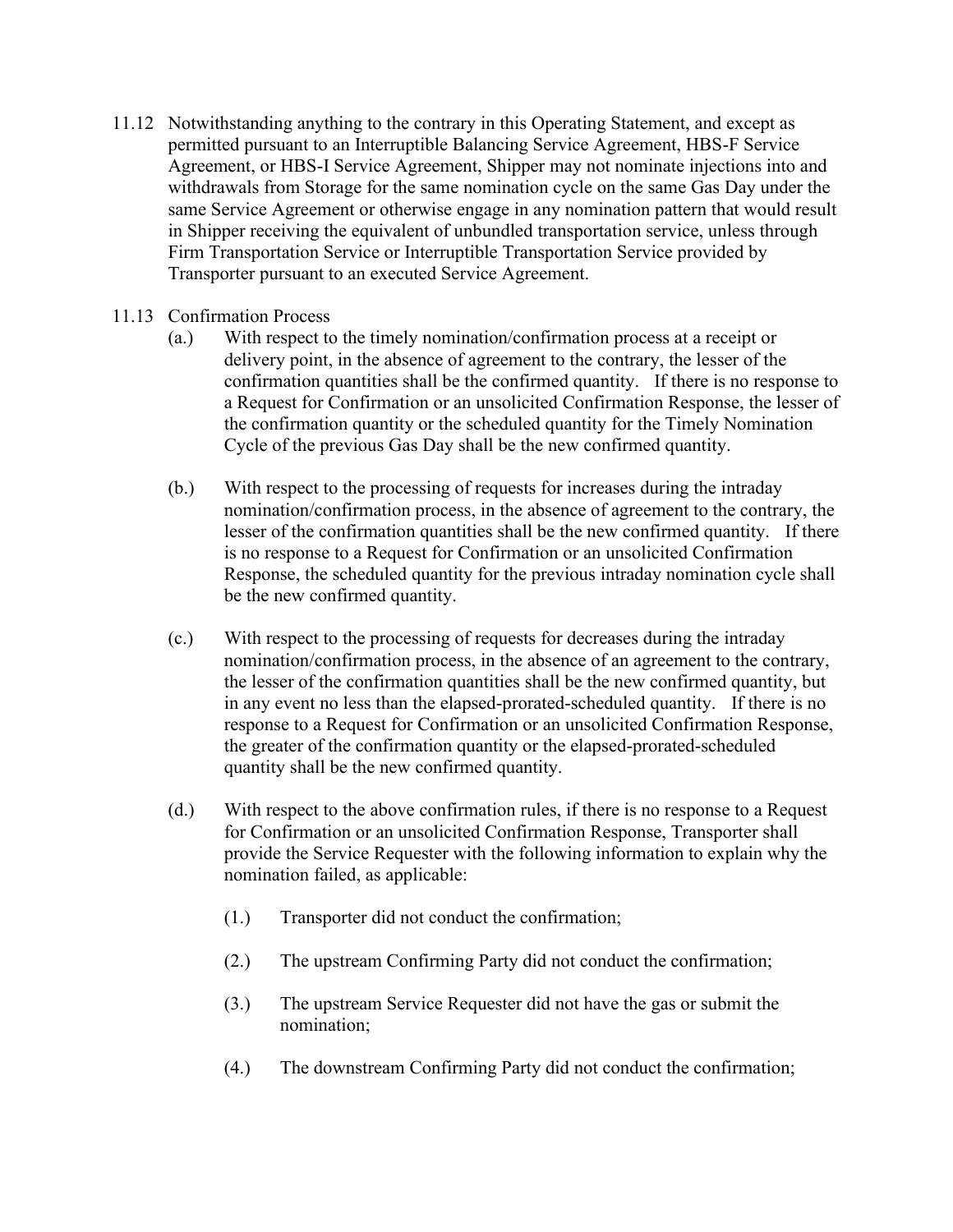(5.) The downstream Service Requester did not have the market or submit the nomination.

This information shall be imparted to the Service Requester on the Scheduled Quantity document.

- (e.) Ranking shall be included in the list of data elements. Transporter shall use Service Requester provided rankings when making reductions during the scheduling process when this does not conflict with operating statement -based rules.
- (f.) The Explicit Confirmation process requires that the Confirming Party respond to a Request for Confirmation or initiate an unsolicited Confirmation Response. Absent mutual agreement to the contrary, Explicit Confirmation is the default methodology.

# **SECTION 12 RATES**

- 12.1 The maximum and minimum rates for Gas Transportation service under this Operating Statement are provided in the Statement of Currently Effective Rates at Section 26. This Operating Statement incorporates the Transportation rates stated in Transporter's Rate Book pursuant to its rate election under 18 C.F.R. § 284.123(b). Transporter may periodically offer and agree to non-discriminatory discounting of maximum rates. Discounted rates shall not exceed the applicable maximum rates, if any, approved by the Commission from time to time for the type of service provided. Rates for Storage, and Park and Loan and Balancing Services shall be market-based, pursuant to the authorization granted by the Federal Energy Regulatory Commission, established through discussions between Shipper and Transporter and set forth in Shipper's Service Agreement.
- 12.2 Shippers shall provide Fuel Use and Gas Lost and Unaccounted For in kind.
- 12.3 Transporter reserves the right to seek authorization from the Commission to increase, decrease, or restructure the rates charged under this Operating Statement, including the Fuel Use and Gas Lost and Unaccounted For percentage, to assure Transporter's right to charge and collect fair and equitable rates under the Commission's applicable rules and regulations; provided however, that any market-based rates established through discussions between Transporter and its Shipper(s) shall remain in effect during the term(s) of the Service Agreement(s) specifying such rates. Nothing herein shall be construed to deny any Shipper any rights that it may have under the Commission's rules and regulations to participate fully in rate or certificate proceedings to contest any proposed change in rates charged in this Operating Statement.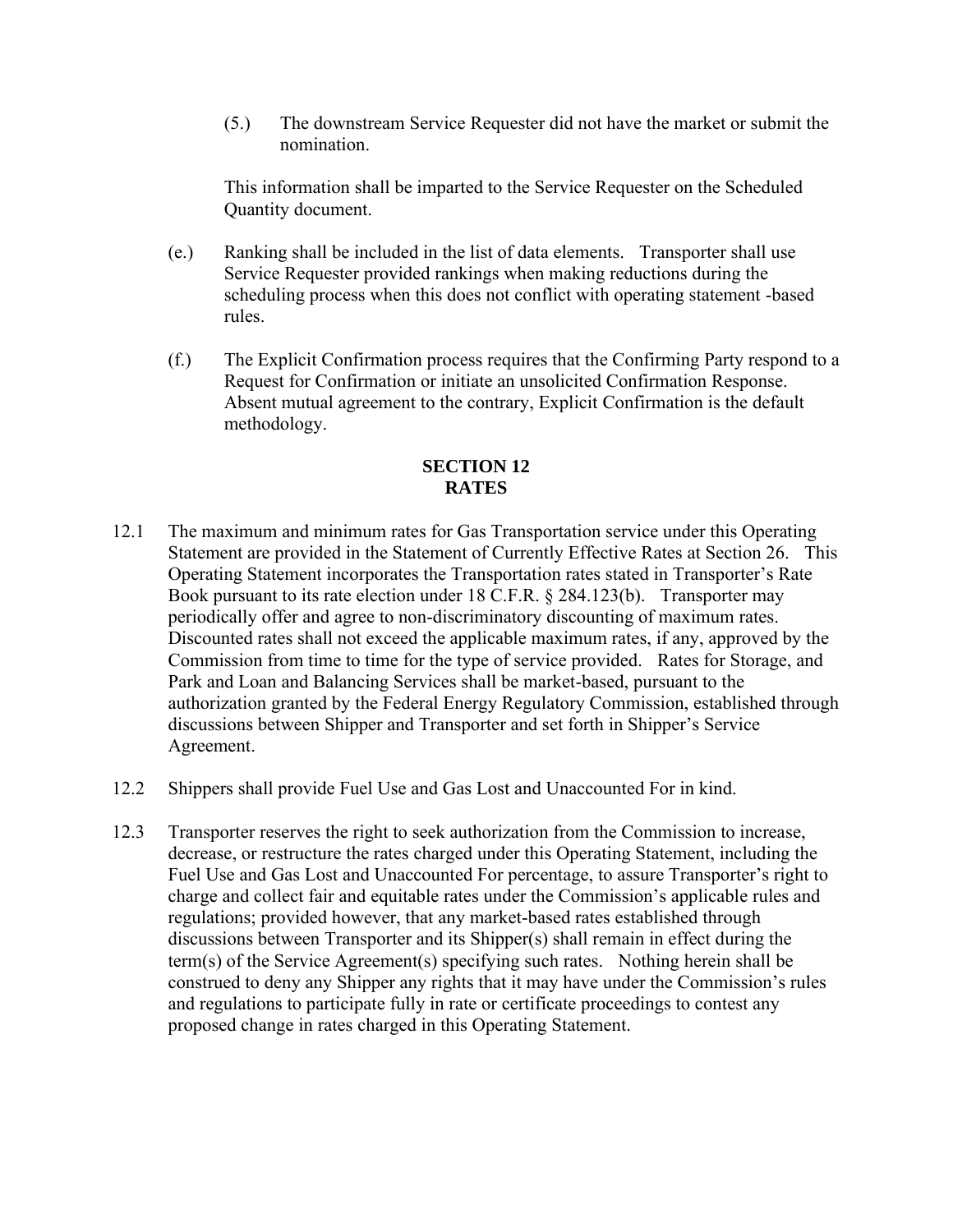#### **SECTION 13 REGULATORY REQUIREMENTS**

13.1 Any and all service transactions under this Operating Statement must be interstate service eligible under, and shall be fully subject to, the applicable requirements of 18 CFR § 284.224 of the Commission's rules and regulations, as they may be revised from time to time. Shipper's request for service shall constitute its warranty that Shipper satisfies such requirements, and Transporter shall have the right to request information from Shipper to verify its eligibility.

#### **SECTION 14 PRESSURES**

14.1 All deliveries of Gas by Shipper and Transporter shall be made at Transporter's prevailing pressure.

### **SECTION 15 MEASUREMENT**

- 15.1 All quantities of Gas received at Receipt Point(s) by Transporter for the account of Shipper shall be measured at the Receipt Point(s) by Transporter or its designee in accordance with, and shall comply with the measurement specifications contained in:
	- (a.) Transmission Measurement Committee Report #3, Natural Gas Department, American Gas Association, including the Appendix thereto, dated September 1985, ("Gas Measurement Report #3")
	- (b.) Transmission Measurement Committee Report #7, Natural Gas Department, American Gas Association, including the Appendix thereto, dated April 1996, ("Gas Measurement Report #7")
	- (c.) Transmission Measurement Committee Report #8, Natural Gas Department, American Gas Association, including the Appendix thereto, dated July 1992, ("Gas Measurement Report #8")
	- (d.) Transmission Measurement Committee Report #9, Natural Gas Department, American Gas Association, including the Appendix thereto, dated June 2000, ("Gas Measurement Report #9")
	- (e.) And any subsequent modifications and amendments thereof.
- 15.2 All quantities of Gas delivered at the Delivery Point(s) by Transporter to Shipper, of for the account of Shipper, shall be measured at the Delivery Point(s) by Transporter, or its designee, in accordance and in compliance with the measurement specifications contained in the American Gas Association's Gas Measurement Report #3, Gas Measurement Report #7, Gas Measurement Report #8 and Gas Measurement Report #9.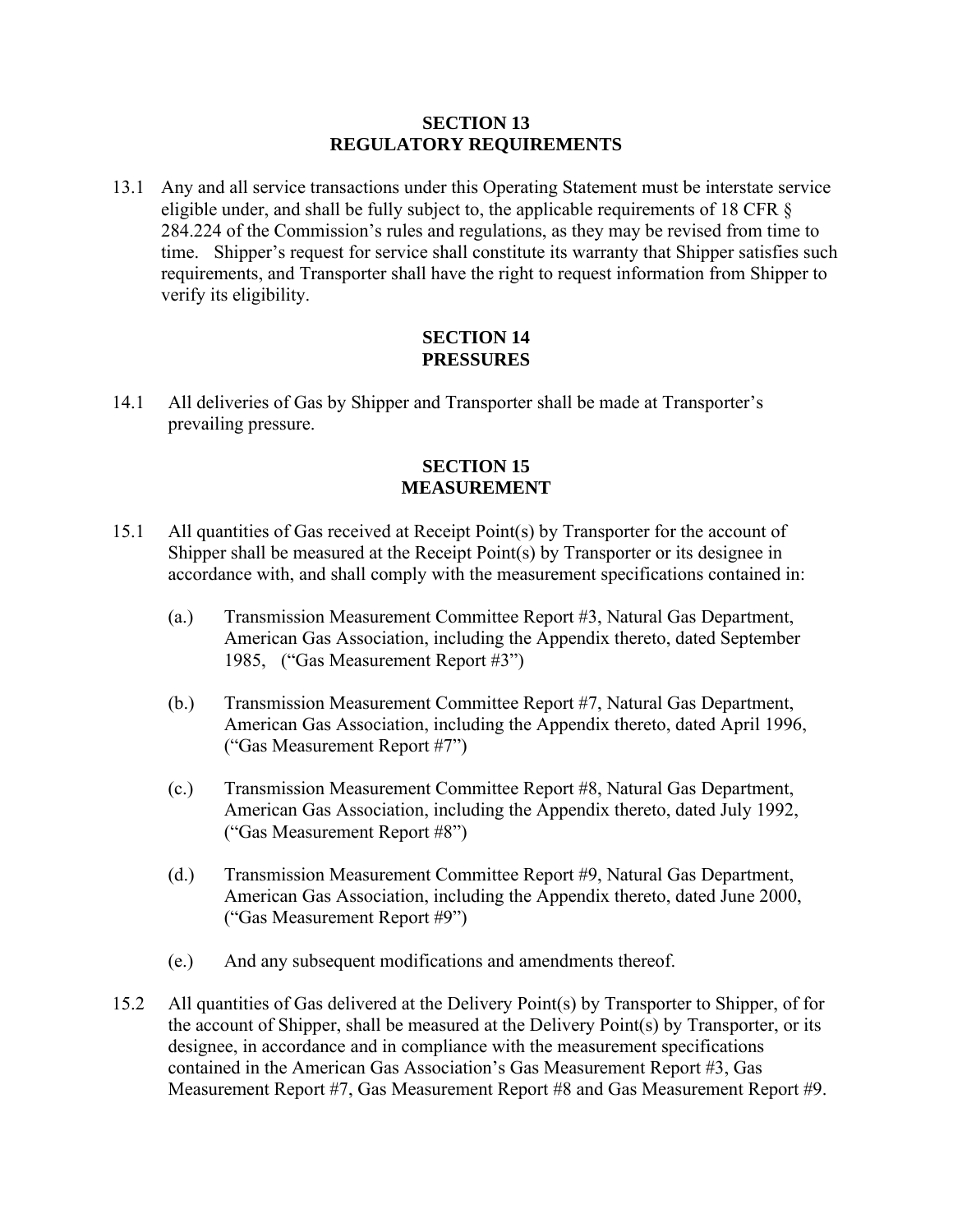# **SECTION 16 QUALITY**

- 16.1 Gas delivered to Transporter shall meet the following requirements:
	- (a.) Gas shall not contain more that 0.0005 percent (5 ppm) oxygen by volume;
	- (b.) Gas shall be commercially free from objectionable odors, solid or liquid matter, bacteria, dust, gum or gum-forming constituents which might interfere with its merchantability or cause injury to or interference with proper operation of the lines, regulators, meters or other appliances through which it flows;
	- (c.) Gas shall not contain more than 0.25 grain of hydrogen sulphide nor more than 0.5 grain of mercaptan sulphur per 100 cubic feet;
	- (d.) Gas shall not contain more than 5.0 grains of total sulphur (including hydrogen sulfide and mercaptan sulphur) per 100 cubic feet;
	- (e.) Gas shall not at any time have a carbon dioxide content in excess of two percent by volume;
	- (f.) Gas shall not contain an amount of moisture that at any time exceeds five pounds per million cubic feet;
	- (g.) Gas shall be fully interchangeable in accordance with the provisions of AGA Research Bulletin No. 36 and any subsequent modifications and amendments thereof;
	- (h.) The temperature of the Gas shall not exceed  $100^{\circ}$  F; and
	- (i.) The temperature of the Gas shall not be less than  $40^{\circ}$  F; and
	- (j.) The hydrocarbon dew point of the Gas shall not exceed  $0^{\circ}$  F at 500 pounds per square inch.
- 16.2 The Gas delivered by Shipper shall have a Total Heating Value Per Cubic Foot of not less than 950 Btu nor more than 1,100 Btu.
- 16.3 If the Gas delivered by Shipper at any Receipt Point fails to meet the qualities stipulated in this Section 16.1 and in Section 16.2, then Transporter shall notify Shipper of such deficiency and thereupon may, at its option, refuse to accept delivery pending correction. Upon demonstration that the Gas being tendered meets the Gas quality specifications of Section 16.1 and Section 16.2, Transporter shall resume taking delivery of Gas.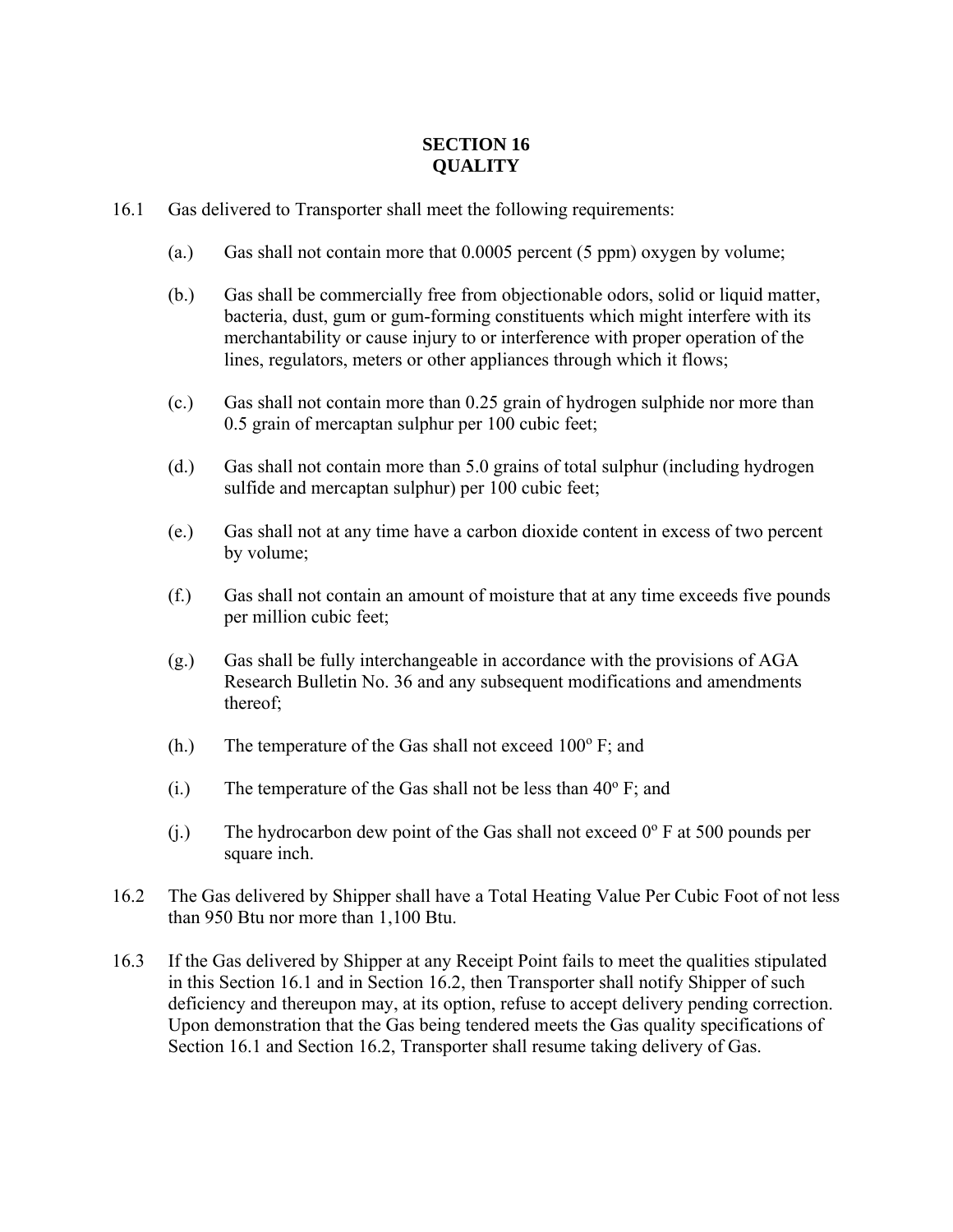#### **SECTION 17 BILLING AND PAYMENT**

- 17.1 On or before the tenth (10th) Business Day of each Month, Transporter shall render (for purposes of this Section 17.1, "render" shall mean either (a) postmarked or (b) time-stamped and transmitted electronically to the designated site, whichever is applicable) to Shipper a statement of the amount due for the preceding Month under the applicable Rate Schedule(s). When information necessary for billing purposes is in the control of Shipper, Shipper shall furnish such information to Transporter on or before the third (3rd) Business Day of the Month. Both Transporter and Shipper have the right to examine at reasonable times upon prior notice and at its own expense, books, records and charts of the other to the extent necessary to verify the accuracy of any statement, charge or computation made under or pursuant to any of the provisions hereof.
- 17.2 Shipper shall pay Transporter the amount due for the preceding Month within ten (10) Days of receiving the statement from the Transporter.
- 17.3 Payments by Shipper to Transporter shall be made in the form of wire transfer in immediately available funds directed to a bank account designated by Transporter's Controller, unless otherwise agreed. If payment differs from the invoiced amount, remittance detail should be provided with the payment within two (2) Business Days of the payment due date. Interest on the unpaid portion of the bill shall accrue at the current rate as set forth in Section 154.501(d) of the Commission's Rules and Regulations, from the due date until the date of payment. If such failure to pay continues for thirty (30) Days after payment is due, Transporter, in addition to any other remedy it may have hereunder, may suspend further delivery of Gas until such amount is paid.
- 17.4 If Shipper in good faith disputes the amount of any such bill or part thereof and pays to Transporter such amounts, if any, as it concedes to be correct and, at any time thereafter within thirty (30) Days of a demand made by Transporter, furnishes a good and sufficient surety bond in an amount and with surety satisfactory to Transporter or other assurance acceptable to Transporter, guaranteeing payment to Transporter of the unpaid amount, then Transporter shall not be entitled to suspend further delivery of such Gas unless and until default be made in the conditions of such bond.
- 17.5 In the event an error is discovered in the amount billed in any statement rendered by Transporter, such error shall be adjusted within thirty (30) Days of the determination thereof, provided that claim therefore shall have been made within thirty (30) Days from the date of discovery of such error, but in any event within six (6) Months from the date of such statement, provided, however, that the party harmed by the adjustment shall have up to three (3) Months to dispute such adjustment. The timing of billing claims and adjustments referenced in the previous sentence shall not apply in the case of deliberate omission or misrepresentation or mutual mistake of fact. Parties' other statutory or contractual rights shall not be diminished by this standard. If parties are unable to agree on the adjustment of any claimed error, any resort by either of the parties to legal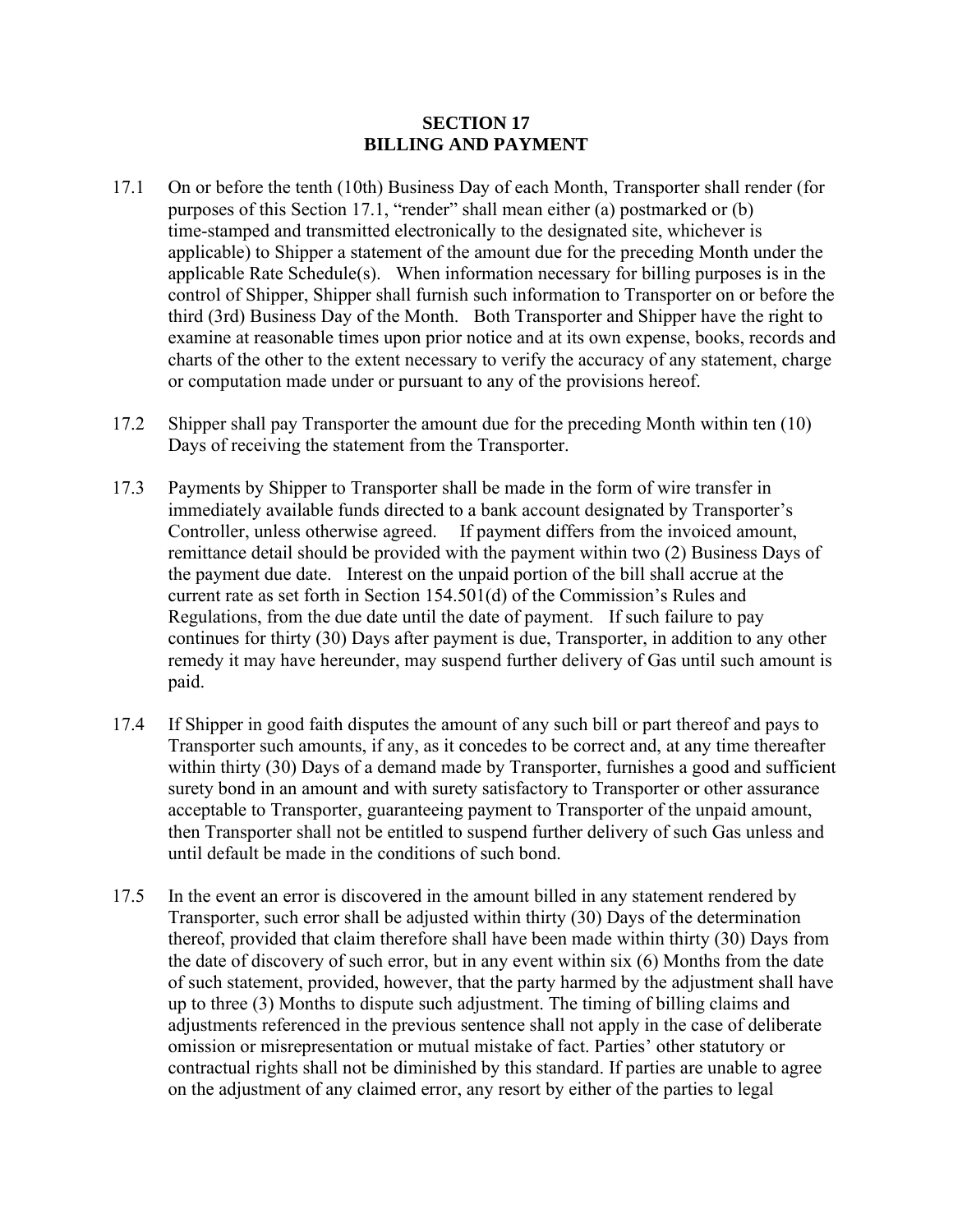proceedings shall be commenced within fifteen (15) Months after the supposed cause of action is alleged to have arisen, or shall thereafter be forever barred.

- 17.6 All invoices and payments, other than those related to Taxes, shall be final unless questioned within twelve (12) Months from the date of such invoice or payment. Any error discovered as a result of a timely claim shall be adjusted within thirty (30) Days of the determination of such error as stated in Section 16.4 of this Operating Statement.
- 17.7 Shipper shall reimburse Transporter for all Taxes that may be levied upon and/or paid by Transporter with respect to the service performed under this Operating Statement. Shipper shall be responsible for establishing any exemption from Taxes and shall provide satisfactory evidence of such exemption to Transporter.
- 17.8 Shipper shall reimburse Transporter for any and all filing fees or related charges incurred by Transporter for the filing of any report or reports with any governmental agency or other body, including the Commission, with respect to the nature and timing of any service specifically provided to the Shipper.

## **SECTION 18 CONTROL AND POSSESSION**

- 18.1 As between Transporter and Shipper, Shipper shall be deemed in exclusive control and possession of the Gas transported hereunder and responsible for any loss, damage, or injury caused thereby until it is delivered to Transporter at the Receipt Point(s) and after it is delivered by Transporter at the Delivery Point(s). Transporter shall be deemed in exclusive control and possession of said Gas and responsible for any loss, damage, or injury caused thereby after it is delivered by Shipper, or for Shipper's account, at the Receipt Point(s) and until it is delivered by Transporter at the Delivery Point(s).
- 18.2 Shipper agrees to indemnify and hold Transporter harmless from all suits, claims, liens, damages, costs, including court costs and attorneys' fees, losses, expenses and encumbrances of whatever nature arising from Shipper's delivery of Gas to Transporter's System and at all times when Shipper is deemed in exclusive control and possession of the Gas transported hereunder. Transporter agrees to indemnify and hold Shipper harmless from all suits, claims, liens, damages, costs, including court costs and attorneys' fees, losses, expenses and encumbrances of whatever nature arising from Transporter's receipt and control of Gas after the Receipt Point, except for those arising from Shipper's delivery to Transporter's System of Gas that fails to meet the quality specifications set forth in this Operating Statement.
- 18.3 Except as provided in this Operating Statement, title to the Gas transported or stored shall not transfer to Transporter when it takes possession of the Gas, or at any other time, unless the parties specifically agree otherwise. However, this shall not restrict Transporter from entering into operating arrangements that allow for the movement of Gas via exchange or displacement. Title to Gas Loaned under Firm Park and Loan, HBS-F, HBS-I, or Interruptible Balancing Services shall pass from Transporter to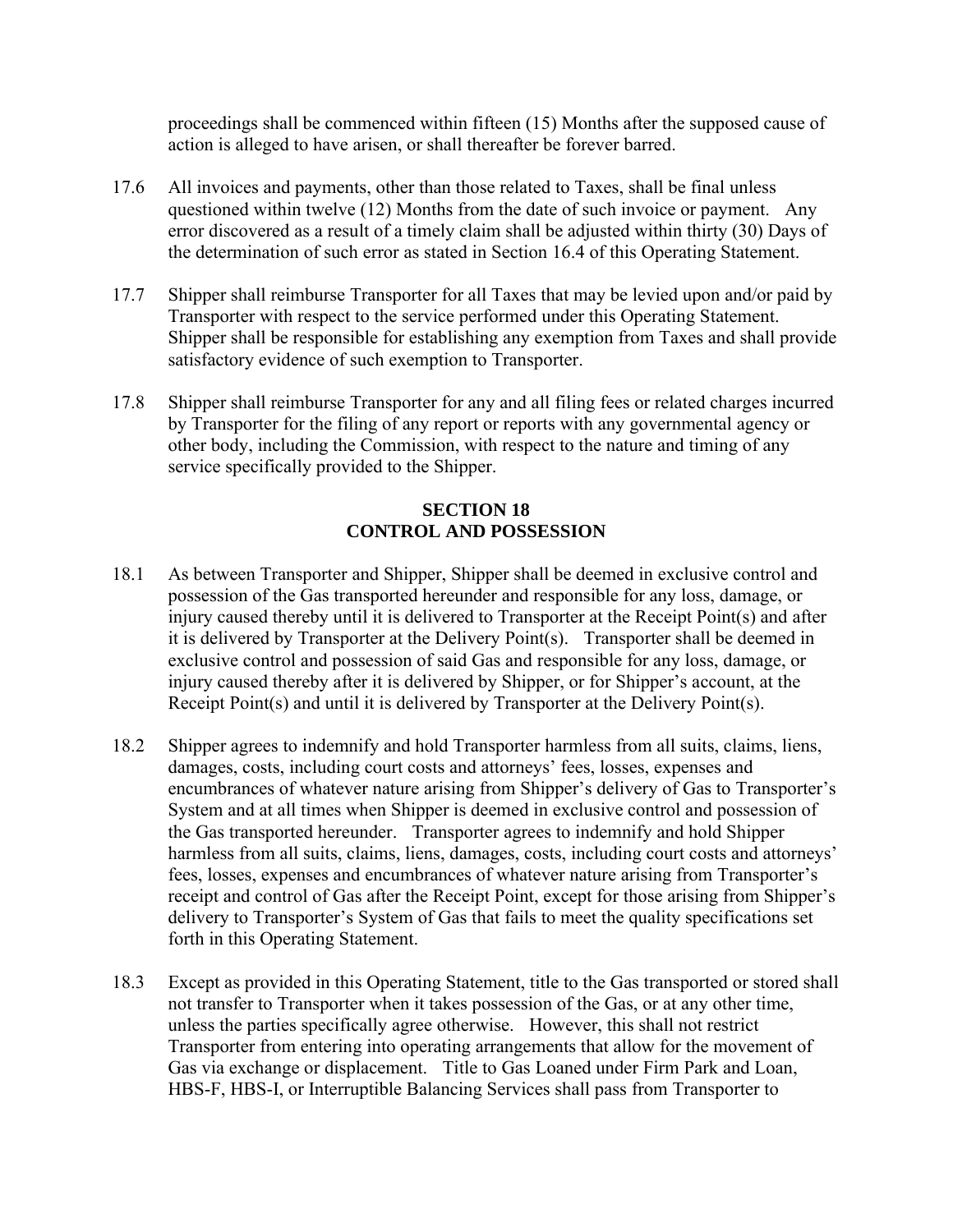Shipper when the Gas is delivered for Shipper's account to a Delivery Point and title shall pass from Shipper to Transporter when Loaned Gas is returned by Shipper to a Receipt Point; provided that, for Gas flowing in international commerce, title to Loaned Gas shall be deemed to transfer (to Shipper or to Transporter, as applicable) at a point on Transporter's system on the United States side of the international boundary with Canada.

### **SECTION 19 WARRANTY**

19.1 Shipper warrants, for itself, its successors and assigns, that it will have, at the time of delivery of Gas hereunder good and marketable title to the Gas delivered, or it will otherwise have the right to deliver such Gas, and that such Gas shall be free and clear of all liens, encumbrances, and claims. Shipper warrants that it will indemnify Transporter and save it harmless from suits, actions, debts, accounts, damages, costs, losses and expenses arising from or out of adverse claims of any and all persons to said Gas or to royalties, taxes, license fees or charges thereon.

### **SECTION 20 GOVERNMENT REGULATION**

- 20.1 All of the provisions of this Operating Statement are hereby expressly made subject to all present and future applicable federal, state, or local laws, regulations, rules, and orders of governmental authorities having jurisdiction. Except as otherwise provided herein, in the event any provision of this Operating Statement is found to be inconsistent with or contrary to any such federal, state, or local laws, regulations, rules, and orders, the latter shall be deemed to control this Operating Statement, to the extent possible, shall be deemed modified accordingly and as so modified shall continue in full force and effect.
- 20.2 Shipper and Transporter recognize that Transporter has entered into transactions hereunder based on its good faith understanding that all acts, obligations, and services performed or to be performed under this Operating Statement and charges therefore, are exempt from regulation of the Commission, except as otherwise provided for by 18 CFR § 284.224 of the Commission's rules and regulations. If any governmental authority shall take any action that is, with respect to or as a result of this Operating Statement, designed to subject or otherwise subjects either party or any of its transmission, distribution, or related facilities to any greater or different regulation or jurisdiction than that existing on the date any Service Agreement between the parties was entered into (or thereafter as such regulation or jurisdiction may have changed and been accepted by such party), then upon written notice to the other, the party so affected may cancel and terminate such Service Agreement effective one (1) Day prior to the effective date of such governmental action without further obligation to the other party except (i) Shipper's obligation to pay amounts due and owing for services rendered pursuant to the Service Agreement, and (ii) to correct any Gas imbalance existing on the date of such cancellation and termination.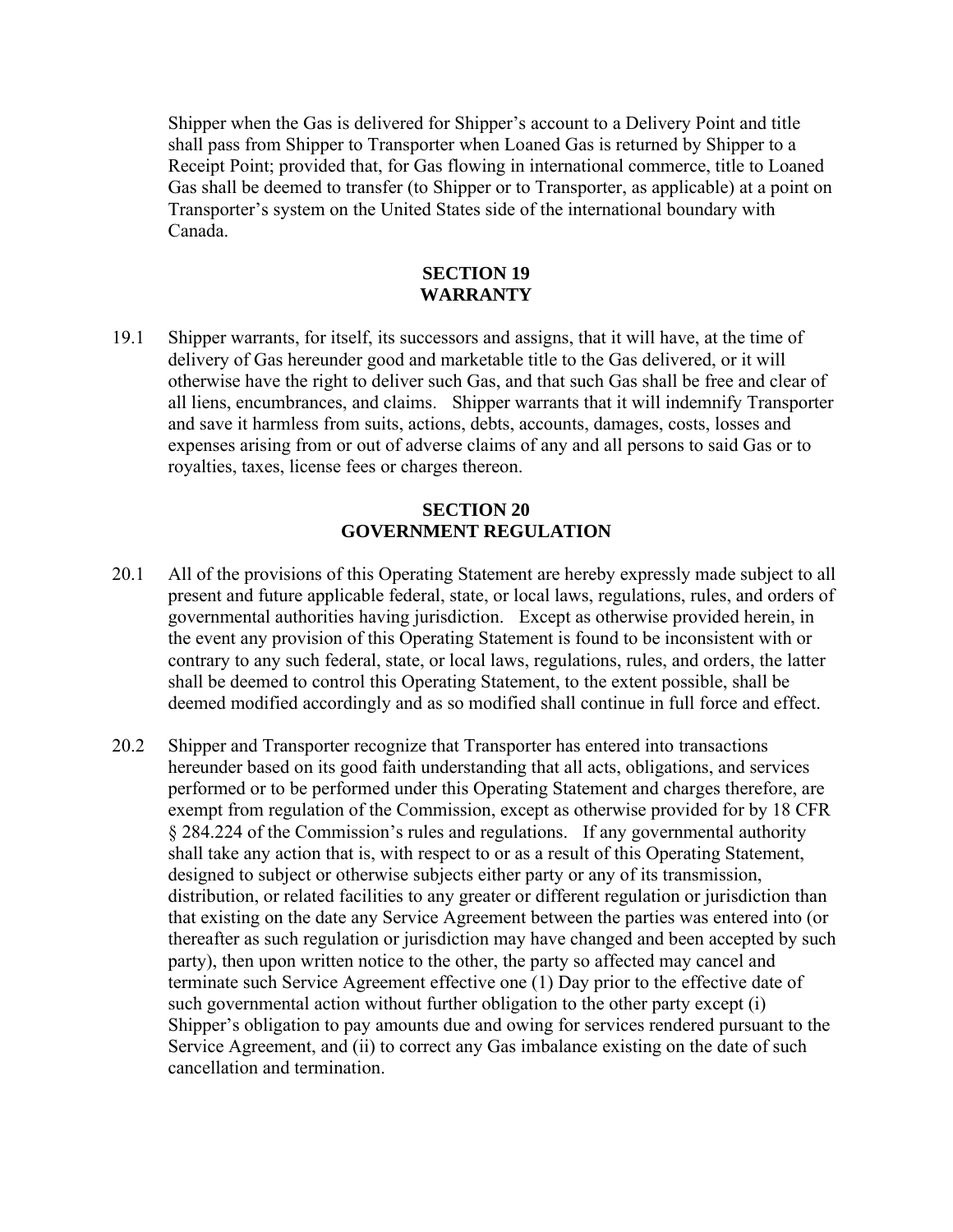20.3 Transporter shall file all necessary reports and/or notices required by Subpart C of Part 284 of the Commission's regulations. Shipper shall provide Transporter with any necessary compliance information requested by Transporter in connection with preparing such reports.

### **SECTION 21 FORCE MAJEURE**

21.1 Neither Shipper nor Transporter shall be liable in damages, or in any other remedy, legal or equitable, to the other for any act, omission, or circumstances occasioned by or in consequence of any acts of God, strikes, lockouts, acts of the public enemy, wars, sabotage, terrorism, blockades, insurrections, riots, epidemics, landslides, lightning, earthquakes, fires, storms, floods, washouts, arrests, and restraints of rulers and peoples, civil disturbances, failure of electronic data, explosions, breakage, or accident to machinery or lines of pipe or the necessity to make repairs, tests, or alteration to machinery or lines of pipe, line freeze-ups, the binding order of any court or governmental authority which has been resisted in good faith by all reasonable legal means, or any other cause, whether of the kind herein enumerated, or otherwise, and whether caused or occasioned by or happening on the account of the act or omission of one of the parties hereto or some person or concern not a party hereto, not within the control of the party claiming suspension and which by the exercise of due diligence such Party is unable to prevent or overcome. A failure to settle or prevent any strike or other controversy with employees or with anyone purporting or seeking to represent employees shall not be considered a matter within control of the party claiming suspension. Under no circumstances will the following events constitute Force Majeure: (i) Shipper's lack of finances, (ii) inadequate or uneconomic markets for Shipper's Gas, or (iii) insufficiency of Shipper's Gas supplies. Such causes or contingencies affecting the performance of any obligations under any rate schedule or agreement by either Shipper or Transporter, shall not relieve it of liability in the event of its concurrent negligence or in the event of its failure to use due diligence to remedy the situation and remove the cause in an adequate manner and with all reasonable dispatch, nor shall such causes or contingencies affecting performance of any obligation relieve Shipper from its obligation to make payments of amounts then due, nor shall such causes or contingencies relieve either Shipper or Transporter of liability unless such party shall give notice and full particulars of the same in writing, including by electronic communication, to the other party as soon as possible after the occurrence relied on.

### **SECTION 22 NOTICES**

22.1 All notices, bills and payments required or permitted to be given in connection with service shall be sent to the address specified in Shipper's Service Agreement shall be in writing and shall be valid and sufficient if delivered in person, electronically, dispatched by first class mail, or overnight mail.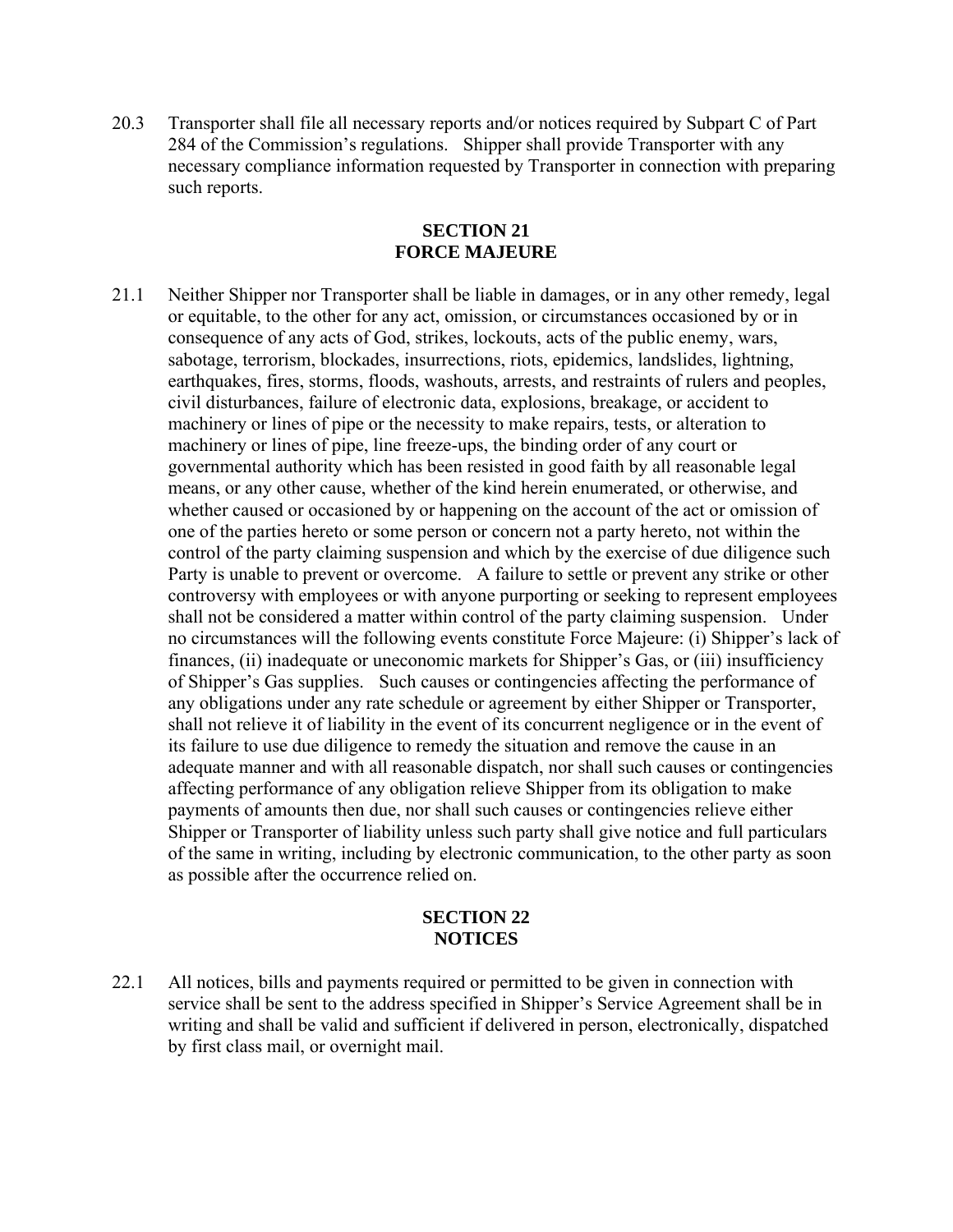### **SECTION 23 CREDITWORTHINESS**

- 23.1 Shippers taking service under this Operating Statement shall be subject to the following provisions:
	- (a.) At the time of its request for service, and upon Transporter's request at any time thereafter, Shipper shall demonstrate creditworthiness. Transporter is not required to commence service or to continue to provide service if Shipper, when requested by Transporter to demonstrate creditworthiness, fails to do so to Transporter's satisfaction. A Shipper shall be deemed creditworthy (1) if it has and maintains a credit rating for long-term senior unsecured debt of investment grade defined as a rating of at least "BBB-" by Standard & Poor's Corporation, a rating of at least "Baa3" by Moody's Investors Service, or a rating of at least "BBB-" by Fitch Ratings, but if Shipper is rated by more than one agency, the lowest rating shall be considered in determining creditworthiness; or (2) if public credit reports are not available, it has an equivalent rating of investment grade as determined by Transporter based on the financial rating methodology, criteria and ratios for the industry of Shipper as published by the above rating agencies from time to time. For purposes of credit evaluation, Transporter will consider the following, as applicable:
		- (1.) audited financial statements;
		- (2.) annual reports;
		- (3.) most recent filed statements with the Securities and Exchange Commission (or an equivalent authority) or such other publicly available information;
		- (4.) for public entities, the most recent publicly available interim financial statements, with an attestation by its Chief Financial Officer, Controller or equivalent that such statements constitute a true, correct and fair representation of financial condition prepared in accordance with Generally Accepted Accounting Principles (GAAP) or equivalent;
		- (5.) publicly available credit reports from credit and bond rating agencies;
		- (6.) private credit ratings, bank or trade references;
		- (7.) past payment history to Transporter;
		- (8.) whether Shipper has filed for bankruptcy protection and/or is operating under any chapter of the bankruptcy laws;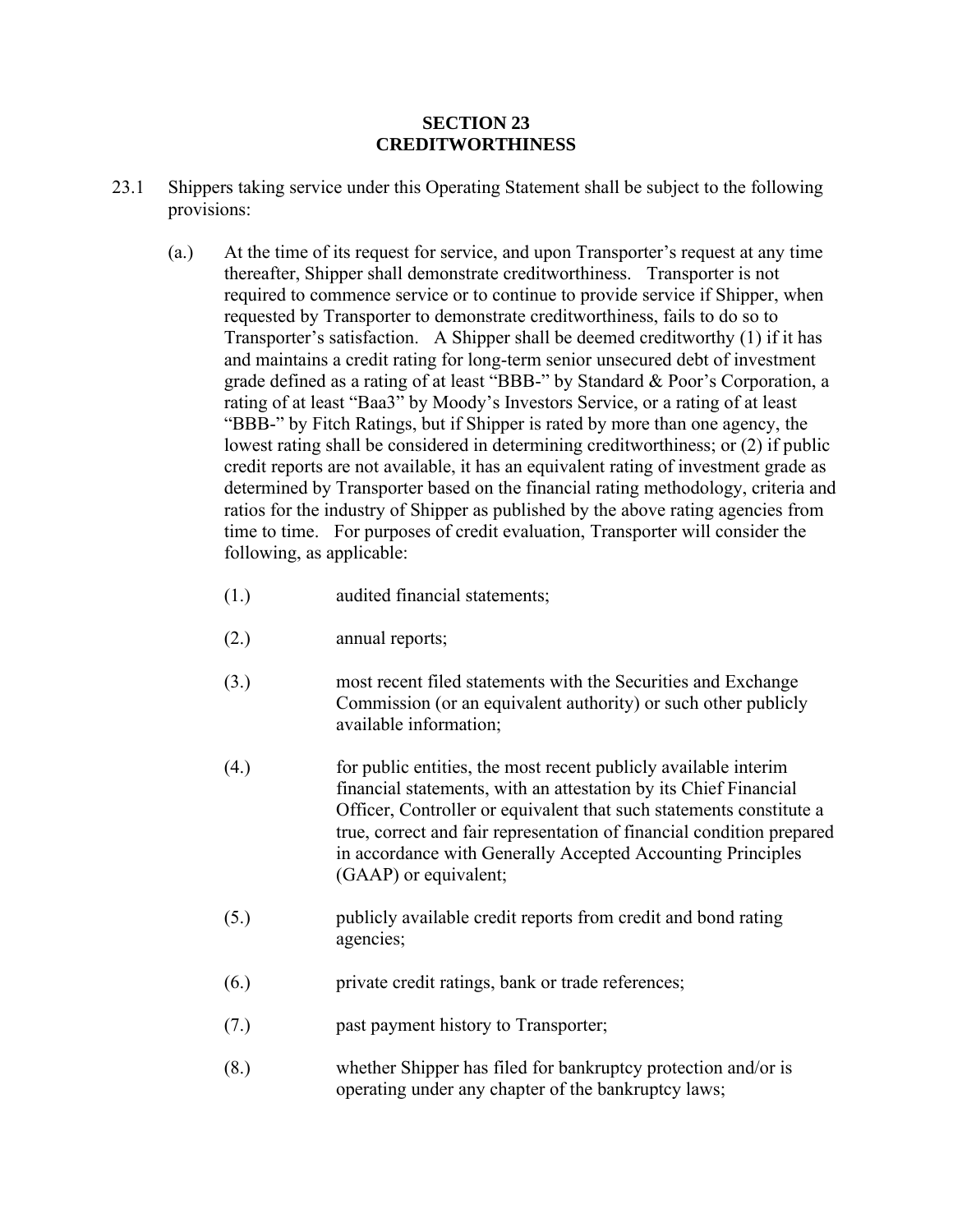- (9.) whether Shipper is subject to liquidation or debt reduction procedures such as an assignment for the benefit of creditors or any creditors' committee agreement;
- (10.) whether Shipper's credit rating has been downgraded by a credit rating agency within the last six Months; or
- (11.) such other information as may be mutually agreed to by Transporter and Shipper.
- (b.) If Transporter determines that Shipper is not creditworthy, then within 5 Business Days of notice from Transporter, Shipper shall provide Transporter with one of the following alternate forms of credit support: (1) a corporate guaranty of all of Shipper's obligations from a creditworthy guarantor; (2) an irrevocable standby letter of credit in form and from an institution satisfactory to Transporter; (3) a prepayment for service, provided that such prepayments shall be considered collateral held for security and not advance payments for services, or (4) such other security, as reasonably determined by Transporter. Shipper's obligation to provide credit assurance shall terminate only after all of Shipper's obligations to Transporter have been satisfied.

The value in U.S. Dollars of the credit support set forth above to be provided by Shipper (other than for a corporate guaranty) shall be in an amount equal to: (1) in the case of firm services, reservation charges payable at the rate specified in Shipper's Service Agreement for a period of three (3) Months or the duration of the Shipper's Service Agreement, whichever is shorter and (2) in the case of interruptible services, the Interruptible charge(s) calculated on a one hundred percent (100%) load factor basis payable for a period of three (3) Months or the duration of the Shipper's Service Agreement, whichever is shorter, plus, for both (1) and (2) the market value of any quantities of Gas Loaned pursuant to Shipper's Service Agreement. Transporter shall re-compute the market value of any quantities of Gas Loaned to a Shipper pursuant to Shipper's Service Agreement on a daily basis. Shipper shall be required to provide additional credit support upon two (2) Business Days' notice any time Transporter's re-computation indicates a dollar amount for credit support that exceeds the level of credit support previously posted by Shipper pursuant to this Section 24.1(b.) by ten percent (10%) or more.

(1.) A guarantor shall be deemed creditworthy provided it has an investment grade rating for its long-term senior unsecured debt from at least two of the recognized rating agencies listed below. The minimum acceptable investment grade rating from each of the indicated rating agencies is:

| Moody's              | Baa3 |
|----------------------|------|
| S&P                  | BBB- |
| <b>Fitch Ratings</b> | BBB- |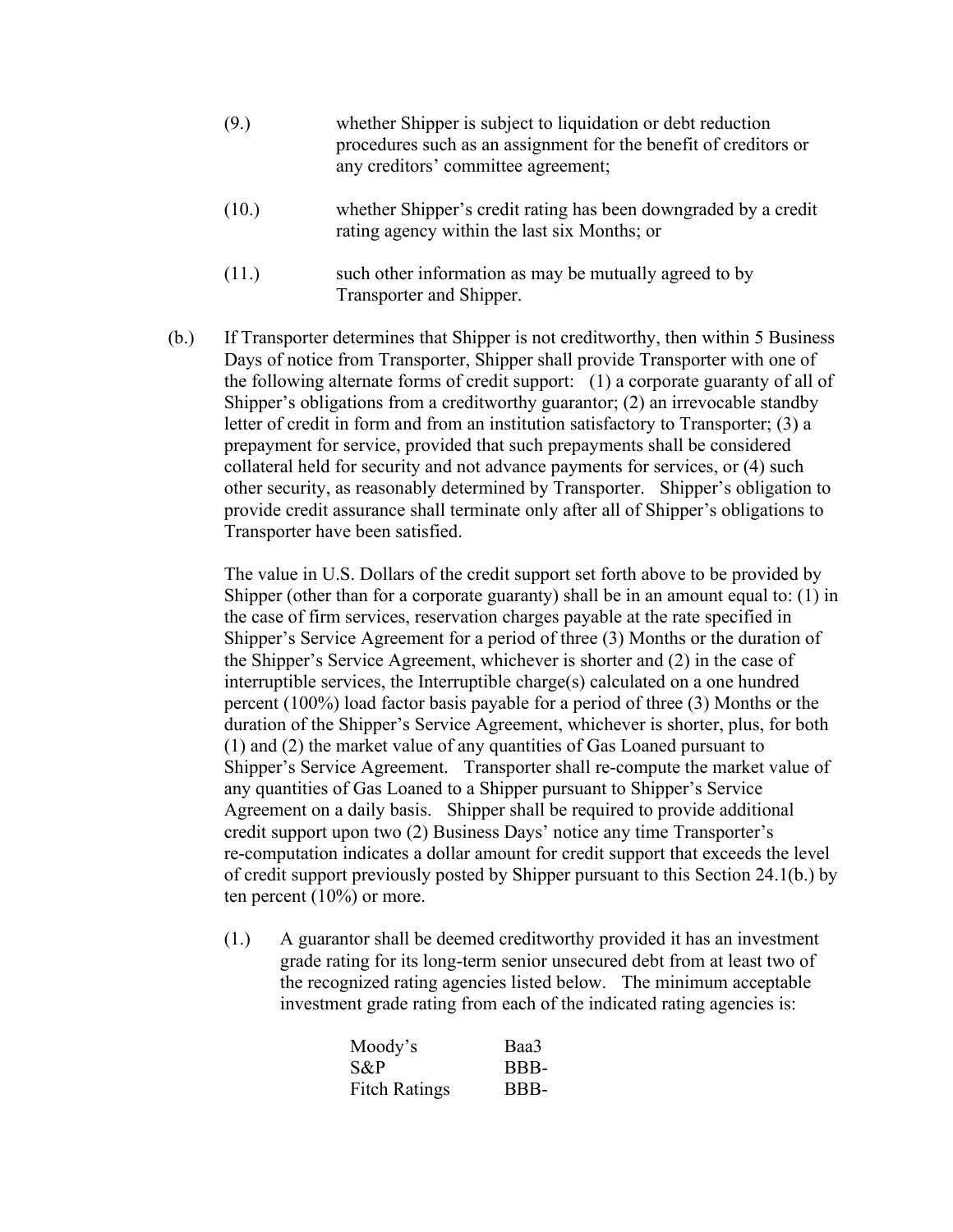If Guarantor is rated by more than one agency, the lowest rating shall be considered in determining creditworthiness.

(2.) A guarantor that is considered creditworthy at the time it provided the guaranty but, at a later date, no longer meets the creditworthiness standards of this subsection will be required to provide other security acceptable to Transporter within five business days of notice from Transporter that the guarantor fails to meet the creditworthiness standards of this subsection.

## **SECTION 24 ACQUIRED CAPACITY**

- 24.1 Transporter may from time to time enter into agreements with off-System entities (Acquired Capacity). Transporter may use Acquired Capacity for its System operational needs and to render service to its Shippers. Except as provided in Section 24.2, Transporter states that, if it provides Transportation, Storage, Park and Loan or Interruptible Balancing Services for others using Acquired Capacity, such services will be provided pursuant to the same rates and operating conditions that are applicable to Shippers on Transporter's System, as such rates and operating conditions may change from time to time. For purposes of the use of Acquired Capacity covered by this section the "shipper must hold title" requirement is waived.
- 24.2 Nothing herein shall be read to preclude Transporter from filing with the Commission for different operating conditions applicable to any service which Transporter provides using Acquired Capacity; provided, that the waiver of the "shipper must hold title" requirement hereunder shall not apply in such a circumstance, and Transporter will be required to seek a case-specific waiver of that requirement from the Commission.

### **SECTION 25 MISCELLANEOUS**

- 25.1 Transporter shall have the right at any time to amend or modify any and all of the provisions to this Operating Statement and the General Terms and Conditions thereto without liability to or consent from any Shipper.
- 25.2 No Shipper shall be considered or deemed by interpretation of this Operating Statement or any Service Agreement to have any rights in, to, or through Transporter's System or facilities.
- 25.3 Transporter shall have the right to waive any one or more specific defaults by any Shipper of any provision of the Service Agreement; provided, however, that no such waiver shall operate or be construed as a waiver of any other existing or future default or defaults, whether of a like or different character. Any waiver shall be granted or denied in a non-discriminatory manner.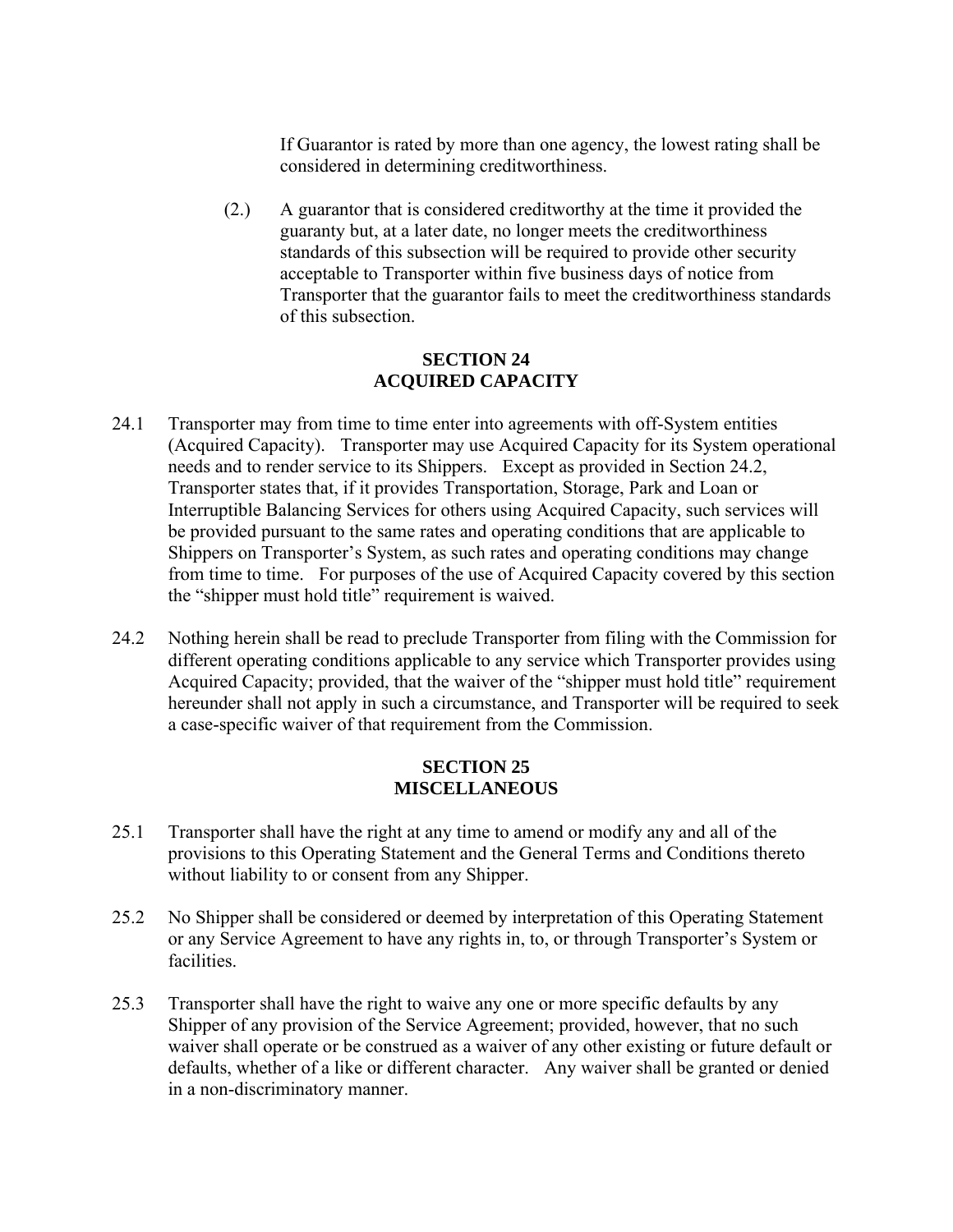- 25.4 This Operating Statement and Service Agreement shall be governed by the laws of the state of Michigan without regard to principles of conflicts of laws. The forum of any litigation shall be in a state or Federal court located in Detroit, Michigan.
- 25.5 The Service Agreement contains the entire agreement between the parties, and except as stated in the Service Agreement, there are no promises, agreements, warranties, obligations, assurances, or conditions precedent or otherwise affecting it.
- 25.6 Any change, modification, or alteration of a Service Agreement shall be in writing, signed by the parties to the Service Agreement, and no course of dealing or course of performance between the parties shall be construed to alter the terms of the Service Agreement, except as stated in the Service Agreement.
- 25.7 Transporter and Shipper may agree to contract extensions for any Service under this Operating Statement, including evergreens, rollovers, and other extensions, which shall be specified in the applicable Service Agreement.
- 25.8 Transporter and Shipper may agree to provisions providing for the termination of any Service under this Operating Statement prior to the termination date set forth in the applicable Service Agreement, including payment by Shipper of an exit fee upon termination, which provisions shall be specified in the applicable Service Agreement.
- 25.9 The captions and headings in this Operating Statement and in the Service Agreement are inserted for convenience of reference only and shall not affect the construction or interpretation of the Operating Statement or the Service Agreement.
- 25.10 Transporter and Shipper agree that there is no third party beneficiary of any Service Agreement and that the provisions of a Service Agreement do not impart enforceable rights to anyone who is not a party.
- 25.11 The terms of any Service Agreement shall be kept confidential by the parties, except for any required disclosure to a regulatory body, governmental entity or agency having jurisdiction. In case of such disclosure, the disclosing party shall attempt to obtain an appropriate protective order or enter into an appropriate protective agreement. In addition, Shipper may disclose the terms of the Service Agreement to any Person that is providing credit support to the Shipper.

## 25.12 **In no event shall Transporter or Shipper be held liable to the other for consequential, indirect, special, punitive, or exemplary damages arising out of service provided under this Operating Statement.**

25.13 Transporter reserves the right at any time to assign or otherwise delegate to any independent third party or a duly authorized agent any or all of the administrative duties associated with the services provided pursuant to this Operating Statement. No such delegation shall relieve Transporter of its obligations to Shipper.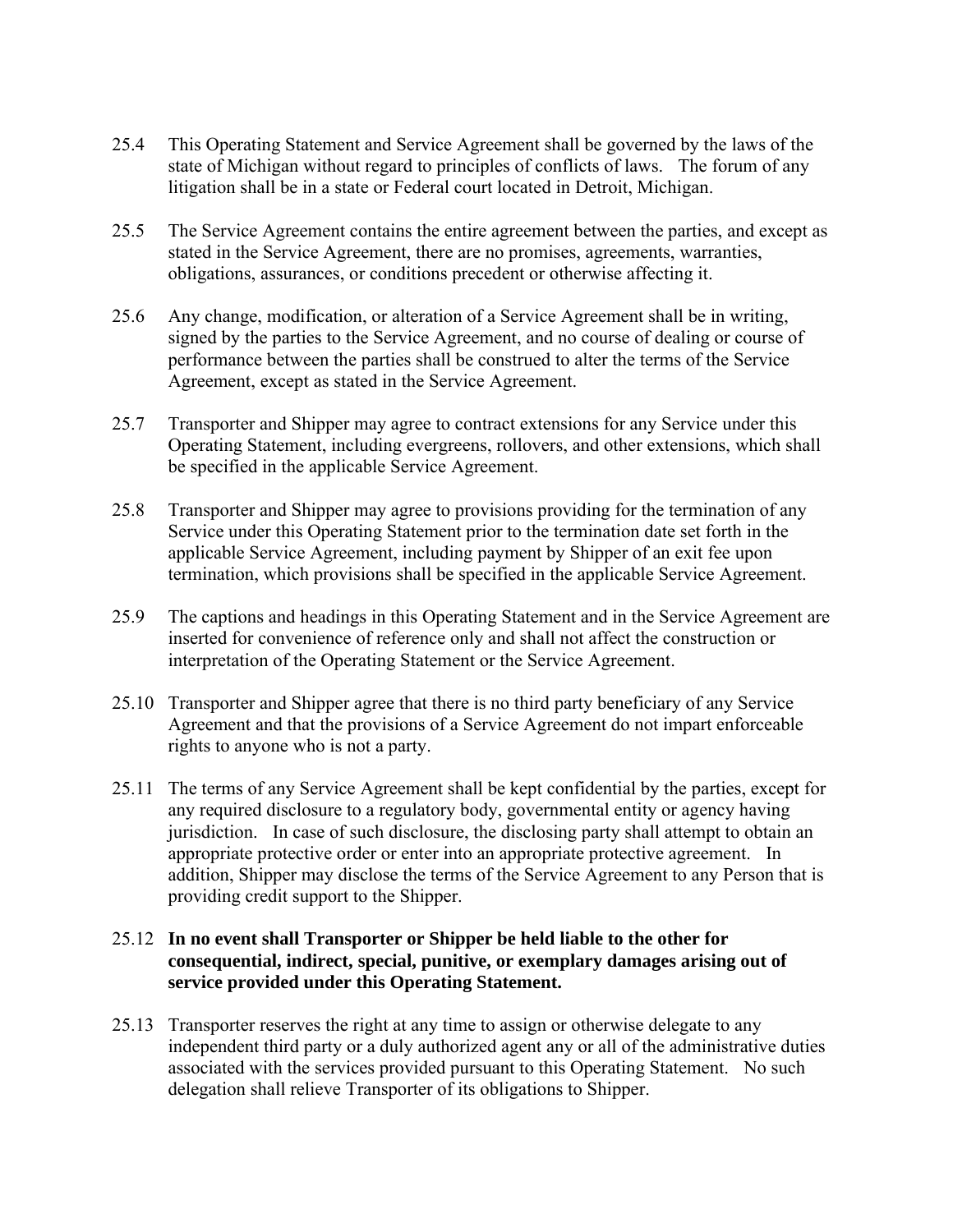25.14 Transporter agrees to provide services contained in this Operating Statement pursuant to Subpart C of Section 284 of the Federal Energy Regulatory Commission's Regulations, as they be revised from time to time. Subpart C sets forth the Commission's regulations governing transportation services provided by intrastate and Hinshaw pipelines, including rates, charges, terms, and conditions.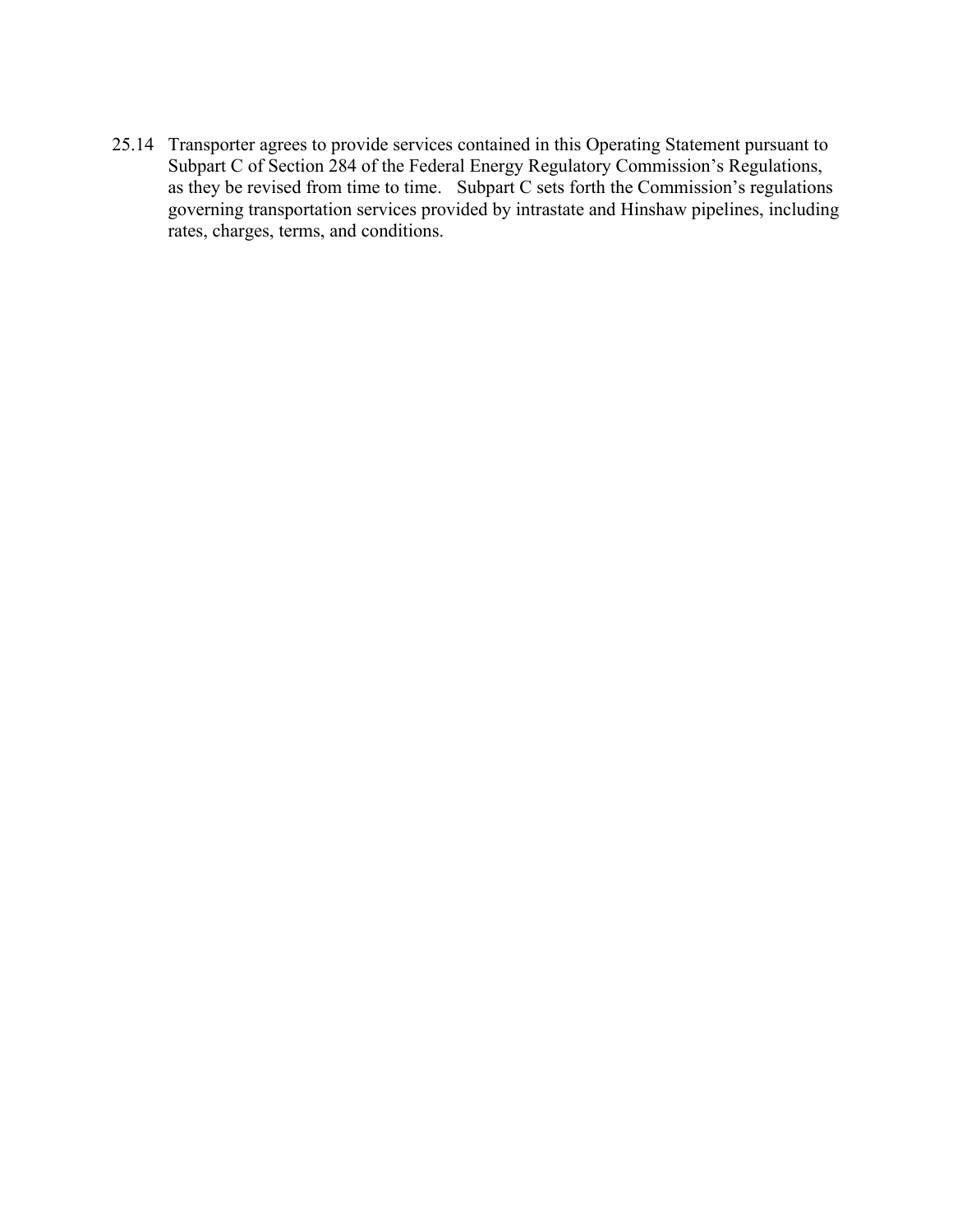## **SECTION 26 DTE GAS COMPANY STATEMENT OF CURRENTLY EFFECTIVE RATES**

# Gas Transportation Services

| <u>Uas Transportation Suivides</u>          | Maximum Rate<br>Per Dth      | Minimum Rate<br>Per Dth            |
|---------------------------------------------|------------------------------|------------------------------------|
| <b>Firm Transportation Service</b>          |                              |                                    |
| <b>Reservation Rate</b>                     | \$12.8754                    | \$0.0000                           |
| <b>Usage Rate</b>                           | \$0.0000                     | \$0.0000                           |
| <b>Interruptible Transportation Service</b> |                              |                                    |
| <b>Usage Rate</b>                           | \$0.4233                     | \$0.0000                           |
| <b>Authorized Overrun Service</b>           |                              |                                    |
| <b>Usage Rate</b>                           | \$0.4233                     | \$0.0000                           |
| <b>Unauthorized Overrun Charge</b>          | \$10.0000                    |                                    |
| Fuel Use and Gas Lost and                   |                              | Up to maximum percentage stated in |
| <b>Unaccounted For</b>                      | Transporter's Rate Book      |                                    |
| <b>Storage and Storage-Related Services</b> |                              |                                    |
|                                             | Market-Based Rates (Per Dth) |                                    |
| <b>Firm Storage Service</b>                 |                              |                                    |
| Deliverability Rate                         | Market-Based                 |                                    |
| Capacity Rate                               | Market-Based                 |                                    |
| <b>Injection Rate</b>                       | Market-Based                 |                                    |
| Withdrawal Rate                             | Market-Based                 |                                    |
| Authorized Overrun Service Usage Rate       | Market-Based                 |                                    |
| <b>Interruptible Storage Service</b>        |                              |                                    |
| <b>Usage Rate</b>                           | Market-Based                 |                                    |
| <b>Injection Rate</b>                       | Market-Based                 |                                    |
| <b>Withdrawal Rate</b>                      | Market-Based                 |                                    |
| Authorized Overrun Service Usage Rate       | Market-Based                 |                                    |
| Firm Park and Loan Service                  |                              |                                    |
| <b>Reservation Rate</b>                     | Market-Based                 |                                    |
| <b>Injection Rate</b>                       | Market-Based                 |                                    |
| <b>Withdrawal Rate</b>                      | Market-Based                 |                                    |
|                                             |                              |                                    |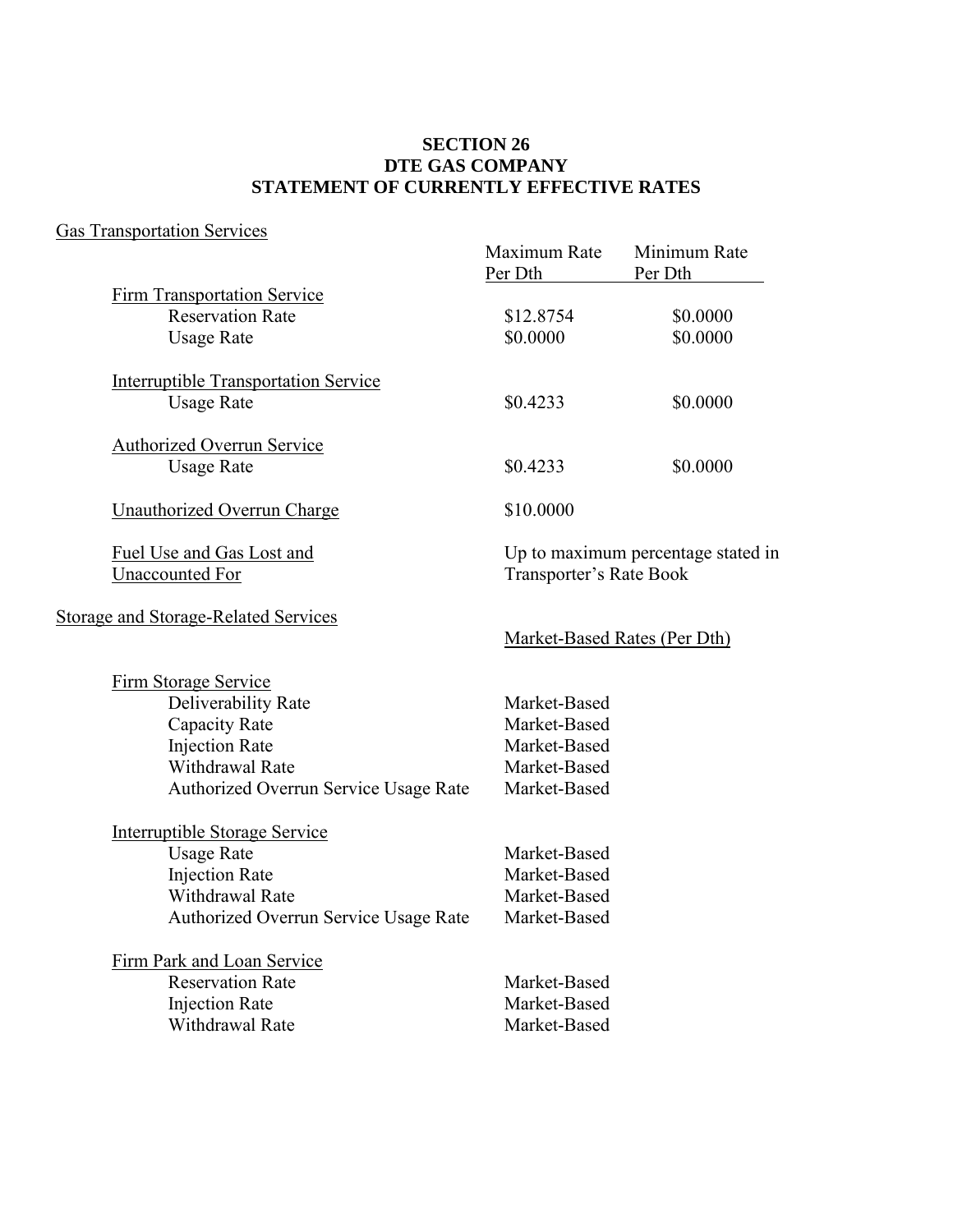| <b>Interruptible Balancing Service</b>        |              |
|-----------------------------------------------|--------------|
| <b>Usage Rate</b>                             | Market-Based |
| <b>Extension Period Usage Rate</b>            | Market-Based |
| <b>Injection Rate</b>                         | Market-Based |
| <b>Withdrawal Rate</b>                        | Market-Based |
| <b>Hourly Balancing Service-Firm</b>          |              |
| <b>HBS-F Storage Reservation Rate</b>         | Market-Based |
| <b>HBS-F Hourly Reservation Rate</b>          | Market-Based |
| <b>Injection Rate</b>                         | Market-Based |
| <b>Withdrawal Rate</b>                        | Market-Based |
| Authorized Overrun Service Usage Rate         | Market-Based |
| <b>Hourly Balancing Service-Interruptible</b> |              |
| <b>HBS-I Hourly Balancing Rate</b>            | Market-Based |
| HBS-I Usage Rate                              | Market-Based |
| <b>Injection Rate</b>                         | Market-Based |
| <b>Withdrawal Rate</b>                        | Market-Based |
| Authorized Overrun Service Usage Rate         | Market-Based |
| <u><b>Unauthorized Overrun Charge</b></u>     | \$10.0000    |
| Fuel Use and Gas Lost and<br>Unaccounted For  | Market-Based |
|                                               |              |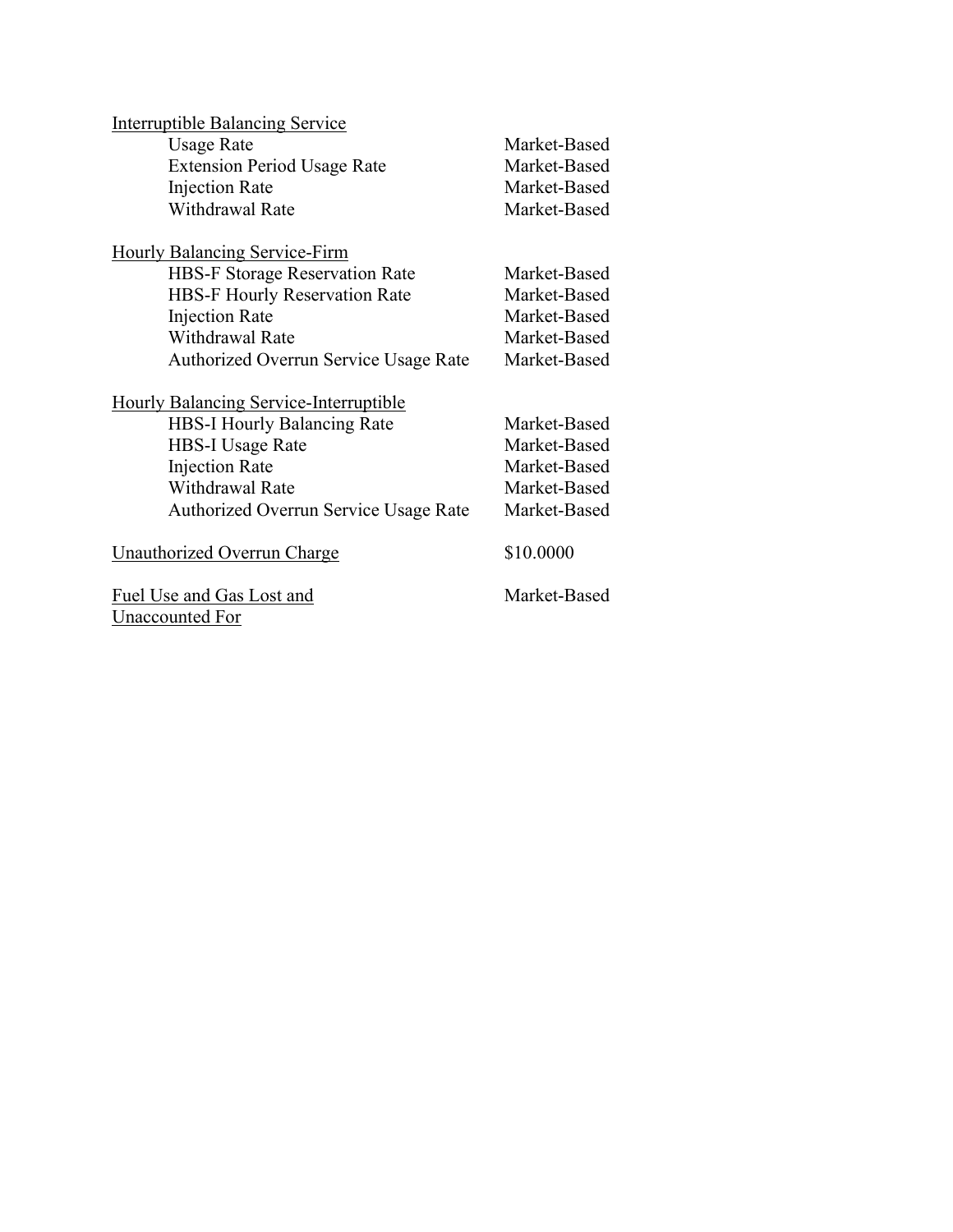

# **GENERAL SERVICES AGREEMENT**

This General Services Agreement is entered into between DTE Gas Company ("DTE") and \_\_\_\_\_\_\_\_\_\_\_\_\_\_\_\_\_\_\_\_\_ ("Customer").

|                                | <b>DTE:</b> DTE Gas Company | <b>Customer:</b>        |
|--------------------------------|-----------------------------|-------------------------|
| <b>Attention:</b>              |                             | <b>Attention:</b>       |
| <b>Phone:</b><br><b>Email:</b> |                             | <b>Phone:</b><br>Email: |

## *General Terms and Conditions:*

- 1. Subject to available capacity, DTE agrees to provide gas transportation, storage, park and loan and/or balancing services to Customer in accordance with the Contract, which consists of this General Services Agreement and, (1) if intrastate (non-interstate) services are provided, Exhibit A and the rules and regulations of DTE's Rate Book, including the General Provisions and Definitions contained in Section E respectively, as revised from time to time by the Michigan Public Service Commission ("MPSC"), (2) if interstate services are provided, Exhibit B and DTE's Operating Statement filed with the Federal Energy Regulatory Commission ("FERC"), as revised from time to time by FERC, and/or (3) if interruptible balancing services are provided, Exhibit C, in conjunction with DTE's Rate Book, including the General Provisions and Definitions contained in Section E on file with the MPSC and/or DTE's Operating Statement on file with the FERC.
- 2. This General Services Agreement is the base contract for any gas transportation, storage, park and loan and/or balancing service(s) that DTE may provide to Customer. Any services shall be confirmed with a document, in the form of an Exhibit A, Exhibit B and/or Exhibit C respectively, which shall state the terms of the transaction. The entire agreement between the parties shall consist of this General Services Agreement and any executed Exhibit(s) A, B and/or C together with DTE's Rate Book and Operating Statement (together referred to as the "Agreement" or the "Contract"). Any prior understandings, representations, promises, undertakings, agreements or inducements, whether written or oral, concerning the subject matter hereof not contained herein shall have no force and effect. The Contract may be modified or amended only by writing duly executed by both parties**.**
- 3. Customer shall pay any taxes, duties or other related fees however designated, levied, or charged resulting from this Contract, including without limitation, all state and local privilege or excise taxes and any amount in lieu of such taxes and duties paid or payable by DTE, exclusive however of taxes based on the net income of DTE, property taxes, and DTE's Michigan Corporate Income Tax. Customer shall reimburse DTE for any such taxes and duties which are collected and remitted or paid on Customer's behalf by DTE because of Customer's failure to pay.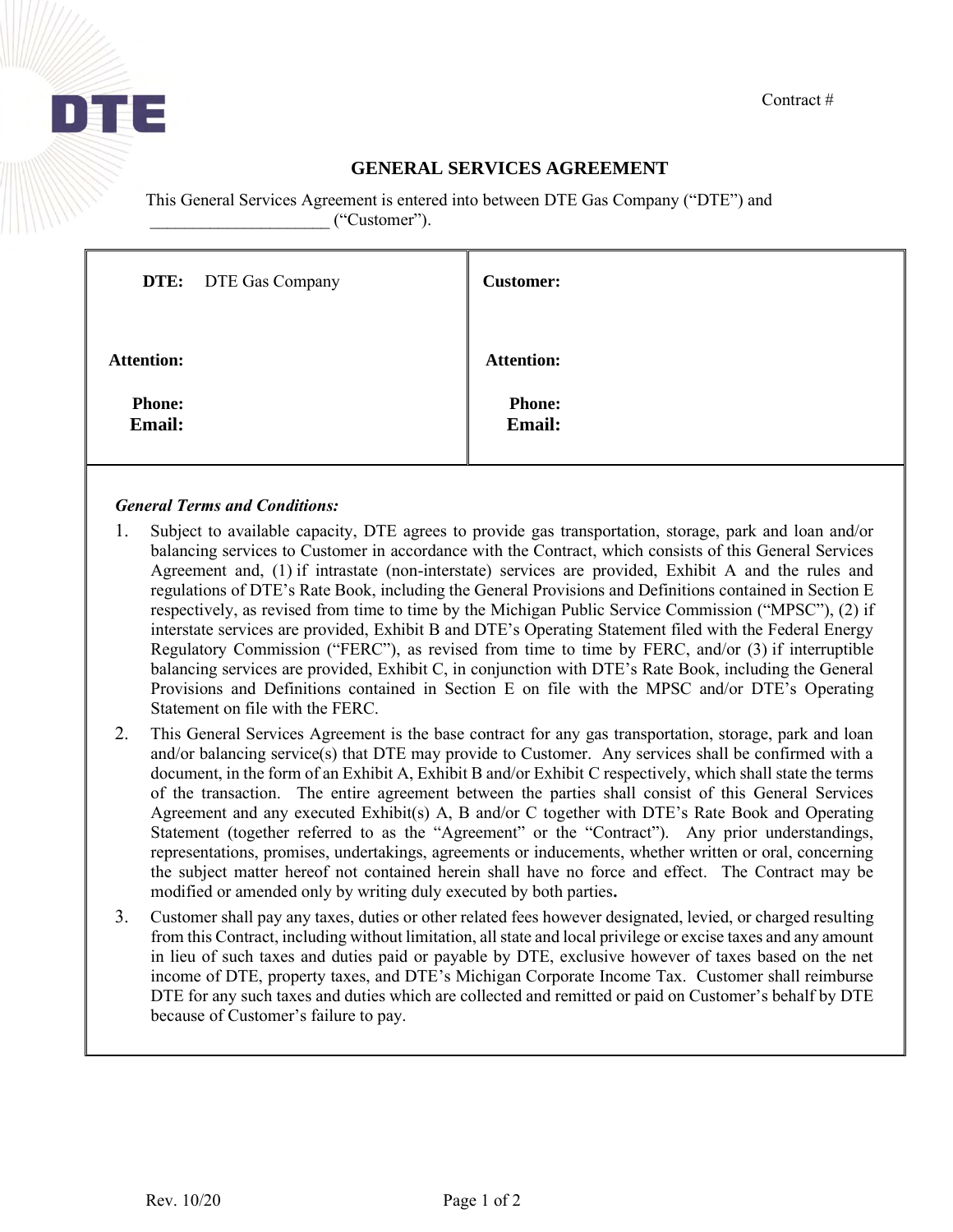### *General Terms and Conditions: (Cont'd)*

- 4. This Contract shall be effective from and terminate on Thereafter, the term of this Contract shall automatically extend for successive periods of one month, unless terminated by either party upon 30 days prior written notice to the other party or as otherwise agreed in writing by the parties. However, if Customer provides notice for termination of this Contract, such termination shall not be effective until all outstanding services terminate and, if applicable, Customer's Balancing Account equals zero.
- 5. DTE may amend or modify the nominating procedures or system at any time.
- 6. If for any reason DTE determines that services provided under this Contract violate any laws, orders or regulations, DTE may, at its discretion and upon five days prior written notice to Customer, modify and if cannot reach agreement, unilaterally terminate this Contract. DTE shall not be liable to Customer for any damages or losses Customer might suffer due to suspension, discontinuance or termination of the services pursuant to this Contract.
- 7. During the duration of this Contract, the term "Dth" may be used synonymous with the term "MMBtu."

| Agreed to and<br>Accepted this<br>$\rule{1em}{0.15mm}$ Day of | DTE:      | Signature: |  |
|---------------------------------------------------------------|-----------|------------|--|
| , 20 :                                                        | Customer: |            |  |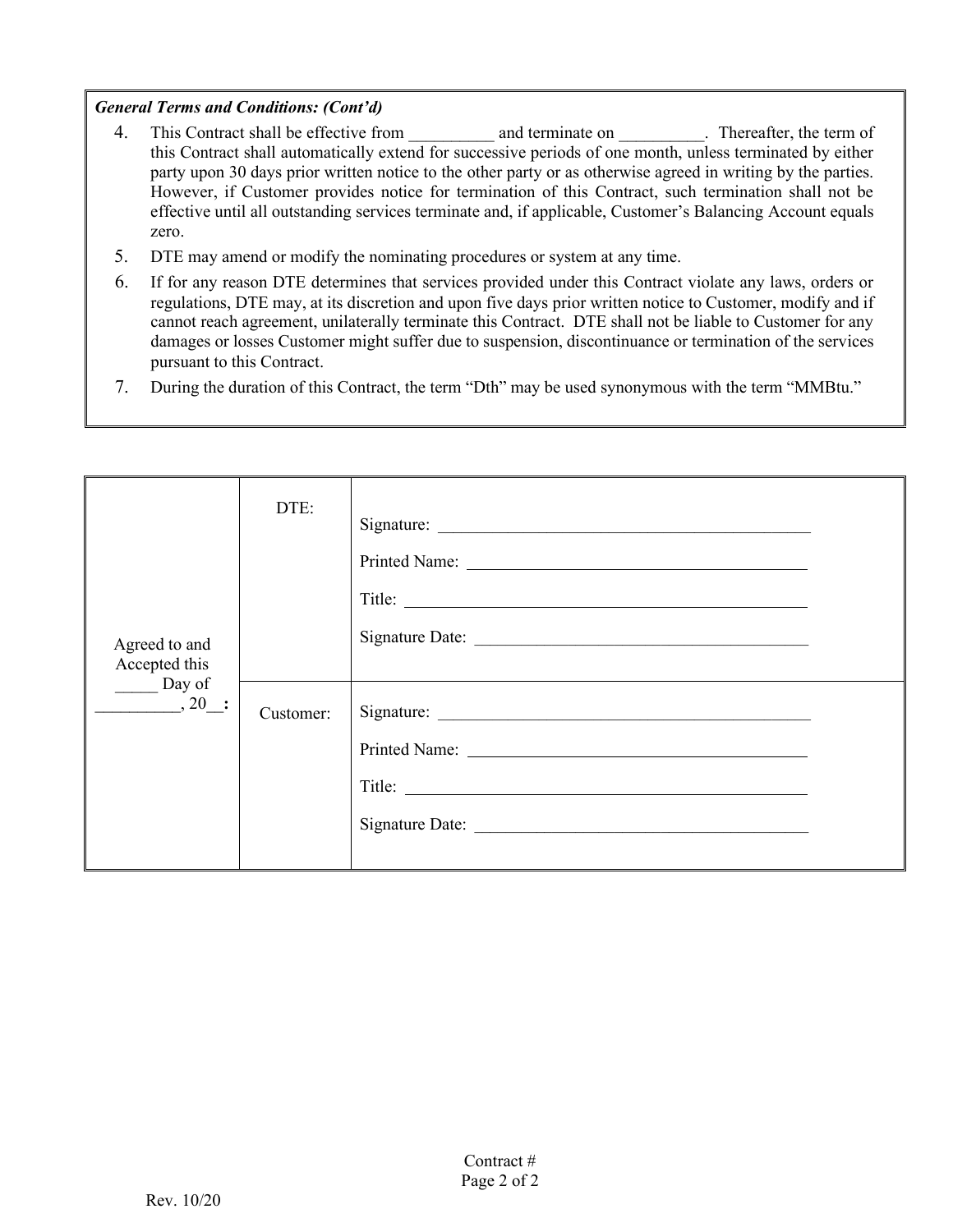

## **INTERSTATE FIRM LOAN SERVICES TRANSACTION EXHIBIT B**

**Type of Service:** 

| <b>DTE:</b> DTE Gas Company    | <b>Customer:</b>               |
|--------------------------------|--------------------------------|
| <b>Attention:</b>              | <b>Attention:</b>              |
| <b>Phone:</b><br><b>Email:</b> | <b>Phone:</b><br><b>Email:</b> |

- 1. The Firm Gas Loan Service ("Service") provided hereunder is governed by the General Services Agreement # dated between DTE Gas Company ("DTE") and Customer. DTE agrees to provide and Customer agrees to pay for such Service.
- 2. This Exhibit, the General Services Agreement and DTE's Operating Statement on file with FERC, as amended from time to time, (together referred to as the "Agreement" or the "Contract") are the entire agreement between the parties concerning the subject matter hereof. Any prior understandings, representations, promises, undertakings, agreements or inducements, whether written or oral, concerning the subject matter hereof not contained herein shall have no force and effect. The Contract may be modified or amended only by writing duly executed by both parties.

3. The term for the Service provided under this Exhibit shall be effective on and terminate on

### **PARAMETERS OF SERVICE:**

 $\mathcal{L}_\text{max}$  .

| Loan Service: |                                            |             |
|---------------|--------------------------------------------|-------------|
| <b>MLQ</b>    | Dth<br>Time Periods for Firm Loan Service: |             |
|               | Withdrawal Period                          | <b>MDWQ</b> |
|               | <b>Injection Period</b>                    | <b>MDIQ</b> |

(Insert additional lines if necessary)

The Loan Period shall begin on the Day following the end of the Withdrawal Period and end on the Day before the beginning of the Injection Period.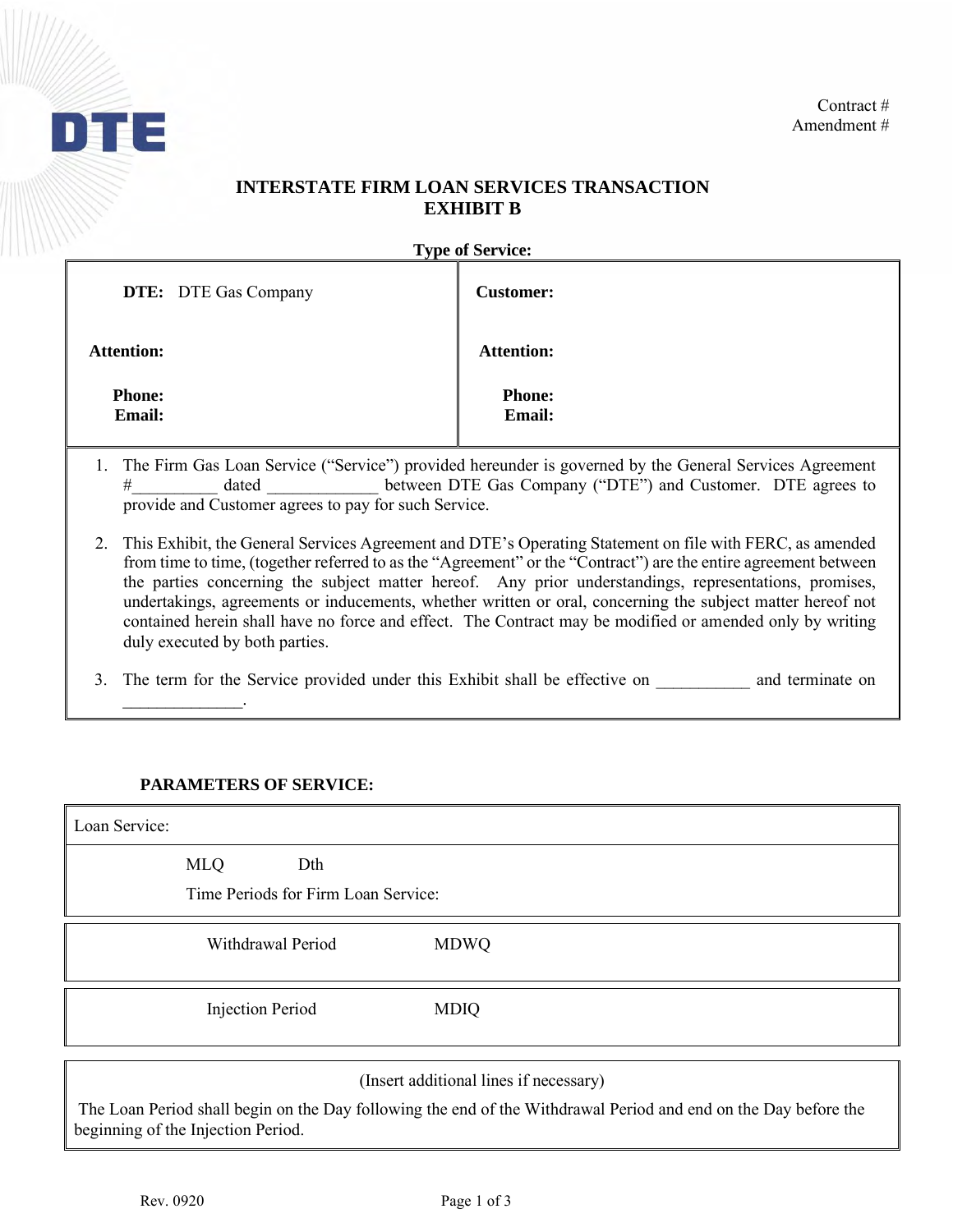## **RECEIPT POINT(S): PRIMARY**

| Interconnect Company                 | <b>Interconnect Name</b> | <b>MDIC</b> |
|--------------------------------------|--------------------------|-------------|
| <b>DECEIPT DOINT(C), CECOND A DV</b> |                          |             |

#### **RECEIPT POINT(S): SECONDARY**

| Interconnect Company       | <b>Interconnect Name</b> | <b>MDIQ</b> |
|----------------------------|--------------------------|-------------|
| <b>Receipt Provisions:</b> |                          |             |

# **DELIVERY POINT(S): PRIMARY**

| <b>Interconnect Company</b>  | <b>Interconnect Name</b> | <b>MDWQ</b> |
|------------------------------|--------------------------|-------------|
| DELIVERY POINT(S): SECONDARY |                          |             |
| <b>Interconnect Company</b>  | <b>Interconnect Name</b> | <b>MDWO</b> |
| <b>Delivery Provisions:</b>  |                          |             |

### **RATES:**

| Loan Service: |                                                                                                                  |                                |                                       |
|---------------|------------------------------------------------------------------------------------------------------------------|--------------------------------|---------------------------------------|
|               | <b>Reservation Rate:</b><br>Injection Rate:<br>Withdrawal Rate:<br>Fuel Use and Gas Lost and<br>Unaccounted For: | \$<br>D<br>J                   | per Dth<br>per Dth<br>per Dth<br>$\%$ |
| Imbalance:    |                                                                                                                  |                                |                                       |
|               |                                                                                                                  | Per DTE's Operating Statement. |                                       |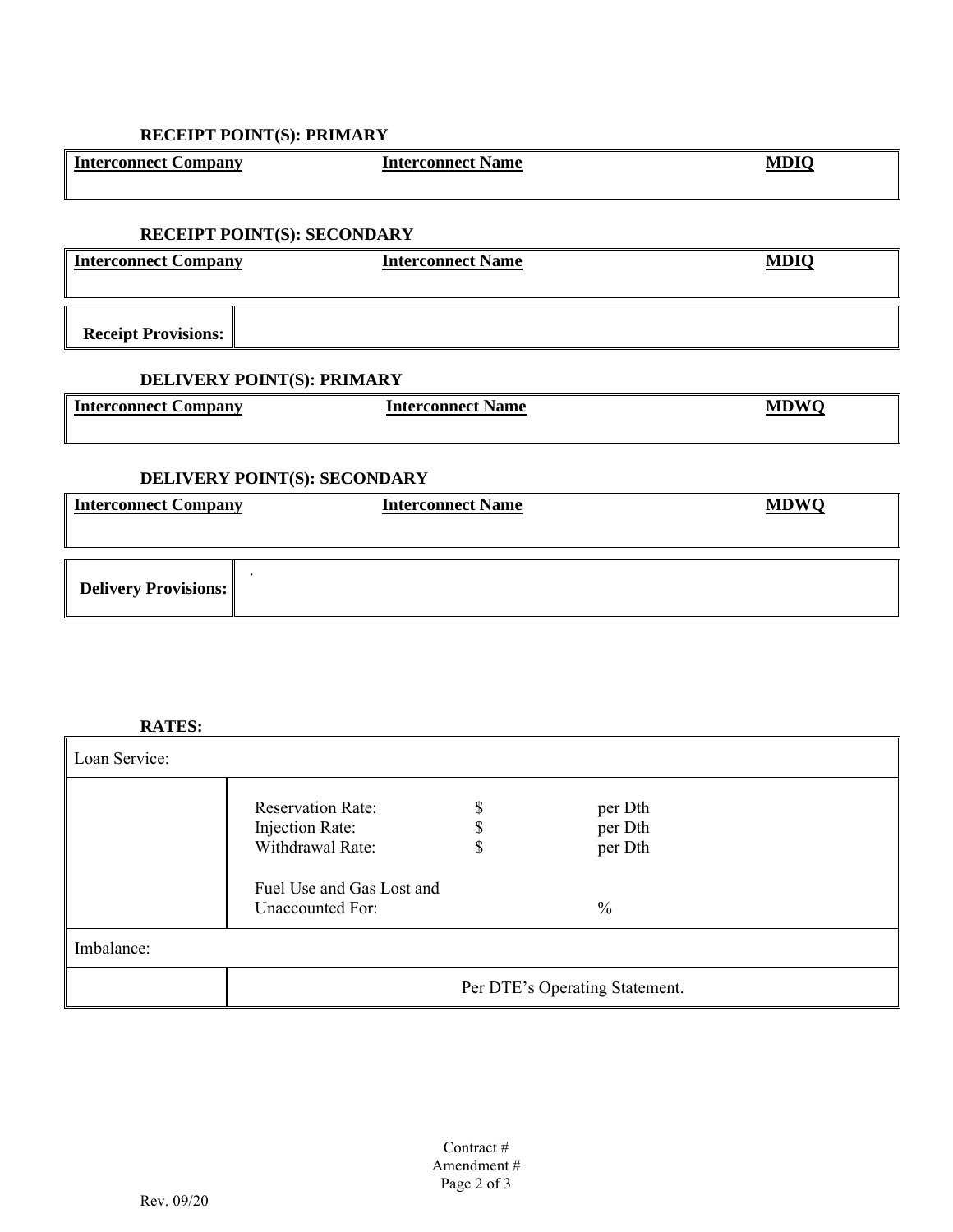## **ADDITIONAL PROVISIONS:**

| Agreed to and          | DTE:      |                         |
|------------------------|-----------|-------------------------|
| Day of _______, 20___: | Customer: | Printed Name:<br>Title: |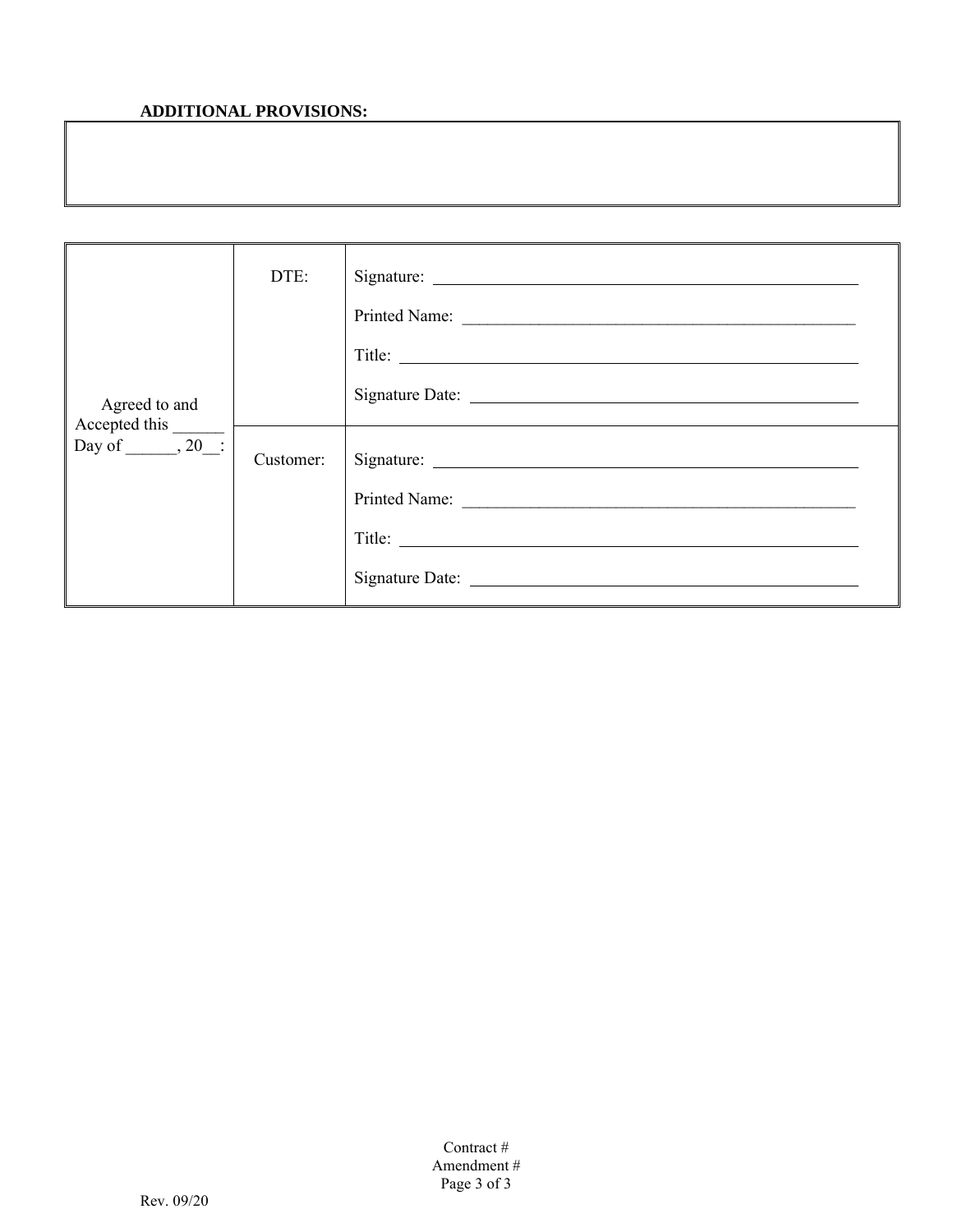

## **INTERSTATE FIRM PARK SERVICES TRANSACTION EXHIBIT B**

**Type of Service**:

| <b>DTE:</b> DTE Gas Company    | <b>Customer:</b>               |
|--------------------------------|--------------------------------|
| <b>Attention:</b>              | <b>Attention:</b>              |
| <b>Phone:</b><br><b>Email:</b> | <b>Phone:</b><br><b>Email:</b> |

- 1. The Firm Gas Park Service ("Service") provided hereunder is governed by the General Services Agreement # dated between DTE Gas Company ("DTE") and Customer. DTE agrees to provide and Customer agrees to pay for such Service.
- 2. This Exhibit, the General Services Agreement and DTE's Operating Statement on file with FERC, as amended from time to time, (together referred to as the "Agreement" or the "Contract") are the entire agreement between the parties concerning the subject matter hereof. Any prior understandings, representations, promises, undertakings, agreements or inducements, whether written or oral, concerning the subject matter hereof not contained herein shall have no force and effect. The Contract may be modified or amended only by writing duly executed by both parties.

3. The term for the Service provided under this Exhibit shall be effective on and terminate on

### **PARAMETERS OF SERVICE:**

 $\mathcal{L}=\mathcal{L}^{\mathcal{L}}$ 

| Park Service: |                                                          |             |
|---------------|----------------------------------------------------------|-------------|
|               | <b>MPQ</b><br>Dth<br>Time Periods for Firm Park Service: |             |
|               | <b>Injection Period</b>                                  | <b>MDIQ</b> |
|               | Withdrawal Period                                        | <b>MDWQ</b> |

(Insert additional lines if necessary)

The Storage Period shall begin on the Day following the end of the Injection Period and end on the Day before the beginning of the Withdrawal Period.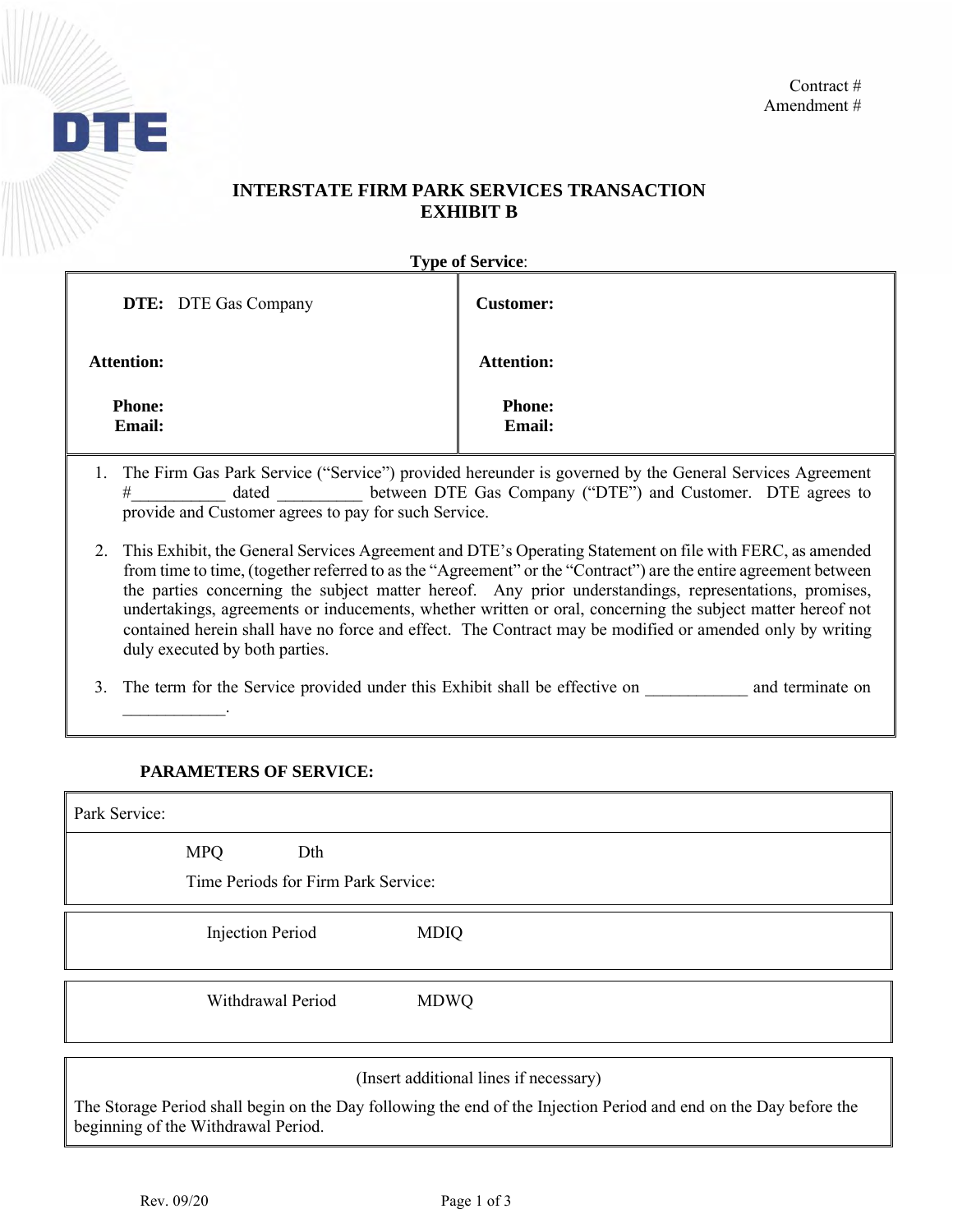## **RECEIPT POINT(S): PRIMARY**

| <b>Interconnect Company</b> | <b>Interconnect Name</b> | <b>MDIQ</b> |
|-----------------------------|--------------------------|-------------|
|                             |                          |             |
|                             |                          |             |

## **RECEIPT POINT(S): SECONDARY**

| Interconnect Company       | <b>Interconnect Name</b> | MDIC |
|----------------------------|--------------------------|------|
|                            |                          |      |
|                            |                          |      |
| <b>Receipt Provisions:</b> |                          |      |

## **DELIVERY POINT(S): PRIMARY**

| $\overline{\phantom{0}}$<br>Interconnect (<br>Company | <b>Interconnect Name</b> | ADWO<br>МD |
|-------------------------------------------------------|--------------------------|------------|
|                                                       |                          |            |

#### **DELIVERY POINT(S): SECONDARY**

| <b>DEED:</b> A DIST TO ALL (D), DECOTION TO |                          |             |
|---------------------------------------------|--------------------------|-------------|
| <b>Interconnect Company</b>                 | <b>Interconnect Name</b> | <b>MDWO</b> |
|                                             |                          |             |
| <b>Delivery Provisions:</b>                 |                          |             |

### **RATES:**

| Park Service: |                                                                 |                                |                               |  |
|---------------|-----------------------------------------------------------------|--------------------------------|-------------------------------|--|
|               | <b>Reservation Rate:</b><br>Injection Rate:<br>Withdrawal Rate: |                                | per Dth<br>per Dth<br>per Dth |  |
|               | Fuel Use and Gas Lost and<br>Unaccounted For:                   |                                | $\frac{0}{0}$                 |  |
| Imbalance:    |                                                                 |                                |                               |  |
|               |                                                                 | Per DTE's Operating Statement. |                               |  |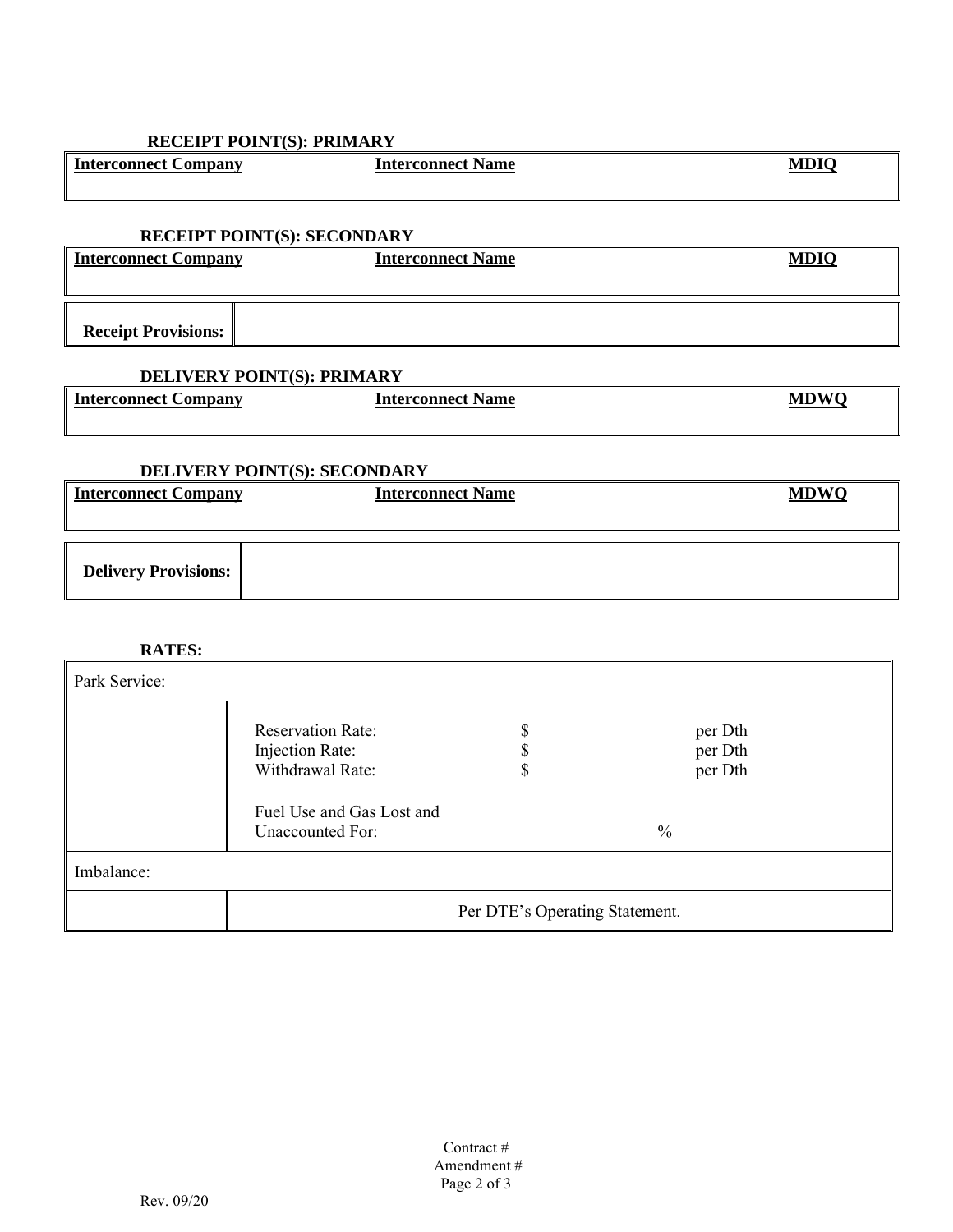# **ADDITIONAL PROVISIONS:**

|                                                           | DTE:      | Title:                                |
|-----------------------------------------------------------|-----------|---------------------------------------|
| Agreed to and<br>Accepted this<br>$Day of \_\_$<br>$20$ : | Customer: | Signature:<br>Printed Name:<br>Title: |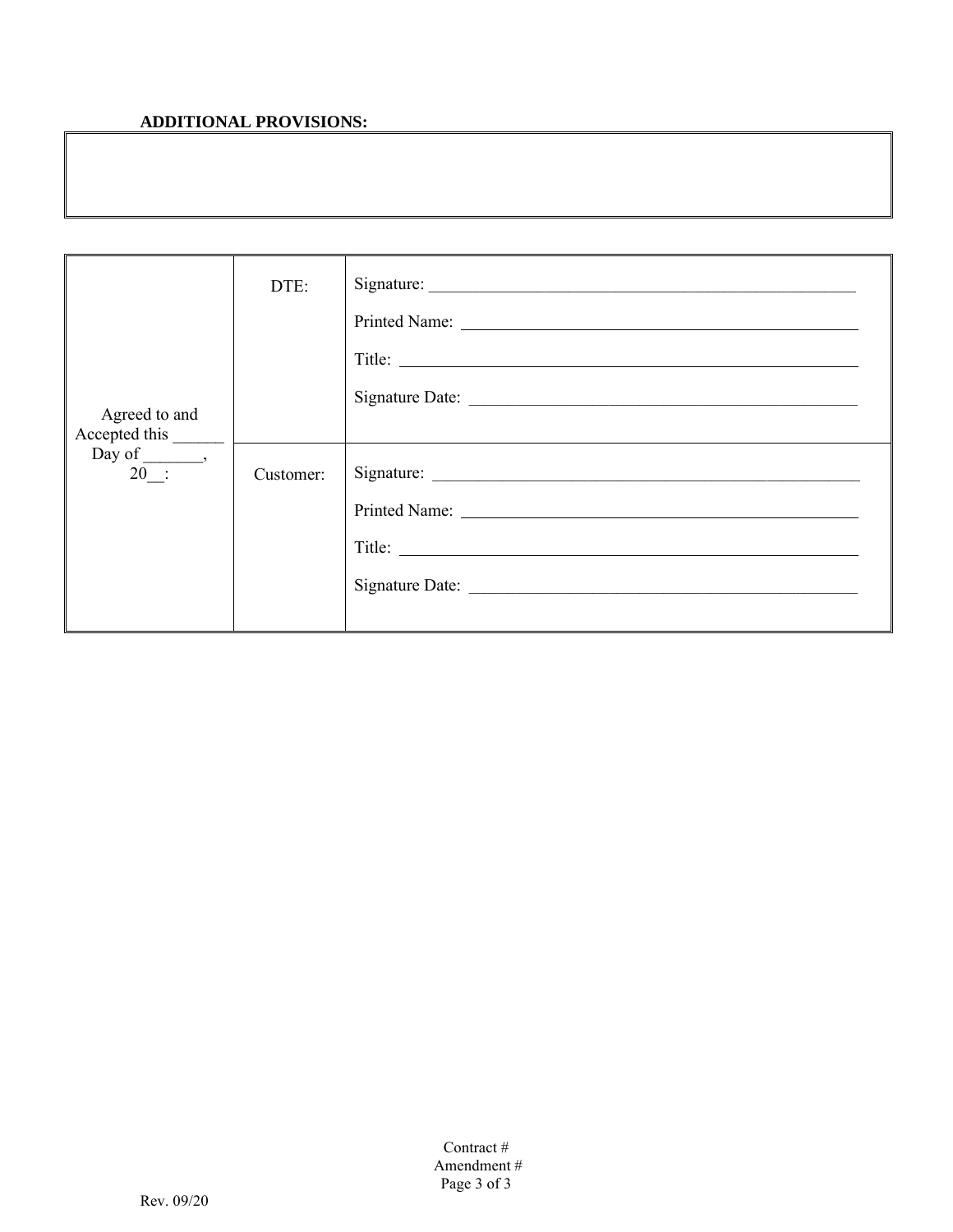

# **INTERSTATE FIRM STORAGE SERVICES TRANSACTION EXHIBIT B**

**Type of Service:** 

| <b>DTE:</b> DTE Gas Company    | <b>Customer:</b>               |
|--------------------------------|--------------------------------|
| <b>Attention:</b>              | <b>Attention:</b>              |
| <b>Phone:</b><br><b>Email:</b> | <b>Phone:</b><br><b>Email:</b> |

- 1. The Firm Gas Storage Service ("Service") provided hereunder is governed by the General Services Agreement # dated between DTE Gas Company ("DTE") and Customer. DTE agrees to provide and Customer agrees to pay for such Service.
- 2. This Exhibit, the General Services Agreement and DTE's Operating Statement on file with FERC, as amended from time to time, (together referred to as the "Agreement" or the "Contract") are the entire agreement between the parties concerning the subject matter hereof. Any prior understandings, representations, promises, undertakings, agreements or inducements, whether written or oral, concerning the subject matter hereof not contained herein shall have no force and effect. The Contract may be modified or amended only by writing duly executed by both parties.

3. The term for the Service provided under this Exhibit shall be effective on and terminate on

### **PARAMETERS OF SERVICE:**

 $\mathcal{L}=\mathcal{L}^{\mathcal{L}}$ 

Storage Service: Maximum Storage Quantity: Dth Applicable Period MDIQ Applicable Period MDWQ (Insert additional lines if necessary) The foregoing MDIQ and/or MDWQ quantities shall be subject to the following ratchet provisions: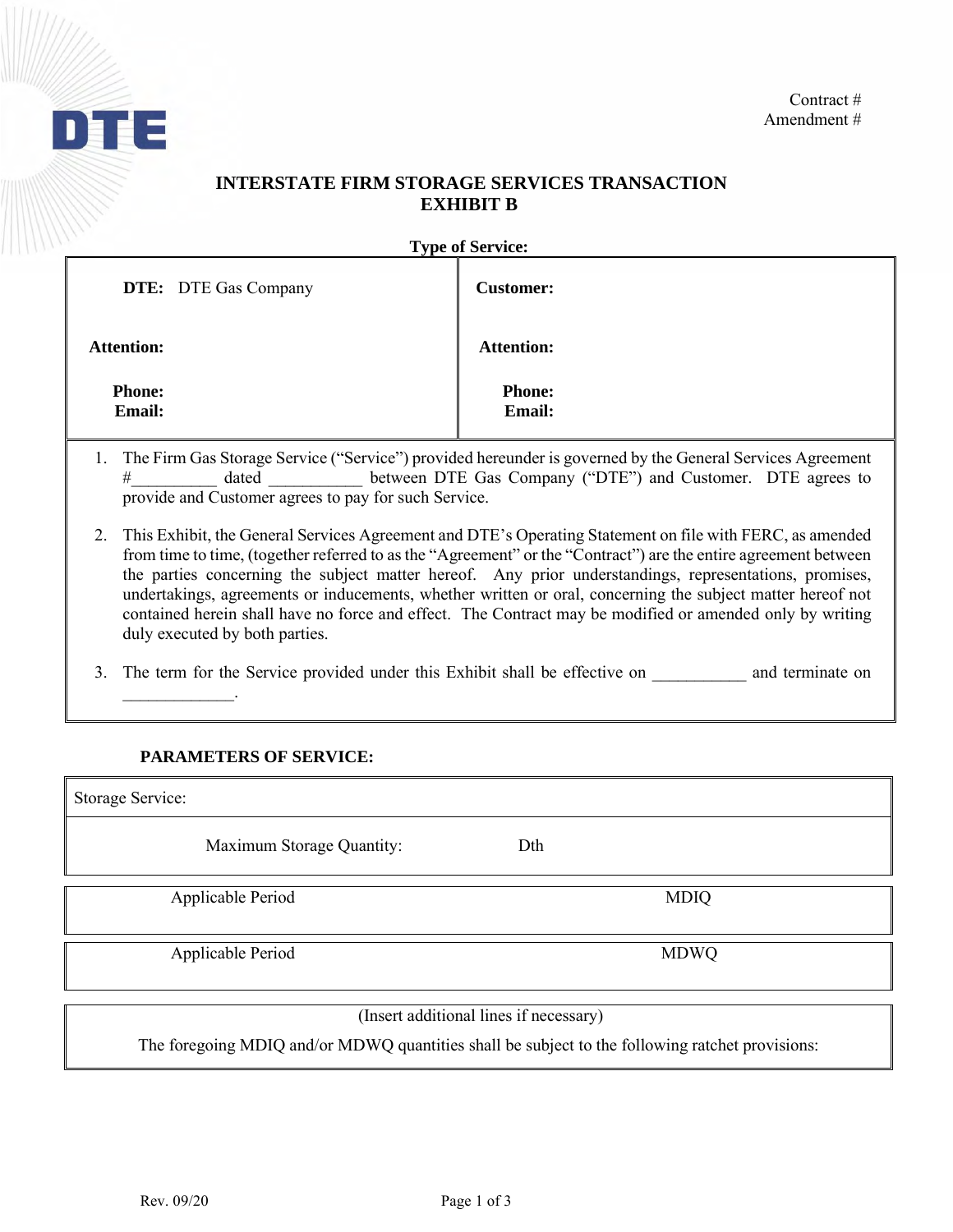| <b>RECEIPT POINT(S): SECONDARY</b> |                                                                                                                            |                            |                                |                                                     |
|------------------------------------|----------------------------------------------------------------------------------------------------------------------------|----------------------------|--------------------------------|-----------------------------------------------------|
| <b>Interconnect Company</b>        | <b>Interconnect Name</b>                                                                                                   |                            |                                | <b>MDIQ</b><br>(if different than aggregate MDIQ)   |
|                                    |                                                                                                                            |                            |                                |                                                     |
| <b>Receipt Provisions:</b>         |                                                                                                                            |                            |                                |                                                     |
|                                    | DELIVERY POINT(S): PRIMARY                                                                                                 |                            |                                |                                                     |
| <b>Interconnect Company</b>        | <b>Interconnect Name</b>                                                                                                   |                            |                                | <b>MDWQ</b><br>(if different than aggregate MDWQ)   |
|                                    | DELIVERY POINT(S): SECONDARY                                                                                               |                            |                                |                                                     |
| <b>Interconnect Company</b>        | <b>Interconnect Name</b>                                                                                                   |                            |                                | <b>MDWO</b><br>(if different than aggregate MDWQ)   |
|                                    |                                                                                                                            |                            |                                |                                                     |
| <b>Delivery Provisions:</b>        |                                                                                                                            |                            |                                |                                                     |
| <b>RATES:</b>                      |                                                                                                                            |                            |                                |                                                     |
| Storage Service:                   |                                                                                                                            |                            |                                |                                                     |
|                                    | Deliverability Rate:<br>Capacity Rate:<br>Injection Rate:<br>Withdrawal Rate:<br>Authorized Overrun Service Usage<br>Rate: | \$<br>\$<br>\$<br>\$<br>\$ |                                | per Dth<br>per Dth<br>per Dth<br>per Dth<br>per Dth |
|                                    | Fuel Use and Gas Lost and<br><b>Unaccounted For:</b>                                                                       |                            | $\frac{0}{0}$                  |                                                     |
| Imbalance:                         |                                                                                                                            |                            |                                |                                                     |
|                                    |                                                                                                                            |                            | Per DTE's Operating Statement. |                                                     |

**(if different than aggregate MDIQ)**

**Interconnect Company Interconnect Name**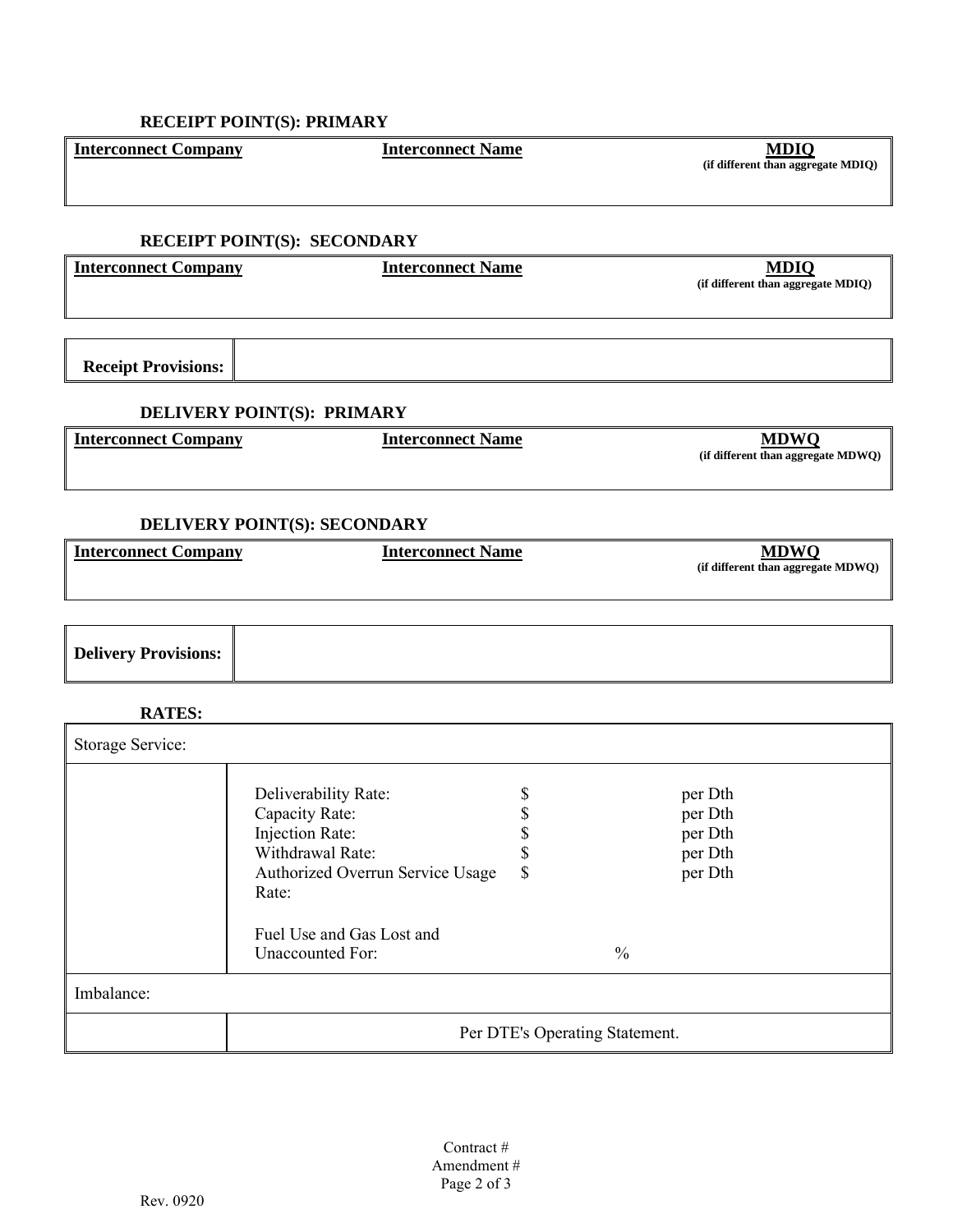# **ADDITIONAL PROVISIONS:**

| Agreed to and<br>Accepted this<br>$\frac{1}{\sqrt{1-\frac{1}{2}}\log \frac{1}{2}}$ | DTE:      | Signature:<br>Title: |  |
|------------------------------------------------------------------------------------|-----------|----------------------|--|
| $\overline{\phantom{0}}$ , 20 :                                                    | Customer: |                      |  |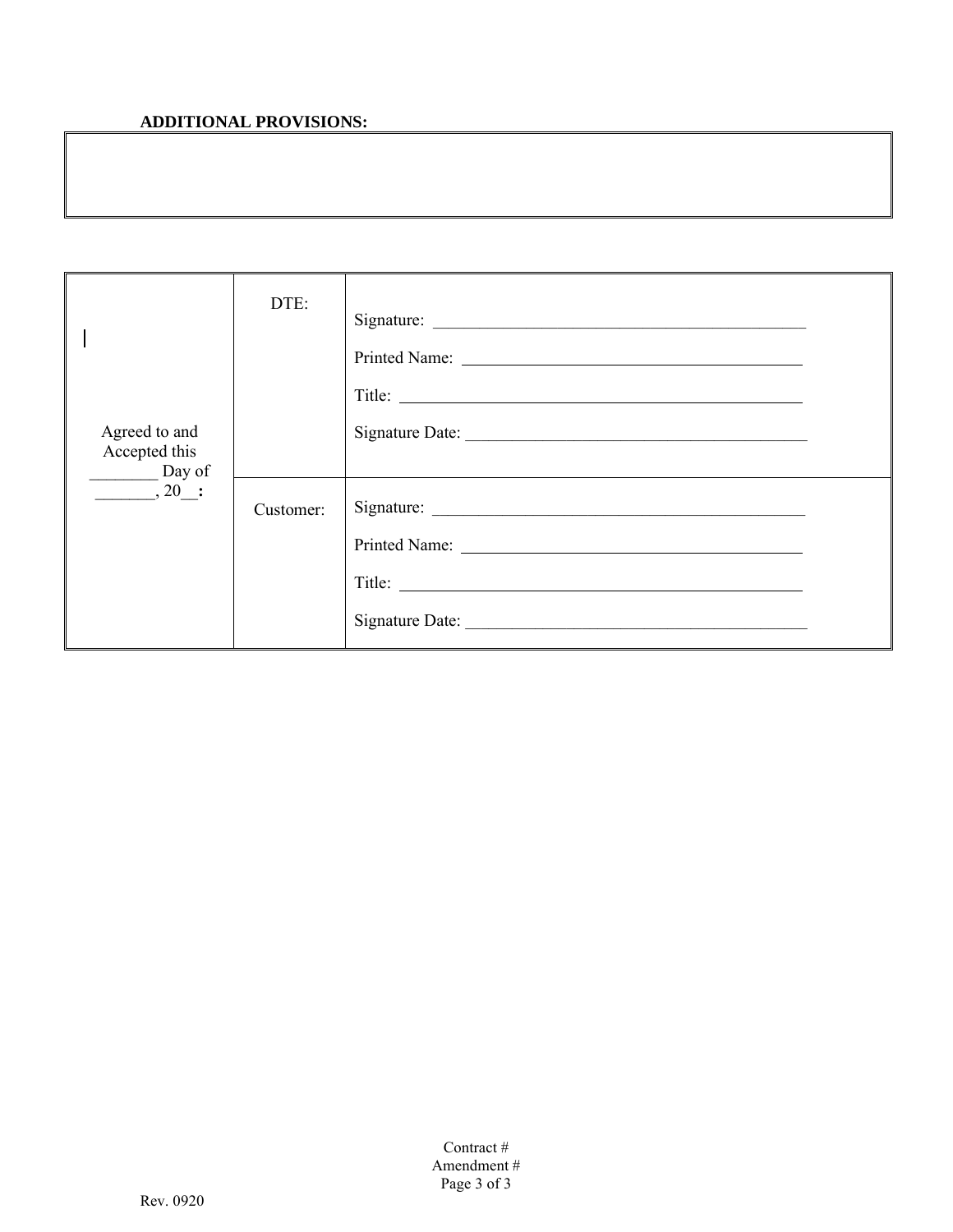

# **INTERSTATE FIRM TRANSPORTATION SERVICES TRANSACTION EXHIBIT B**

| <b>Type of Service:</b>                                                                                                                                                                                                                                 |                                |  |  |
|---------------------------------------------------------------------------------------------------------------------------------------------------------------------------------------------------------------------------------------------------------|--------------------------------|--|--|
| <b>DTE:</b> DTE Gas Company                                                                                                                                                                                                                             | <b>Customer:</b>               |  |  |
| <b>Attention:</b>                                                                                                                                                                                                                                       | <b>Attention:</b>              |  |  |
| <b>Phone:</b><br><b>Email:</b>                                                                                                                                                                                                                          | <b>Phone:</b><br><b>Email:</b> |  |  |
| 1. The Firm Gas Transportation Service ("Service") provided hereunder is governed by the General Services<br>dated between DTE Gas Company ("DTE") and Customer. DTE<br>Agreement $#$<br>agrees to provide and Customer agrees to pay for such Service. |                                |  |  |

- 2. This Exhibit, the General Services Agreement and DTE's Operating Statement on file with FERC, as amended from time to time, (together referred to as the "Agreement" or the "Contract") are the entire agreement between the parties concerning the subject matter hereof. Any prior understandings, representations, promises, undertakings, agreements or inducements, whether written or oral, concerning the subject matter hereof not contained herein shall have no force and effect. The Contract may be modified or amended only by writing duly executed by both parties.
- 3. The term for the Service provided under this Exhibit shall be effective on \_\_\_\_\_\_\_\_\_\_ and terminate on \_\_\_\_\_\_\_\_\_\_.

### **PARAMETERS OF SERVICE:**

| <b>Transportation Service:</b> |                                        |     |
|--------------------------------|----------------------------------------|-----|
| Applicable Period              | MDQ                                    | Dth |
|                                | (Insert additional lines if necessary) |     |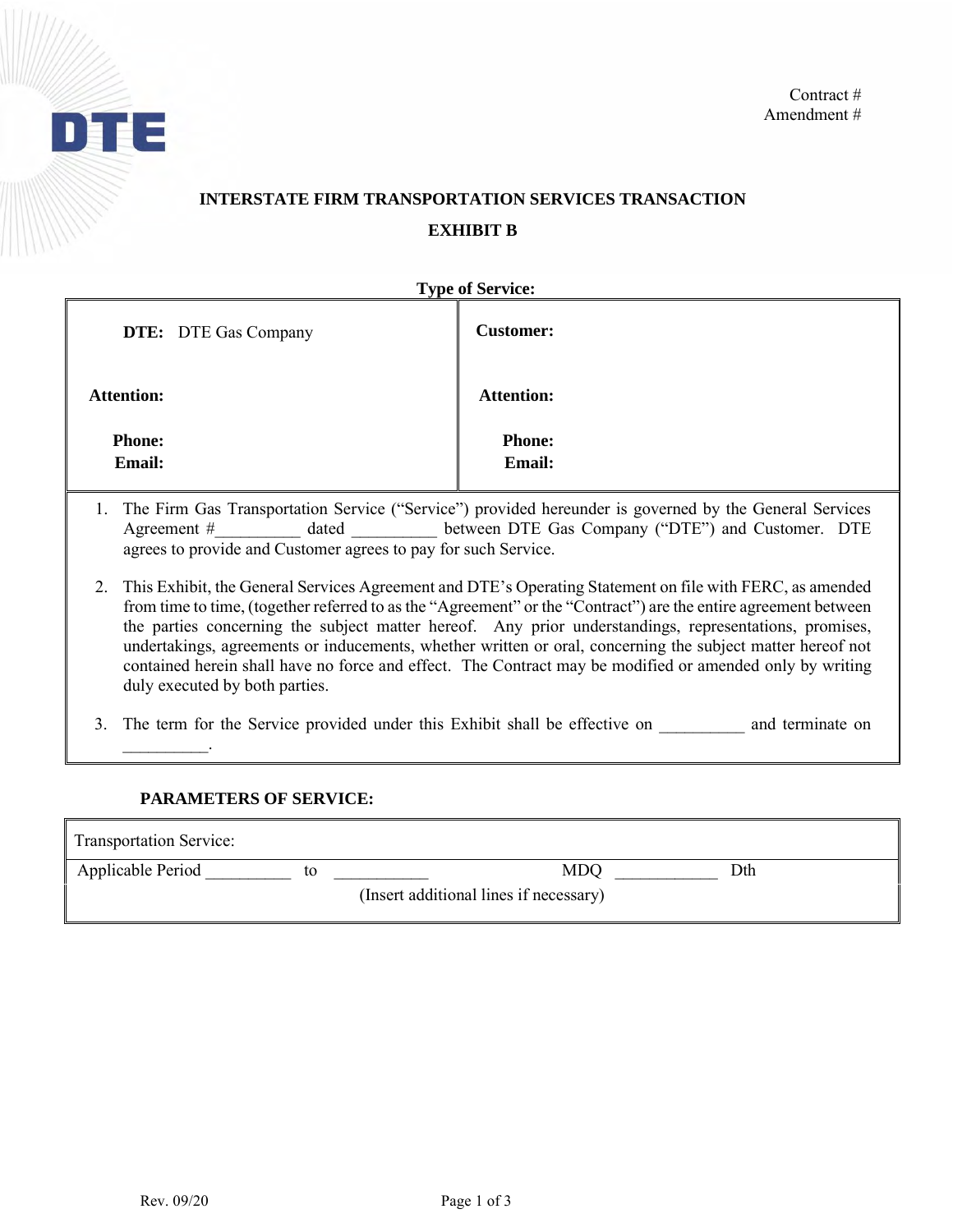| <b>Interconnect Company</b> | <b>Interconnect Name</b>                                                  |               | <b>MDQ</b> |
|-----------------------------|---------------------------------------------------------------------------|---------------|------------|
|                             | <b>RECEIPT POINT(S): SECONDARY</b>                                        |               |            |
|                             |                                                                           |               |            |
| <b>Interconnect Company</b> | <b>Interconnect Name</b>                                                  |               | <b>MDQ</b> |
|                             |                                                                           |               |            |
| <b>Receipt Provisions:</b>  |                                                                           |               |            |
|                             | <b>DELIVERY POINT(S): PRIMARY</b>                                         |               |            |
| <b>Interconnect Company</b> | <b>Interconnect Name</b>                                                  |               | <b>MDQ</b> |
|                             | DELIVERY POINT(S): SECONDARY                                              |               |            |
| <b>Interconnect Company</b> | <b>Interconnect Name</b>                                                  |               | <b>MDQ</b> |
| <b>Delivery Provisions:</b> |                                                                           |               |            |
| <b>RATES:</b>               |                                                                           |               |            |
| Transportation Service:     |                                                                           |               |            |
|                             | <b>Reservation Rate:</b>                                                  | \$<br>per Dth |            |
|                             | <b>Usage Rate:</b>                                                        | \$<br>per Dth |            |
|                             | Authorized Overrun Service Usage Rate:                                    | \$<br>per Dth |            |
|                             | Fuel Use and Gas Lost and                                                 |               |            |
|                             | <b>Unaccounted For:</b>                                                   | $\frac{0}{0}$ |            |
|                             | (Customer shall be charged the maximum rates set forth in DTE's Operating |               |            |

٦

Statement for any transportation service rates not set forth in this Exhibit B)

Imbalance:

Per DTE's Operating Statement.

### **ADDITIONAL PROVISIONS:**

**RECEIPT POINT(S): PRIMARY**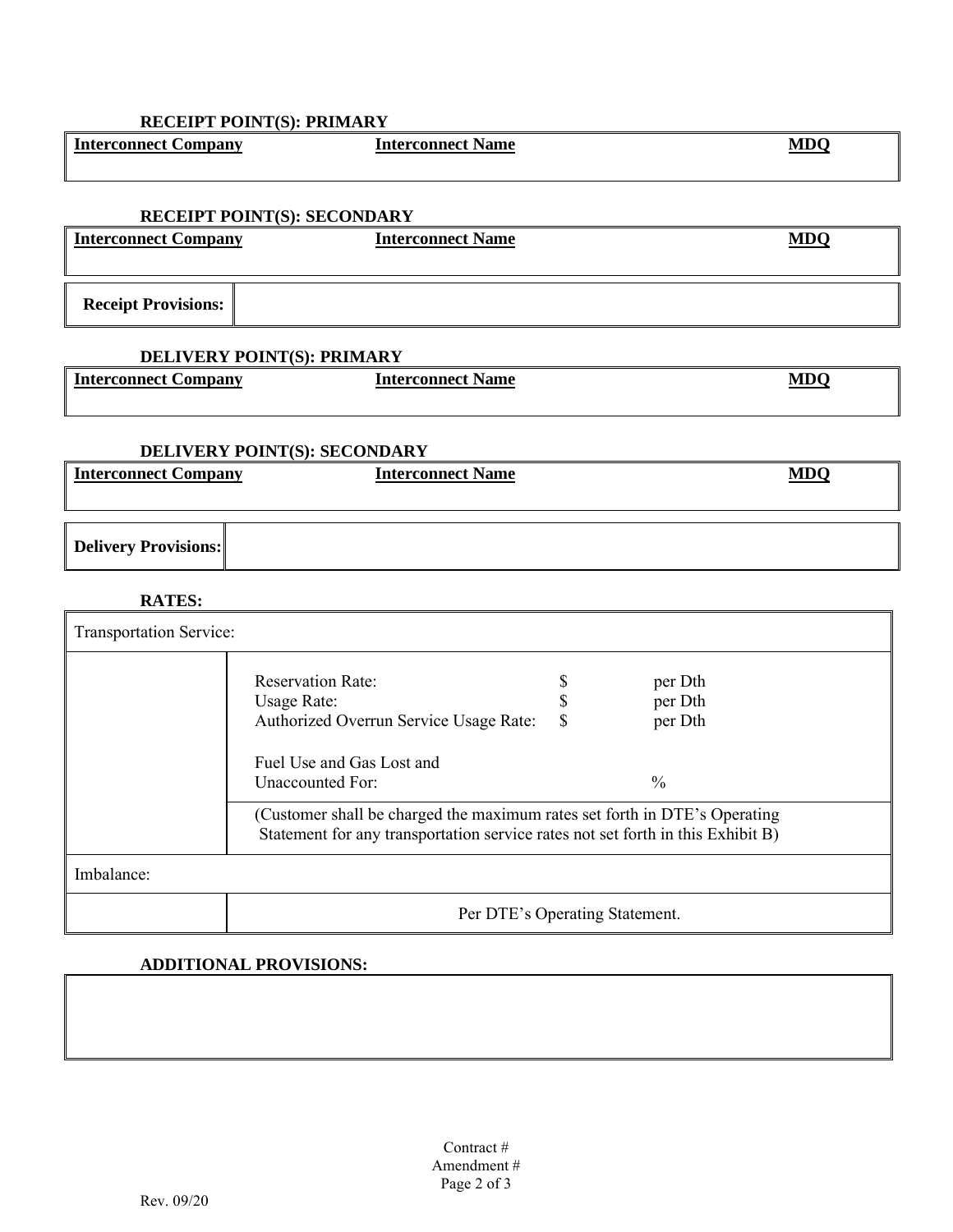| Agreed to and<br>Accepted this $\frac{\text{Day of}}{1.20}$ : | DTE:      | Title:          |  |
|---------------------------------------------------------------|-----------|-----------------|--|
|                                                               | Customer: | Signature Date: |  |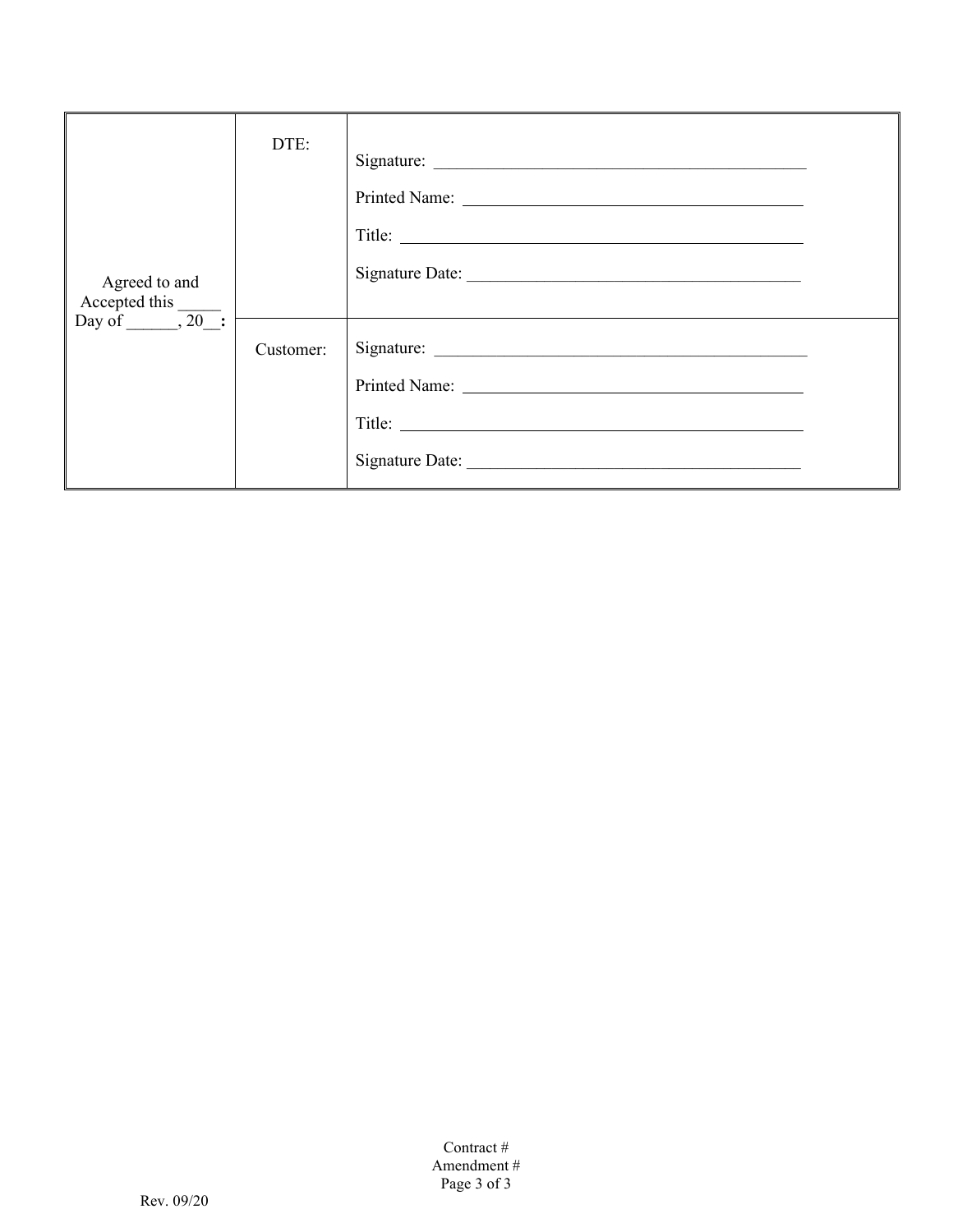

## **INTERSTATE INTERRUPTIBLE STORAGE SERVICES TRANSACTION EXHIBIT B**

| <b>Type of Service:</b> |                             |                                |  |  |
|-------------------------|-----------------------------|--------------------------------|--|--|
|                         | <b>DTE:</b> DTE Gas Company | <b>Customer:</b>               |  |  |
| <b>Attention:</b>       |                             | <b>Attention:</b>              |  |  |
| <b>Phone:</b><br>Email: |                             | <b>Phone:</b><br><b>Email:</b> |  |  |

- 1. The Interruptible Gas Storage Service ("Service") provided hereunder is governed by the General Services Agreement #  $4$  dated between DTE Gas Company ("DTE") and Customer. DTE agrees to provide and Customer agrees to pay for such Service.
- 2. This Exhibit, the General Services Agreement and DTE's Operating Statement on file with FERC, as amended from time to time, (together referred to as the "Agreement" or the "Contract") are the entire agreement between the parties concerning the subject matter hereof. Any prior understandings, representations, promises, undertakings, agreements or inducements, whether written or oral, concerning the subject matter hereof not contained herein shall have no force and effect. The Contract may be modified or amended only by writing duly executed by both parties.
- 3. The term for the Service provided under this Exhibit shall be effective on \_\_\_\_\_\_\_\_\_\_ and terminate on \_\_\_\_\_\_\_\_\_\_.

### **PARAMETERS OF SERVICE:**

| Storage Service:  |                                        |
|-------------------|----------------------------------------|
|                   | Maximum Storage Quantity:<br>Dth       |
| Applicable Period | <b>MDIQ</b>                            |
| Applicable Period | <b>MDWQ</b>                            |
|                   | (Insert additional lines if necessary) |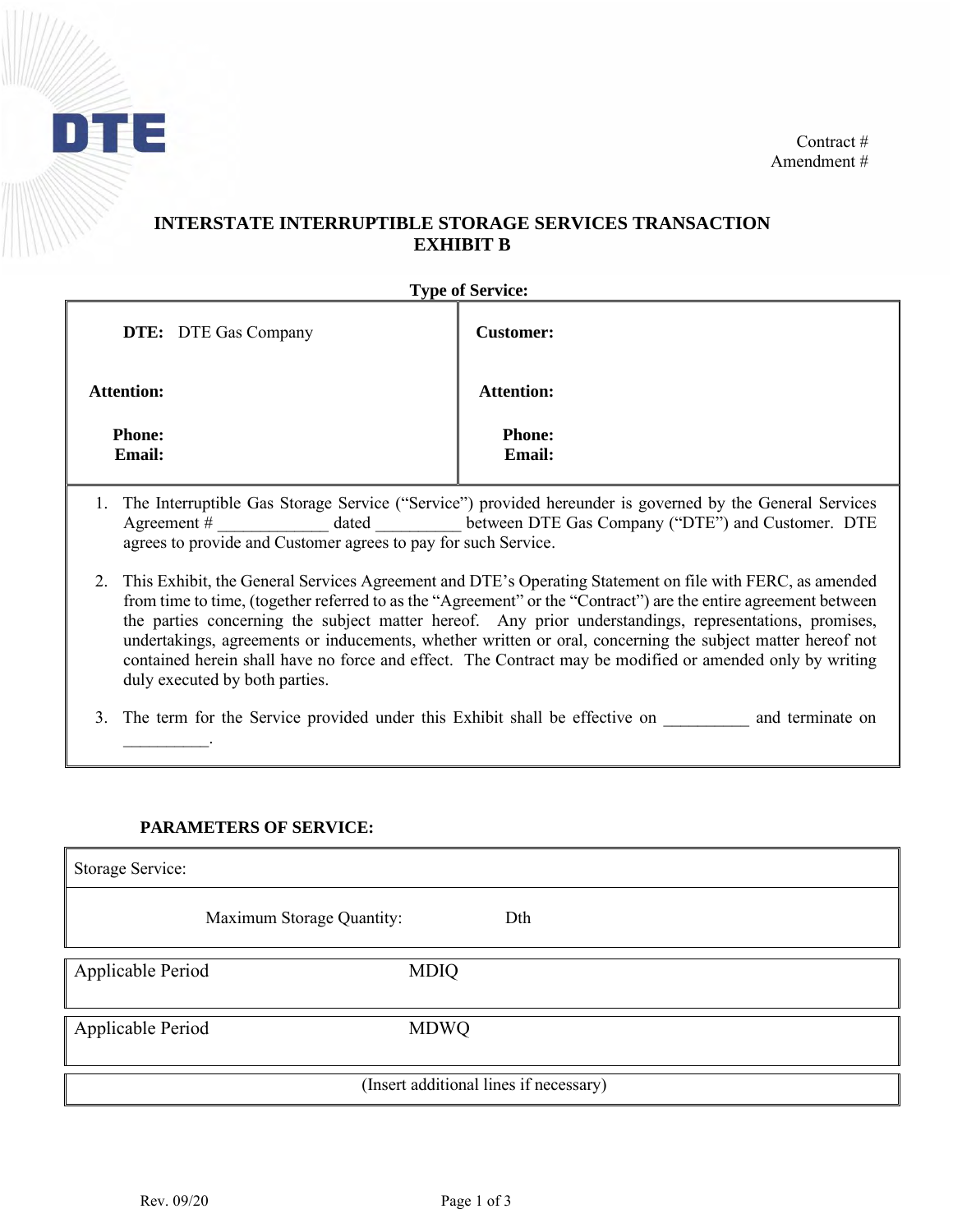# **RECEIPT POINT(S):**

| <b>Interconnect Company</b> | <b>Interconnect Name</b>  | <b>MDIQ</b><br>(if different than aggregate MDIQ) |
|-----------------------------|---------------------------|---------------------------------------------------|
| <b>Receipt Provisions:</b>  |                           |                                                   |
|                             | <b>DELIVERY POINT(S):</b> |                                                   |
| <b>Interconnect Company</b> | <b>Interconnect Name</b>  | <b>MDWQ</b><br>(if different than aggregate MDWQ) |
|                             |                           |                                                   |

**Delivery Provisions:**

### **RATES:**

| Storage Service: |                                                                                                 |                                          |  |
|------------------|-------------------------------------------------------------------------------------------------|------------------------------------------|--|
|                  | Usage Rate:<br>Injection Rate:<br>Withdrawal Rate:<br>Authorized Overrun Service Usage Rate: \$ | per Dth<br>per Dth<br>per Dth<br>per Dth |  |
|                  | Fuel Use and Gas Lost and<br>Unaccounted For:                                                   | $\frac{0}{0}$                            |  |
| Imbalance:       |                                                                                                 |                                          |  |
|                  |                                                                                                 | Per DTE's Operating Statement.           |  |

## **ADDITIONAL PROVISIONS:**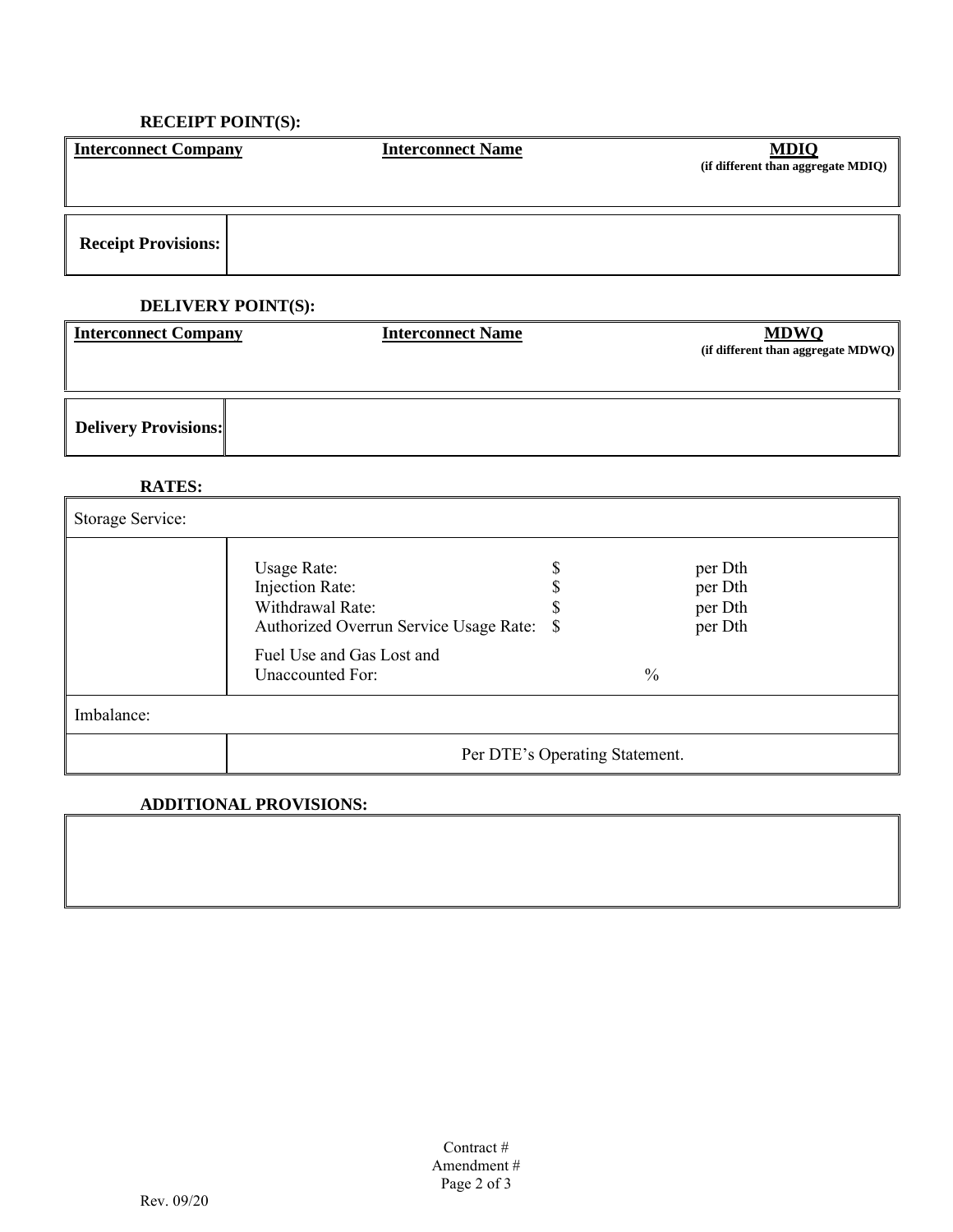| Agreed to and<br>Accepted this $\frac{1}{\text{Day of}}$ | DTE:      | Signature:<br>Printed Name: Name:<br>Signature Date: |  |
|----------------------------------------------------------|-----------|------------------------------------------------------|--|
| $\frac{1}{\sqrt{2}}$ , 20 $\frac{1}{\sqrt{2}}$           | Customer: |                                                      |  |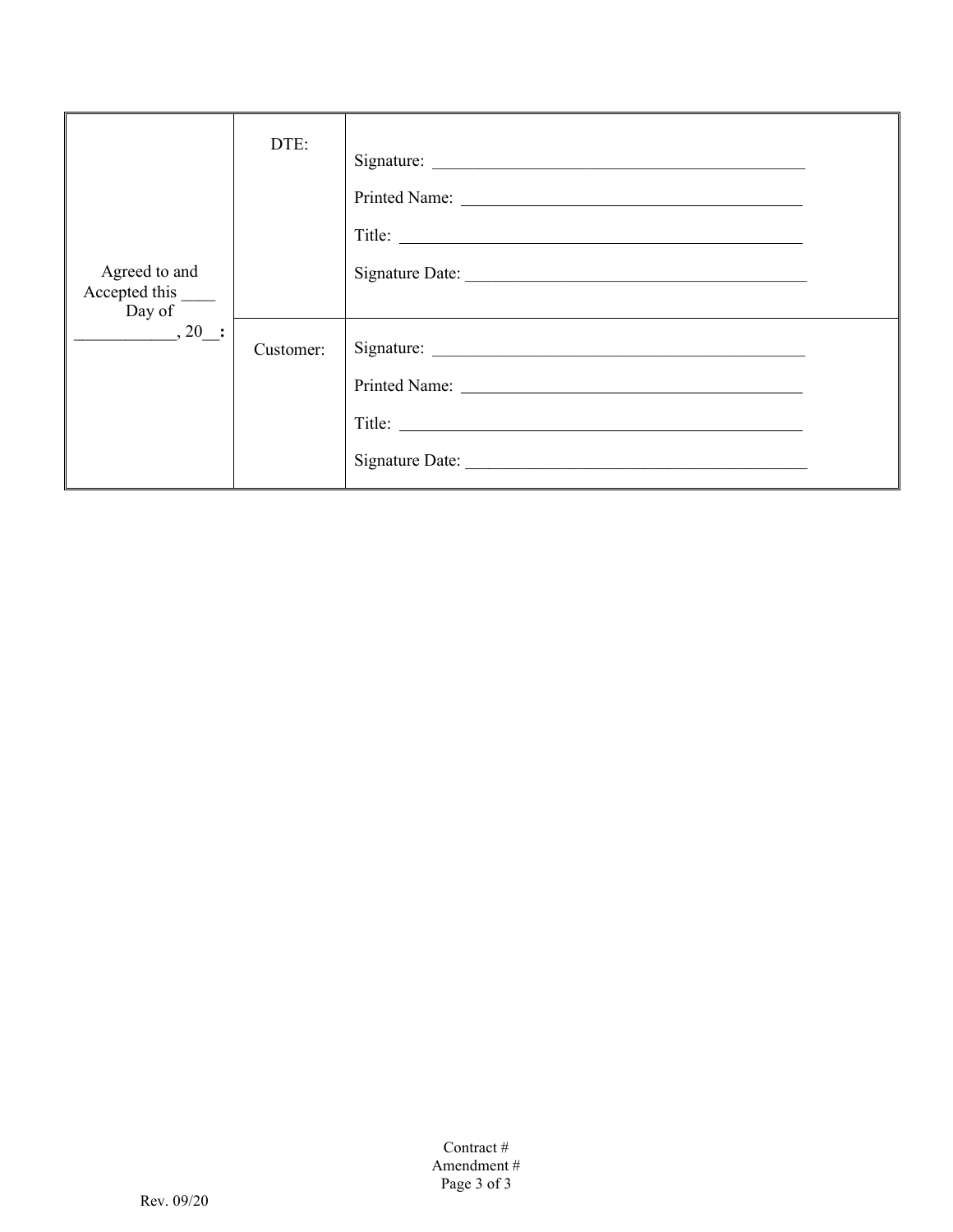

## **INTERSTATE INTERRUPTIBLE TRANSPORTATION SERVICES TRANSACTION EXHIBIT B**

| <b>Type of Service:</b> |  |
|-------------------------|--|
|-------------------------|--|

| <b>DTE:</b> DTE Gas Company    | <b>Customer:</b>               |
|--------------------------------|--------------------------------|
| <b>Attention:</b>              | <b>Attention:</b>              |
| <b>Phone:</b><br><b>Email:</b> | <b>Phone:</b><br><b>Email:</b> |

- 1. The Interruptible Gas Transportation Service ("Service") provided hereunder is governed by the General Services Agreement # dated between DTE Gas Company ("DTE") and Customer. DTE agrees to provide and Customer agrees to pay for such Service.
- 2. This Exhibit, the General Services Agreement and DTE's Operating Statement on file with FERC, as amended from time to time, (together referred to as the "Agreement" or the "Contract") are the entire agreement between the parties concerning the subject matter hereof. Any prior understandings, representations, promises, undertakings, agreements or inducements, whether written or oral, concerning the subject matter hereof not contained herein shall have no force and effect. The Contract may be modified or amended only by writing duly executed by both parties.
- 3. The term for the Service provided under this Exhibit shall be effective on and terminate on

### **PARAMETERS OF SERVICE:**

| <b>Transportation Service:</b> |    |                                        |
|--------------------------------|----|----------------------------------------|
| Applicable Period              | tο | MDO<br>Dth                             |
|                                |    | (Insert additional lines if necessary) |

 $\mathcal{L}=\mathcal{L}^{\mathcal{L}}$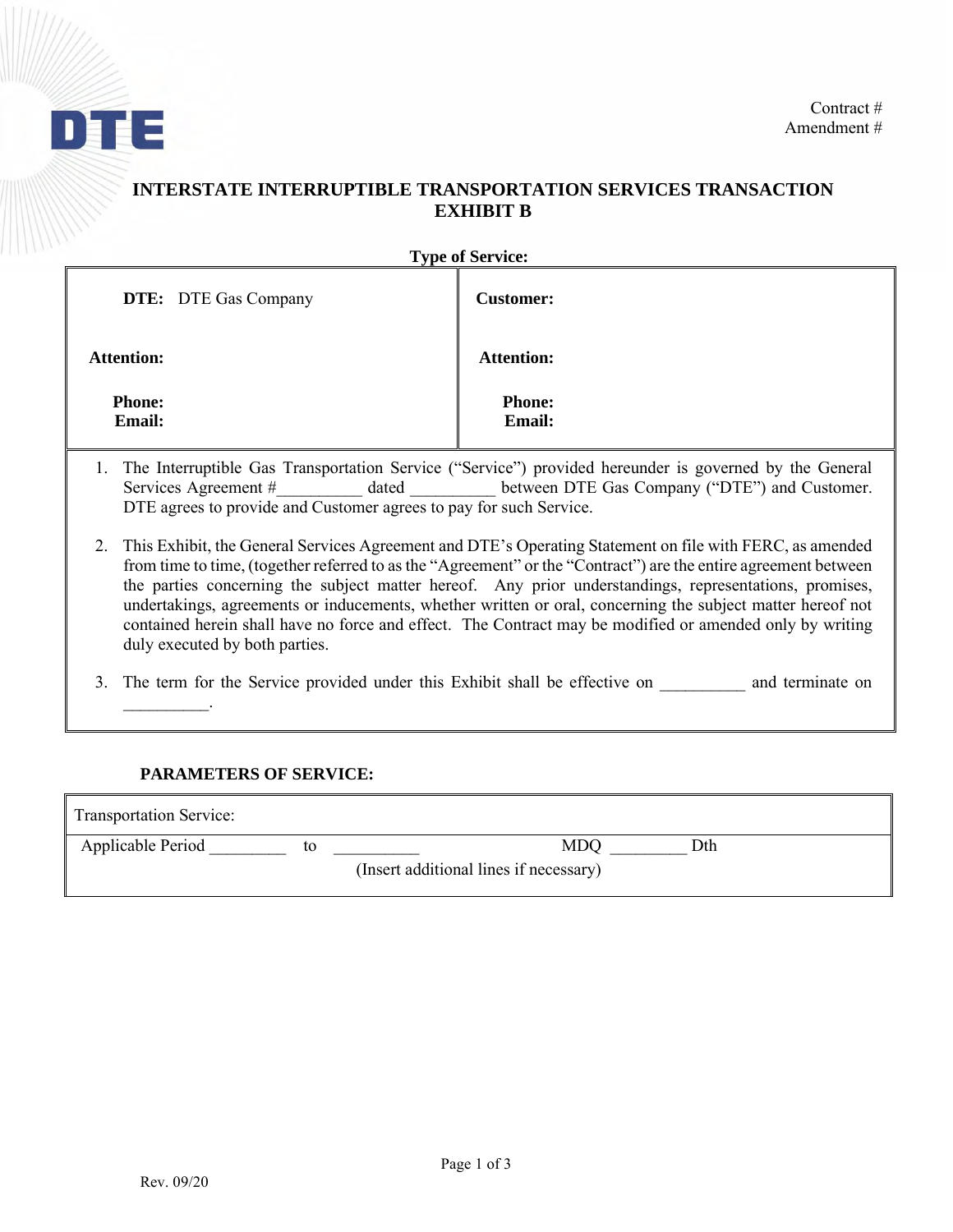## **RECEIPT POINT(S):**

| <b>Interconnect Company</b> | <b>Interconnect Name</b> | <b>MDQ</b> |
|-----------------------------|--------------------------|------------|
|                             |                          |            |
| <b>Receipt Provisions:</b>  |                          |            |

# **DELIVERY POINT(S):**

| Interconnect Company | <b>Interconnect Name</b> | MDC |
|----------------------|--------------------------|-----|
|                      |                          |     |
| Delivery Provisions: |                          |     |

**RATES:**

| <b>Transportation Service:</b> |                                                                                                                                                              |                                |                    |  |
|--------------------------------|--------------------------------------------------------------------------------------------------------------------------------------------------------------|--------------------------------|--------------------|--|
|                                | Usage Rate:<br>Authorized Overrun Service Usage<br>Rate:                                                                                                     |                                | per Dth<br>per Dth |  |
|                                | Fuel Use and Gas Lost and<br>Unaccounted For:                                                                                                                |                                | $\frac{0}{0}$      |  |
|                                | (Customer shall be charged the maximum rates set forth in DTE's Operating<br>Statement for any transportation service rates not set forth in this Exhibit B) |                                |                    |  |
| Imbalance:                     |                                                                                                                                                              |                                |                    |  |
|                                |                                                                                                                                                              | Per DTE's Operating Statement. |                    |  |

# **ADDITIONAL PROVISIONS:**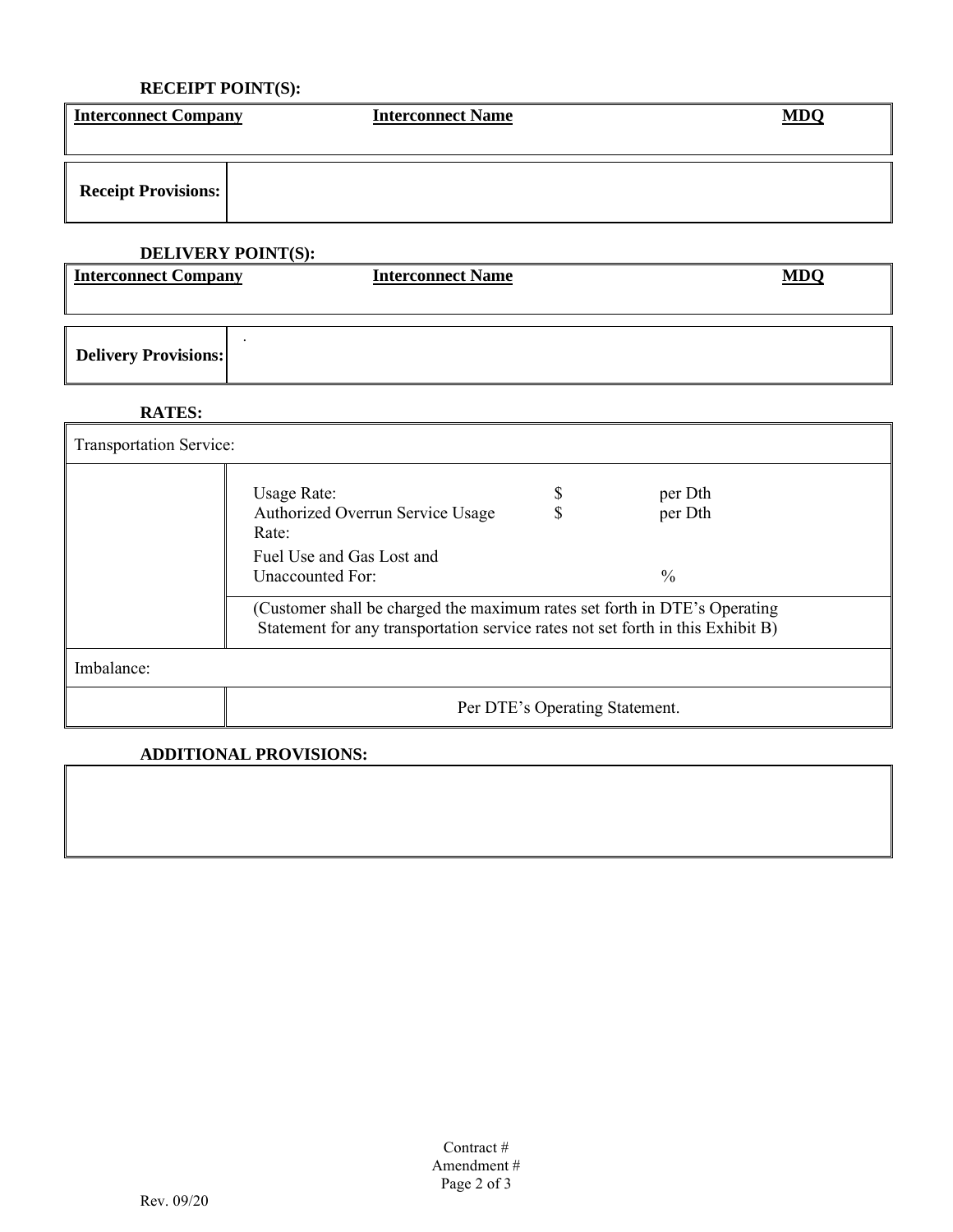| Agreed to and<br>Accepted this _______<br>Day of | DTE:      |                 |  |
|--------------------------------------------------|-----------|-----------------|--|
| $, 20$ :                                         | Customer: | Signature Date: |  |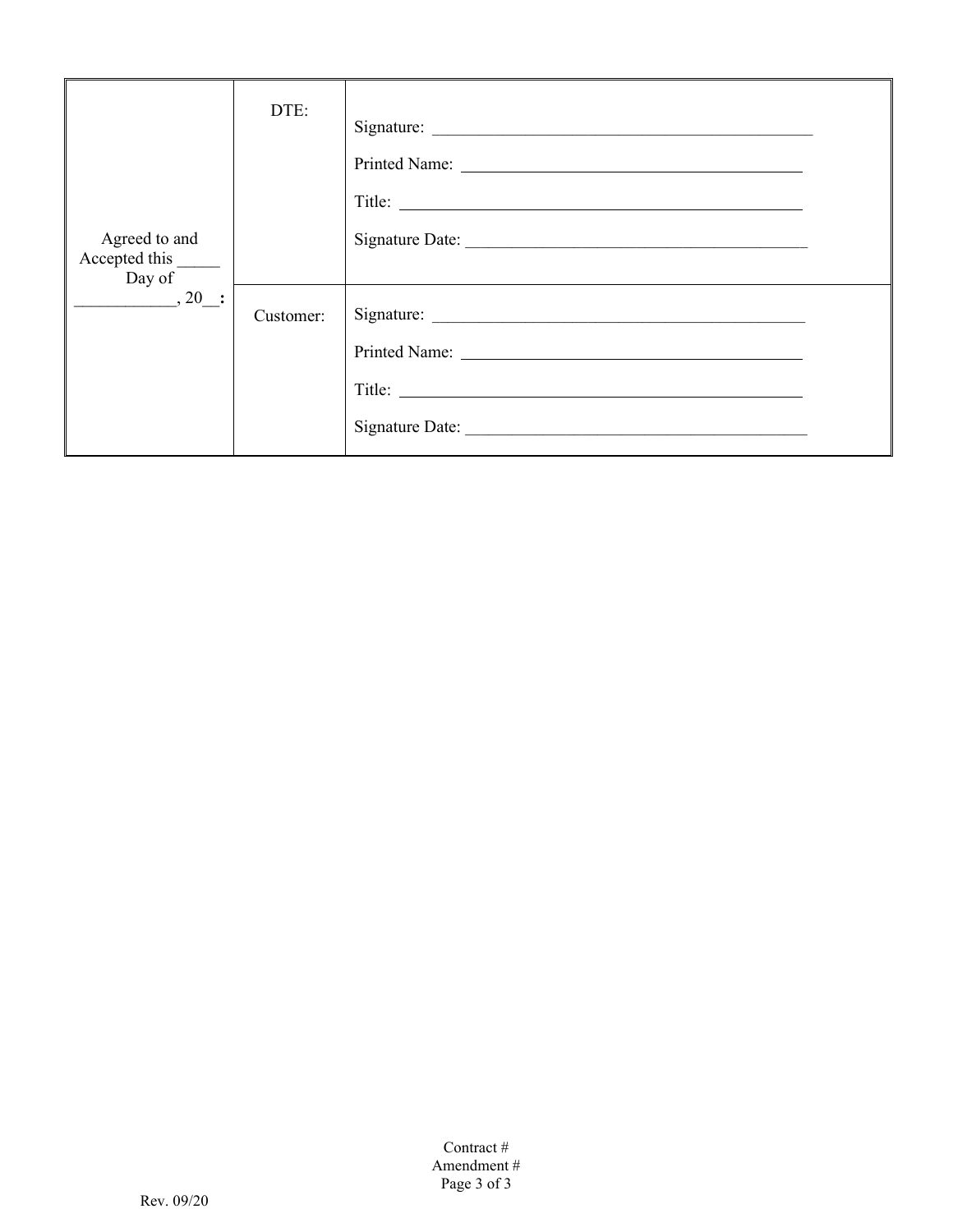

### **INTERRUPTIBLE BALANCING SERVICES TRANSACTION EXHIBIT C**

| <b>DTE:</b> DTE Gas Company    | <b>Customer:</b>               |
|--------------------------------|--------------------------------|
| <b>Attention:</b>              | <b>Attention:</b>              |
| <b>Phone:</b><br><b>Email:</b> | <b>Phone:</b><br><b>Email:</b> |

- 1. The interruptible gas balancing service ("Service") provided hereunder is governed by the General Services Agreement #  $\qquad$  dated between DTE Gas Company ("DTE") and Customer. DTE agrees to provide and Customer agrees to pay for such Service.
- 2. This Exhibit, the General Services Agreement and DTE's Rate Book on file with the MPSC and/or DTE's Operating Statement on file with the FERC, (together referred to as the "Agreement" or the "Contract") are the entire agreement between the parties concerning the subject matter hereof. Any prior understandings, representations, promises, undertakings, agreements or inducements, whether written or oral, concerning the subject matter hereof not contained herein shall have no force and effect. The Contract may be modified or amended only by writing duly executed by both parties.
- 3. The term for the Service provided under this Exhibit shall be effective on and terminate on . Thereafter, the term for this Service shall automatically extend for successive periods of one month, unless terminated by either party upon 30 days prior written notice to the other party or as otherwise agreed in writing by the parties.

### **BALANCING SERVICE:**

- 1. "Balancing Service" shall mean either an Interruptible Park Service or an Interruptible Loan Service and shall be defined as the quantity of gas held or owed respectively by DTE on behalf of Customer in the Balancing Account.
- 2. "Balancing Account" shall mean the gas balance held by DTE for Customer or owed by Customer to DTE under this Contract and shall equal the quantity of Gas received by DTE for Customer's account at the Receipt Point minus the quantity of gas delivered to Customer by DTE at the Delivery Point.
- 3. "Park" or "Park Service" shall mean when Customer's Balancing Account is a positive number, DTE shall be deemed to be providing a Park Service.
- 4. "Loan" or "Loan Service" shall mean when Customer's Balancing Account is a negative number, DTE shall be deemed to be providing a Loan Service.
- 5. The Balancing Service provided under this Contract shall be on an interruptible basis. DTE may, at its discretion, interrupt the Balancing Service at any time without notice to Customer.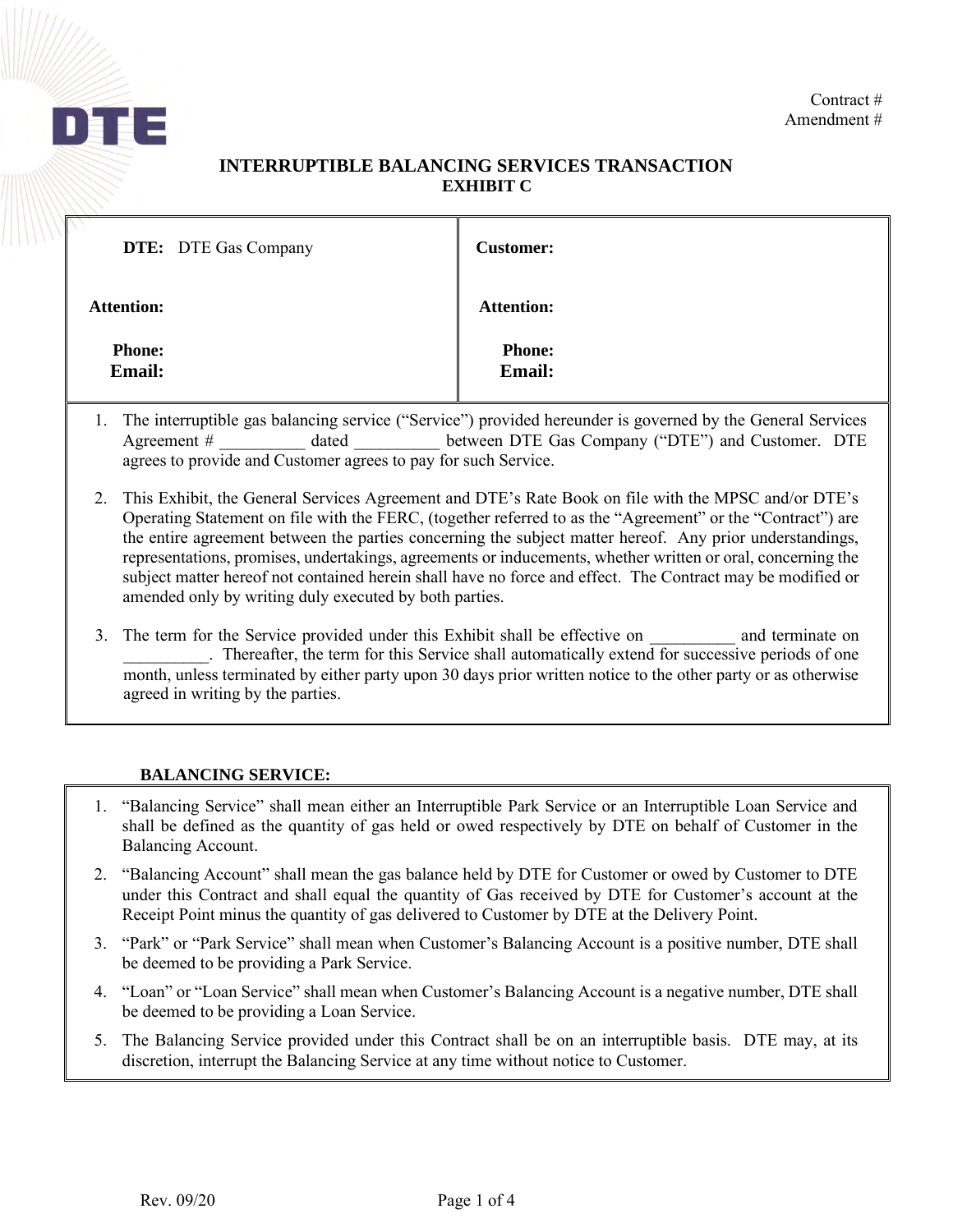- 6. On any specified day, DTE shall either (1) receive a quantity of gas from Customer and credit Customer's Balancing Account such quantity of gas as Customer nominates or (2) deliver a quantity of gas to Customer and debit Customer's Balancing Account such quantity of gas as Customer nominates.
- 7. Customer shall reduce the Park quantity in its Balancing Account to zero (0) at least once every thirty (30) days during each period December 16 through August 14 and at least once every five (5) days during each period August 15 through December 15. Customer reducing its Balancing Account from a positive balance to a negative balance shall qualify as reducing Customer's Parking quantity to zero (0) and initiating a Gas Loan, which shall be subject to the timing provisions of paragraph 8.
- 8. Customer shall reduce the Loan quantity in its Balancing Account to zero (0) at least once every thirty (30) days during each period May 1 to December 14 and at least once every five (5) days during each period December 15 through April 30. Customer reducing its Balancing Account from a negative (Loan) balance to a positive balance shall qualify as reducing Customer's Loan quantity to zero (0) and initiating a Gas Park, which shall be subject to the timing provisions of paragraph 7.
- 9. If Customer fails to comply with the requirements that it obtain a zero (0) balance in its Balancing Account stated in paragraphs 7 and 8, DTE may, at Customer's request, in a nondiscriminatory manner, consent to an "Extension Period" for Customer to achieve such zero (0) balance. The duration of an Extension Period shall equal either thirty (30) days or five (5) days on the basis of the same time of year provisions set forth in paragraphs 7 and 8. Customer's Balancing Service during an Extension Period shall be subject to the Extension Period Usage Rate set forth in Customer's Service Agreement until Customer achieves the required zero (0) Park or Loan balance, as applicable. DTE may consent to successive Extension Periods.
- 10. If Customer fails to achieve a zero Park quantity in its Balancing Account as required pursuant to paragraph 7, as may be extended to include any Extension Period pursuant to paragraph 9, then the Customer's Parked quantity shall be deemed sold to DTE at a rate equal to the MichCon City Gate Index (or its successor index point) as published in Gas Daily, or in the event that Gas Daily discontinues its reporting of such prices, any comparable reporting service, less \$0.5000 per Dth. Payment for such quantity of Gas shall appear as a credit on the next statement rendered by DTE. To the extent that the credit exceeds the total charges in that statement, DTE shall pay the difference to Customer.
- 11. If Customer fails to achieve a zero Loan quantity in its Balancing Account as required pursuant to paragraph 8, as may be extended to include any Extension Period pursuant to paragraph 9, then Customer shall be deemed to have purchased its outstanding Loan balance, plus applicable Fuel Use and Gas Lost and Unaccounted For, from DTE at a rate equal to the MichCon City Gate Index (or its successor index point) as published in Gas Daily, or in the event that Gas Daily discontinues its reporting of such prices, any comparable reporting service, plus \$0.5000 per Dth. DTE shall invoice Customer for such amounts on the next statement rendered by DTE. Customer shall pay such invoiced amounts in accordance with DTE's Operating Statement.
- **12.** During any five (5) day Extension Period, Customer shall use due diligence to either take delivery of the Parked Gas quantities from Transporter or return the Loan Gas quantities to DTE promptly.

### **PARAMETERS OF SERVICE**:

| Interruptible Balancing Service: |                                                            |            |
|----------------------------------|------------------------------------------------------------|------------|
|                                  | Maximum Park Quantity (MPQ)<br>Maximum Loan Quantity (MLQ) | Dth<br>Dth |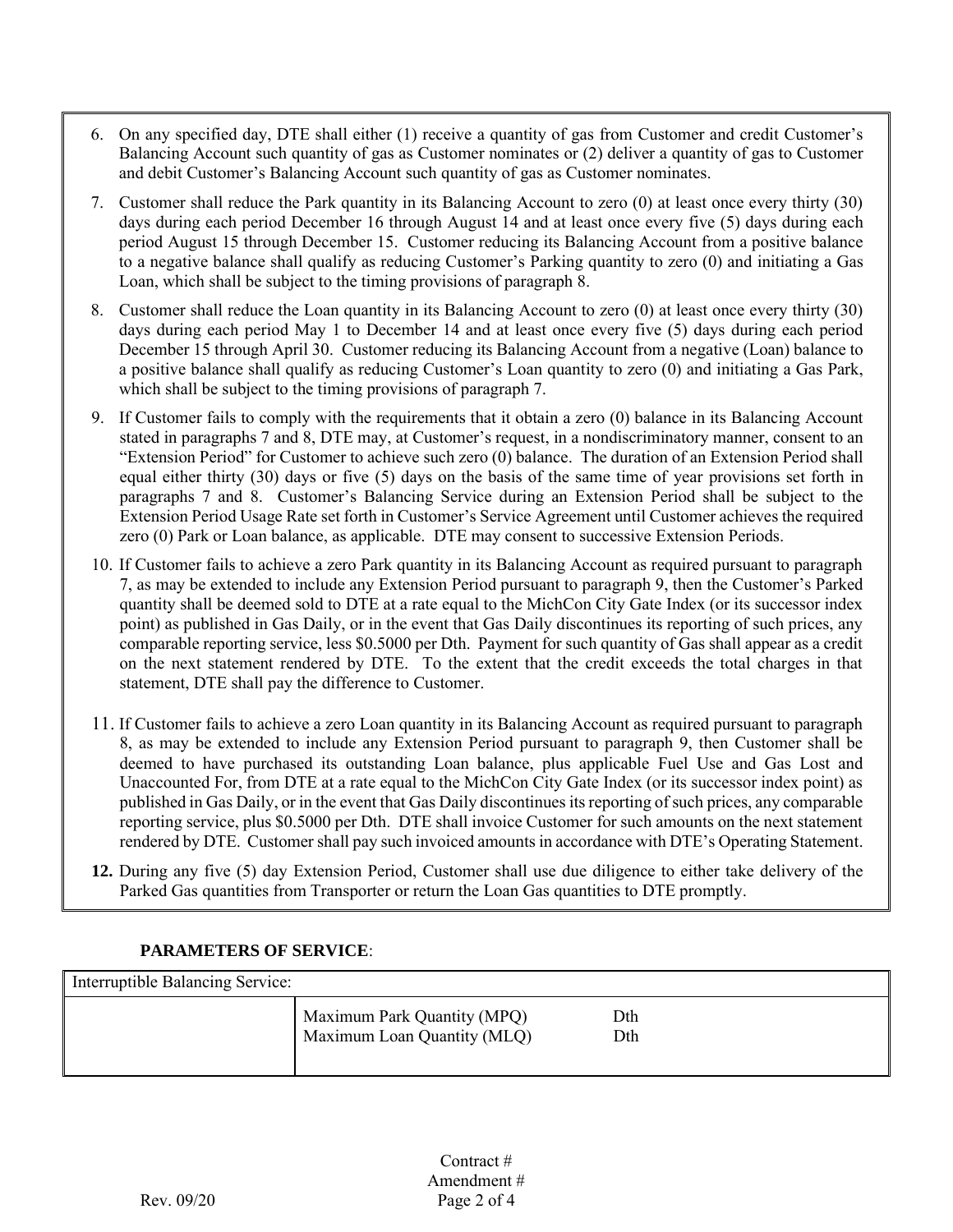## **RECEIPT POINT(S):**

|                     | <b>Interconnect Company</b> | Interconnect Name                                                                     |
|---------------------|-----------------------------|---------------------------------------------------------------------------------------|
| Receipt Point:      |                             | <b>MCGC</b> Generic Points<br>(Subject to Availability)                               |
| Receipt Provisions: | this Exhibit.               | Customer may deliver gas to DTE, up to the MPQ and MLQ, on any day during the Term of |

### **DELIVERY POINT(S):**

|                         | <b>Interconnect Company</b> | Interconnect Name                                                               |
|-------------------------|-----------------------------|---------------------------------------------------------------------------------|
| Delivery Point:         | DTE Gas Company             | Willow MCGC-Trading Point                                                       |
| Delivery<br>Provisions: | Term of this Exhibit.       | Customer may receive gas from DTE, up to the MPQ and MLQ, on any day during the |

### **RATES/CHARGES:**

| Interruptible Balancing: |                                                                                           |                                                                                              |  |
|--------------------------|-------------------------------------------------------------------------------------------|----------------------------------------------------------------------------------------------|--|
|                          | Usage Rate:<br><b>Extension Period Usage Rate:</b><br>Injection Rate:<br>Withdrawal Rate: | \$ As Posted per Dth<br>\$ As Posted per Dth<br>\$ As Posted per Dth<br>\$ As Posted per Dth |  |
|                          | Fuel Use and Gas Lost and<br>Unaccounted For/Gas in Kind                                  | Per DTE's Rate Book                                                                          |  |

## **ADDITIONAL PROVISIONS:**

Current effective rates are posted in the Tariff section of the DTE website.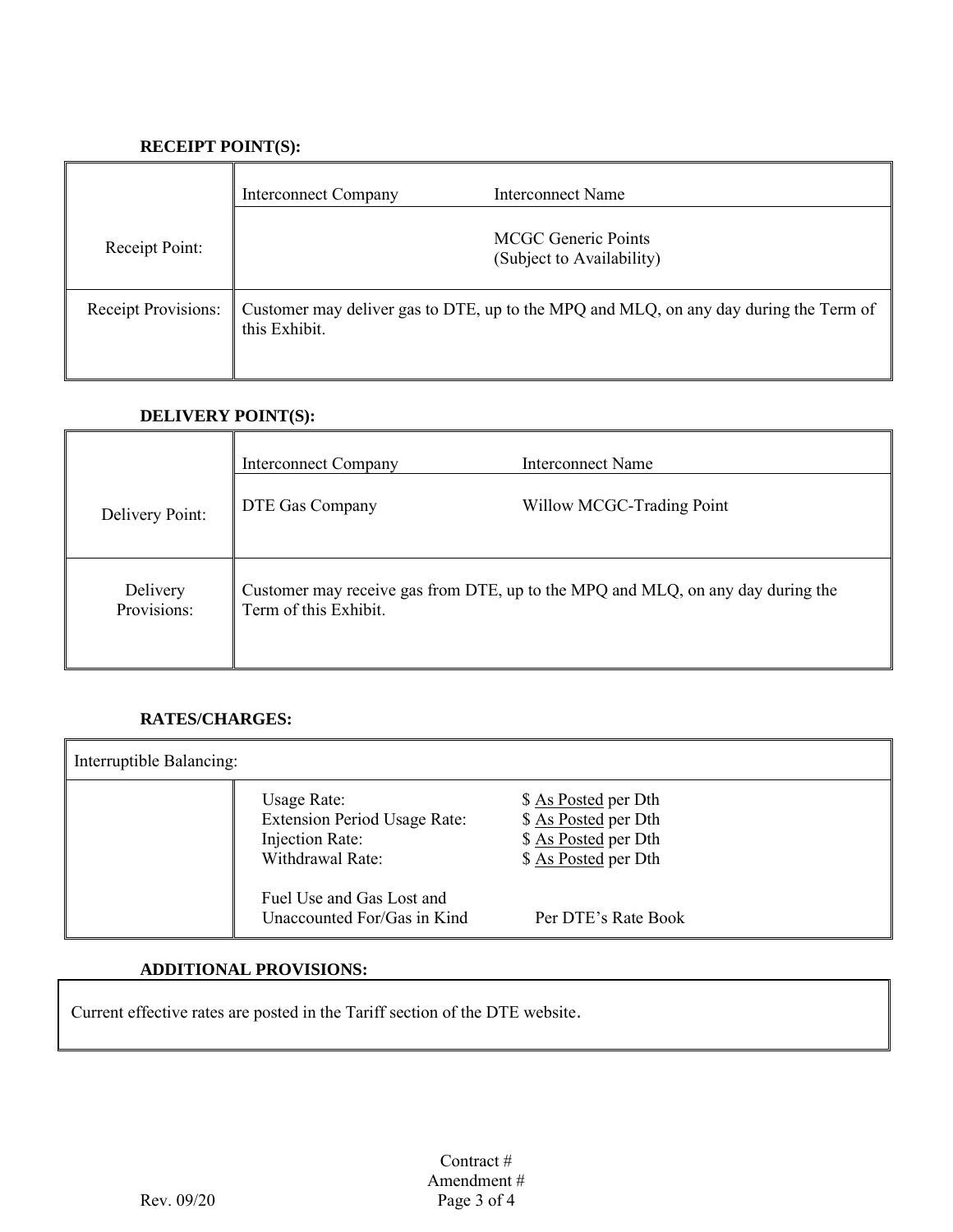| Agreed to and<br>Accepted this ________ | DTE:      | Signature: |
|-----------------------------------------|-----------|------------|
| Day of $\frac{1}{20}$ .                 | Customer: |            |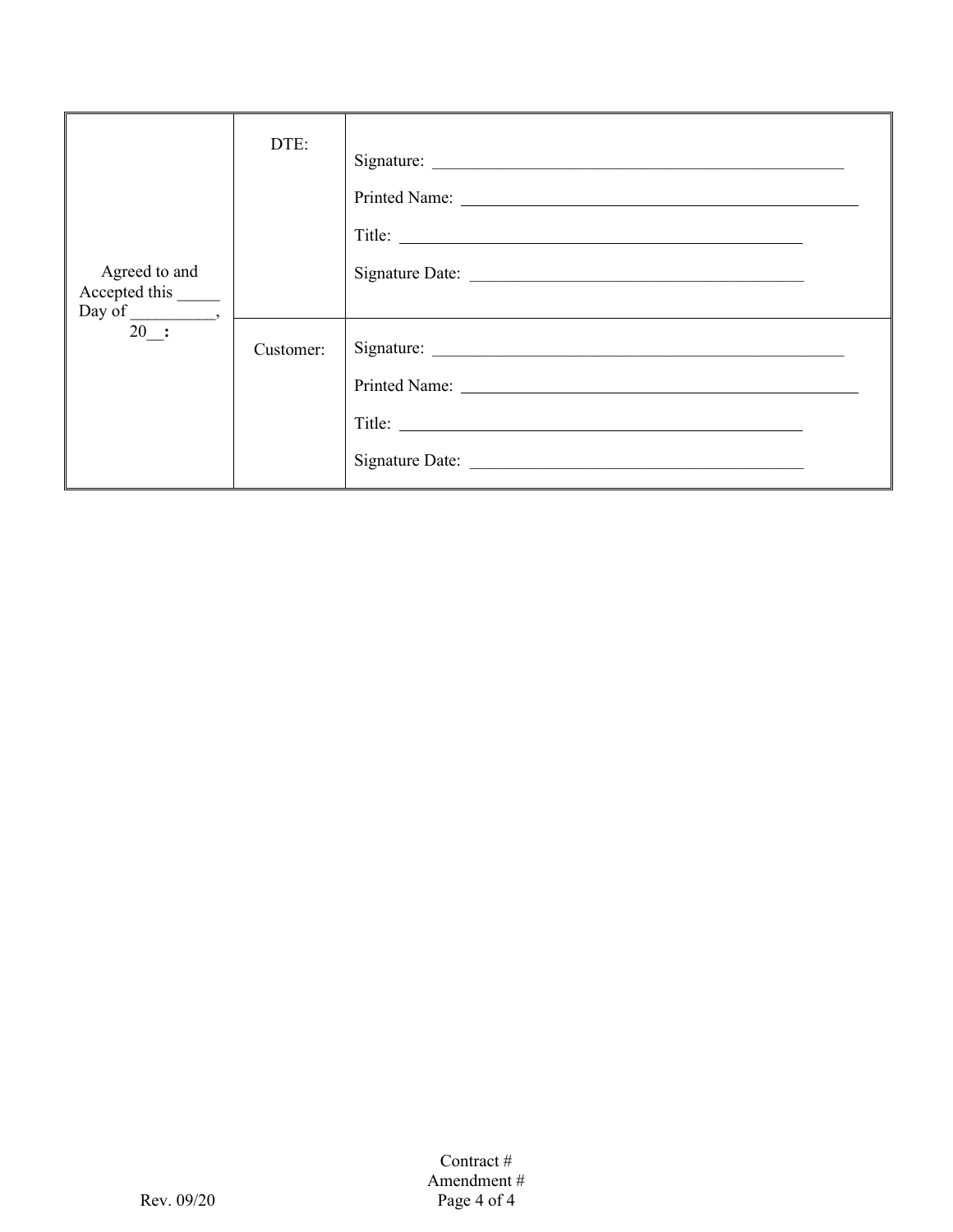

# **INTERSTATE HOURLY BALANCING SERVICE TRANSACTION - FIRM EXHIBIT B**

**Type of Service:** 

| <b>DTE:</b> DTE Gas Company    | <b>Customer:</b>        |
|--------------------------------|-------------------------|
| <b>Attention:</b>              | <b>Attention:</b>       |
| <b>Phone:</b><br><b>Email:</b> | <b>Phone:</b><br>Email: |

- 1. The Firm Gas Balancing Service ("Service") provided hereunder is governed by the General Services Agreement # dated between DTE Gas Company ("DTE") and Customer. DTE agrees to provide and Customer agrees to pay for such Service.
- 2. This Exhibit, the General Services Agreement and DTE's Operating Statement on file with FERC, as amended from time to time, (together referred to as the "Agreement" or the "Contract") are the entire agreement between the parties concerning the subject matter hereof. Any prior understandings, representations, promises, undertakings, agreements or inducements, whether written or oral, concerning the subject matter hereof not contained herein shall have no force and effect. The Contract may be modified or amended only by writing duly executed by both parties.

3. The term for the Service provided under this Exhibit shall be effective on \_\_\_\_\_\_\_\_\_\_\_ and terminate on

\_\_\_\_\_\_\_\_\_\_.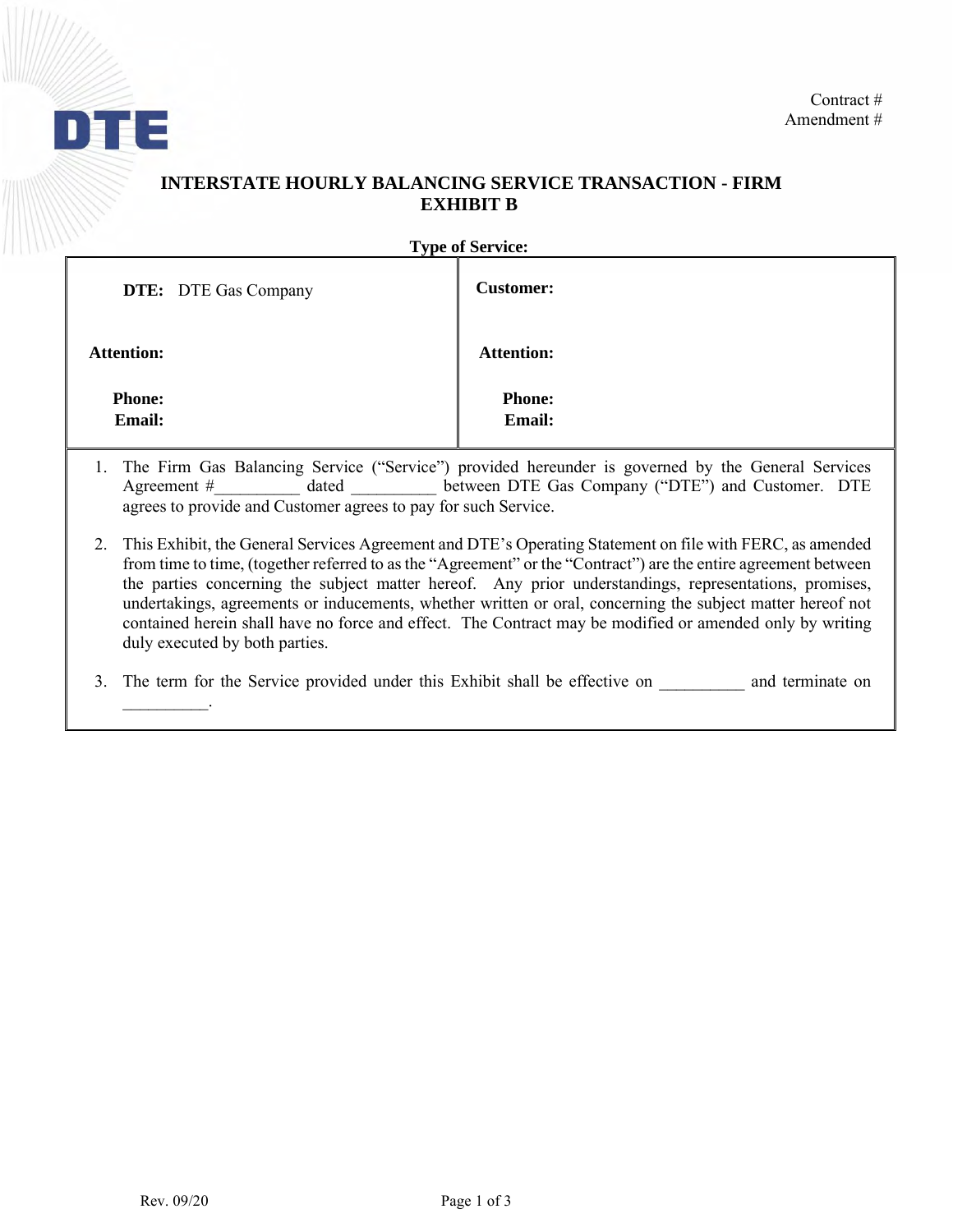#### **PARAMETERS OF SERVICE:**

| Hourly Balancing Service - Firm:                                                |             |                   |
|---------------------------------------------------------------------------------|-------------|-------------------|
| Maximum Storage Quantity:<br>Maximum Loan Quantity:<br>Maximum Hourly Quantity: |             | Dth<br>Dth<br>Dth |
| Applicable Period                                                               | <b>MDIQ</b> |                   |
| Applicable Period                                                               | <b>MDWQ</b> |                   |
|                                                                                 |             |                   |

(Insert additional lines if necessary)

The foregoing MDIQ, MDWQ, and/or MHQ quantities shall be subject to the following ratchet provisions:

### **RECEIPT POINT(S): PRIMARY**

| <b>Interconnect Company</b> | <b>Interconnect Name</b> | <b>MDIQ</b><br>(if different than aggregate MDIQ) |
|-----------------------------|--------------------------|---------------------------------------------------|
|                             |                          |                                                   |

## **RECEIPT POINT(S): SECONDARY**

**Interconnect Company Interconnect Name**

**Receipt Provisions:**

### **DELIVERY POINT(S): PRIMARY**

| Interconnect Company | Interconnect Name | (if different than aggregate MDWQ) |
|----------------------|-------------------|------------------------------------|
|                      |                   |                                    |

#### **DELIVERY POINT(S): SECONDARY**

| $\mathbf r$<br>Inte<br>*arconnect +<br><b>Company</b><br>–• comicc. .<br><b>COMP</b> | anaannaat<br><b>Name</b> |
|--------------------------------------------------------------------------------------|--------------------------|
|                                                                                      |                          |
|                                                                                      |                          |

| <b>Delivery Provisions:</b> |  |
|-----------------------------|--|
|-----------------------------|--|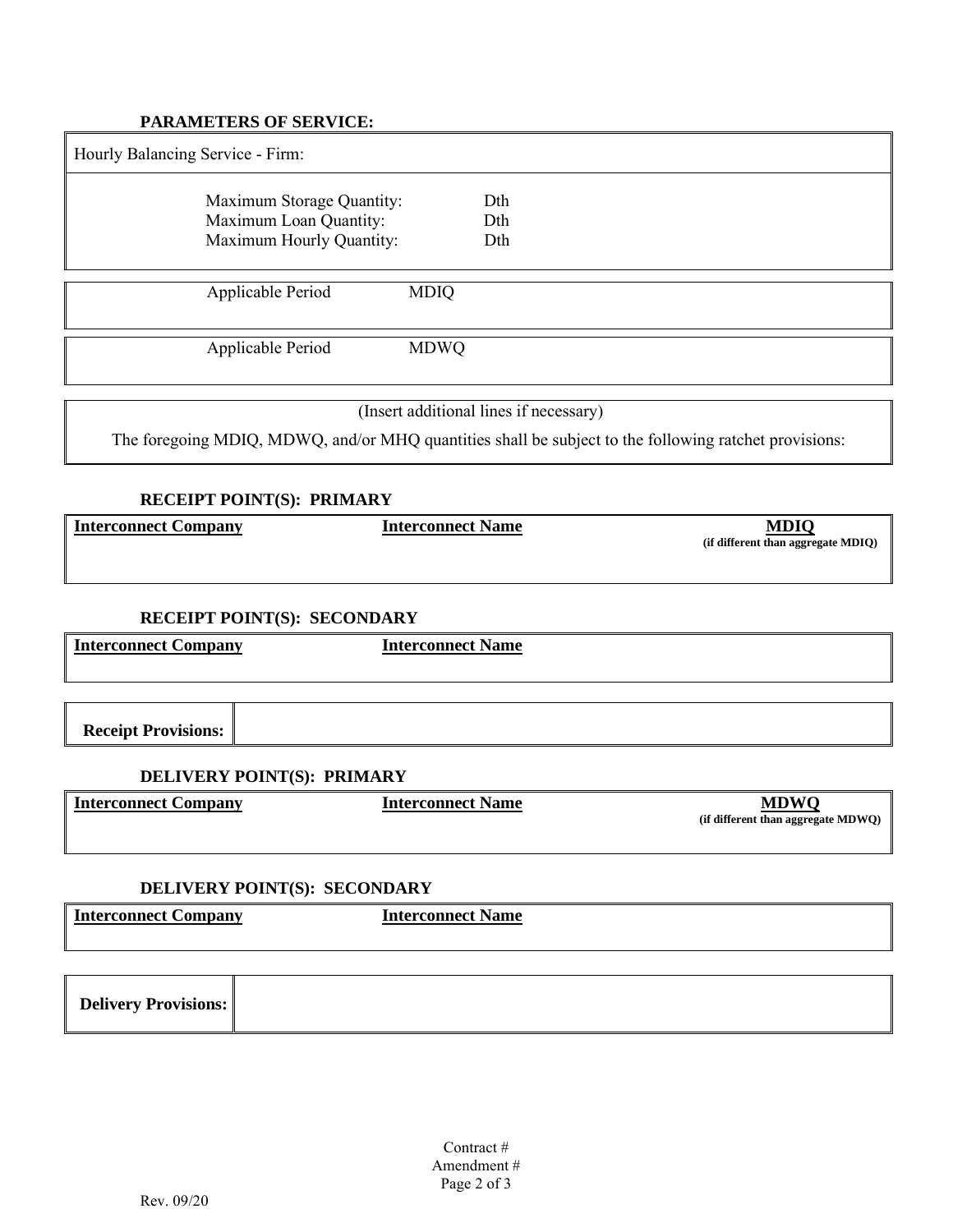### **RATES:**

 $\mathcal{L}$ 

| Hourly Balancing Service - Firm: |                                                                                                                                                    |  |                                                     |  |  |
|----------------------------------|----------------------------------------------------------------------------------------------------------------------------------------------------|--|-----------------------------------------------------|--|--|
|                                  | HBS-F Storage Reservation Rate:<br>HBS-F Hourly Reservation Rate:<br>Injection Rate:<br>Withdrawal Rate:<br>Authorized Overrun Service Usage Rate: |  | per Dth<br>per Dth<br>per Dth<br>per Dth<br>per Dth |  |  |
|                                  | Fuel Use and Gas Lost and<br>Unaccounted For:                                                                                                      |  | $\%$                                                |  |  |

| Imbalance: |                                |
|------------|--------------------------------|
|            | Per DTE's Operating Statement. |

## **ADDITIONAL PROVISIONS:**

| Agreed to and<br>Accepted this ________<br>$\overline{20}$ : | DTE:      | Signature: |
|--------------------------------------------------------------|-----------|------------|
|                                                              | Customer: | Title:     |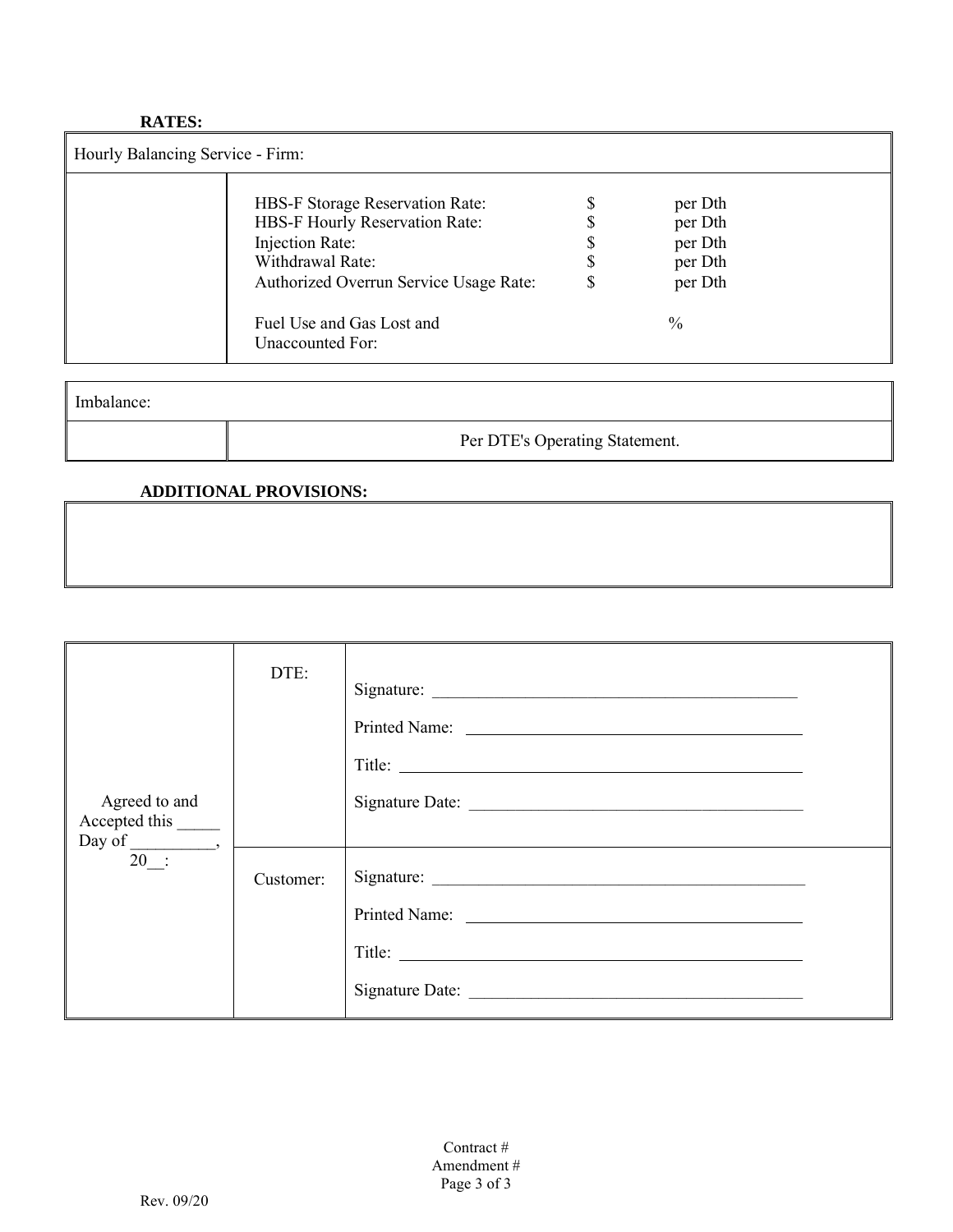

# **INTERSTATE HOURLY BALANCING SERVICE TRANSACTION - INTERRUPTIBLE EXHIBIT B**

| <b>Type of Service:</b>     |  |                                |  |
|-----------------------------|--|--------------------------------|--|
| <b>DTE:</b> DTE Gas Company |  | <b>Customer:</b>               |  |
| <b>Attention:</b>           |  | <b>Attention:</b>              |  |
| <b>Phone:</b><br>Email:     |  | <b>Phone:</b><br><b>Email:</b> |  |

- 1. The Interruptible Gas Balancing Service ("Service") provided hereunder is governed by the General Services Agreement # dated between DTE Gas Company ("DTE") and Customer. DTE agrees to provide and Customer agrees to pay for such Service.
- 2. This Exhibit, the General Services Agreement and DTE's Operating Statement on file with FERC, as amended from time to time, (together referred to as the "Agreement" or the "Contract") are the entire agreement between the parties concerning the subject matter hereof. Any prior understandings, representations, promises, undertakings, agreements or inducements, whether written or oral, concerning the subject matter hereof not contained herein shall have no force and effect. The Contract may be modified or amended only by writing duly executed by both parties.
- 3. The term for the Service provided under this Exhibit shall be effective on and terminate on

#### **PARAMETERS OF SERVICE:**

 $\mathcal{L}=\mathcal{L}^{\mathcal{L}}$ 

| Hourly Balancing Service - Interruptible:                                                                                                                                                                                                                                                                          |             |                                    |  |  |
|--------------------------------------------------------------------------------------------------------------------------------------------------------------------------------------------------------------------------------------------------------------------------------------------------------------------|-------------|------------------------------------|--|--|
| Maximum Storage Quantity:<br>Maximum Loan Quantity:                                                                                                                                                                                                                                                                |             | Dth<br>Dth                         |  |  |
| Hourly Balancing Quantity:                                                                                                                                                                                                                                                                                         |             | Dth                                |  |  |
| Applicable Period                                                                                                                                                                                                                                                                                                  | <b>MDIQ</b> |                                    |  |  |
| Applicable Period                                                                                                                                                                                                                                                                                                  | <b>MDWQ</b> |                                    |  |  |
| $\sqrt{1}$ $\sqrt{1}$ $\sqrt{1}$ $\sqrt{1}$ $\sqrt{1}$ $\sqrt{1}$ $\sqrt{1}$ $\sqrt{1}$ $\sqrt{1}$ $\sqrt{1}$ $\sqrt{1}$ $\sqrt{1}$ $\sqrt{1}$ $\sqrt{1}$ $\sqrt{1}$ $\sqrt{1}$ $\sqrt{1}$ $\sqrt{1}$ $\sqrt{1}$ $\sqrt{1}$ $\sqrt{1}$ $\sqrt{1}$ $\sqrt{1}$ $\sqrt{1}$ $\sqrt{1}$ $\sqrt{1}$ $\sqrt{1}$ $\sqrt{1$ |             | 1.1<br>$\cdot$ $\sim$<br>$\lambda$ |  |  |

(Insert additional lines if necessary)

The foregoing MDIQ, MDWQ and/or MHQ quantities shall be subject to the following ratchet provisions: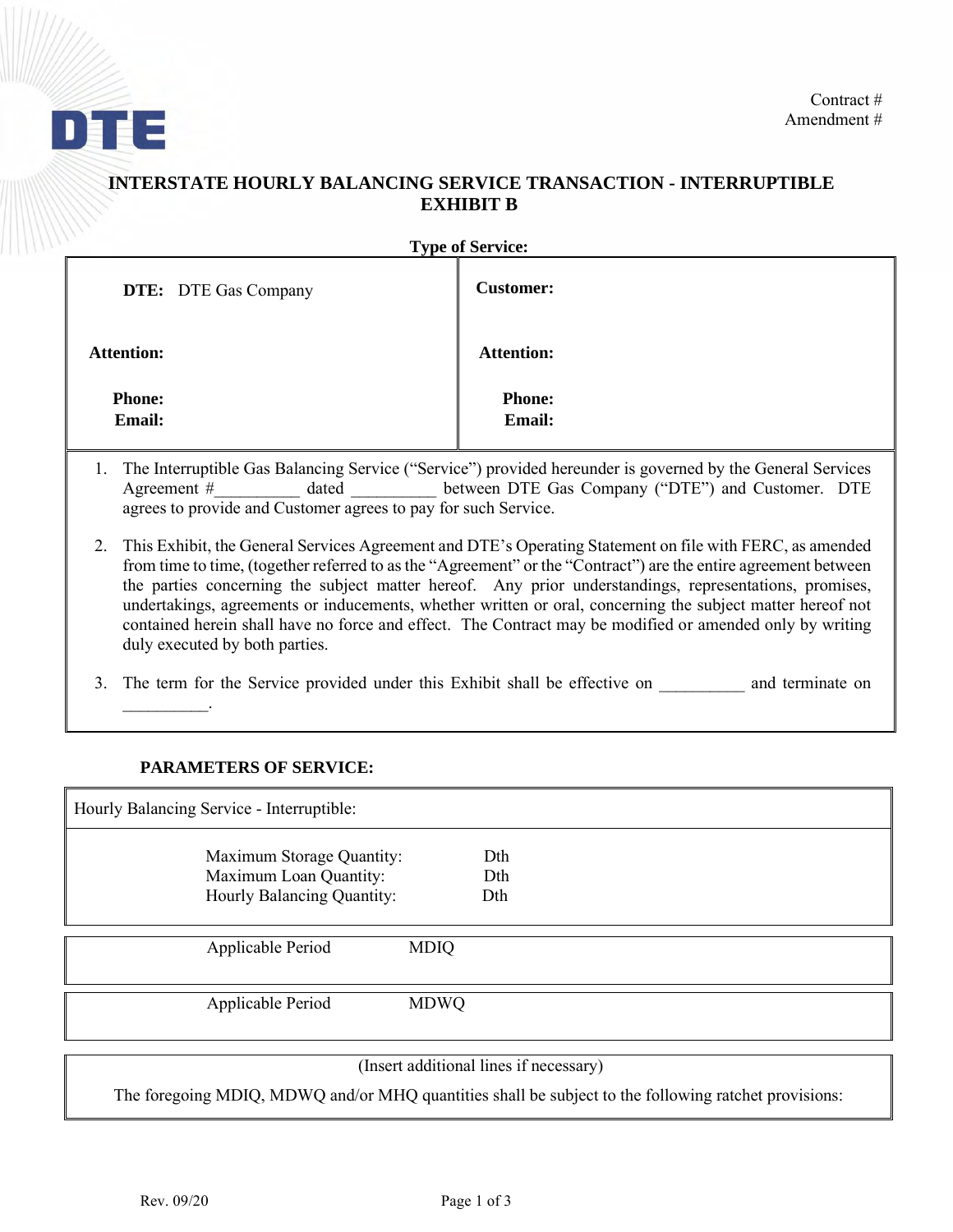## **RECEIPT POINT(S):**

| <b>Interconnect Company</b>               | <b>Interconnect Name</b>  | <b>MDIQ</b><br>(if different than aggregate MDIQ) |  |  |  |
|-------------------------------------------|---------------------------|---------------------------------------------------|--|--|--|
|                                           |                           |                                                   |  |  |  |
|                                           |                           |                                                   |  |  |  |
| <b>Receipt Provisions:</b>                |                           |                                                   |  |  |  |
|                                           | <b>DELIVERY POINT(S):</b> |                                                   |  |  |  |
| <b>Interconnect Company</b>               | <b>Interconnect Name</b>  | <b>MDWQ</b><br>(if different than aggregate MDWQ) |  |  |  |
|                                           |                           |                                                   |  |  |  |
| <b>Delivery Provisions:</b>               |                           |                                                   |  |  |  |
| <b>RATES:</b>                             |                           |                                                   |  |  |  |
| Hourly Balancing Service - Interruptible: |                           |                                                   |  |  |  |

| Hourly Balancing Service - interruptible: |                                                                                                                                                                                            |  |                                                                      |  |
|-------------------------------------------|--------------------------------------------------------------------------------------------------------------------------------------------------------------------------------------------|--|----------------------------------------------------------------------|--|
|                                           | HBS-I Hourly Balancing Rate:<br><b>HBS-I Usage Rate:</b><br>Injection Rate:<br>Withdrawal Rate:<br>Authorized Overrun Service Usage Rate:<br>Fuel Use and Gas Lost and<br>Unaccounted For: |  | per Dth<br>per Dth<br>per Dth<br>per Dth<br>per Dth<br>$\frac{0}{0}$ |  |
| Imbalance:                                |                                                                                                                                                                                            |  |                                                                      |  |
|                                           | Per DTE's Operating Statement.                                                                                                                                                             |  |                                                                      |  |

### **ADDITIONAL PROVISIONS:**